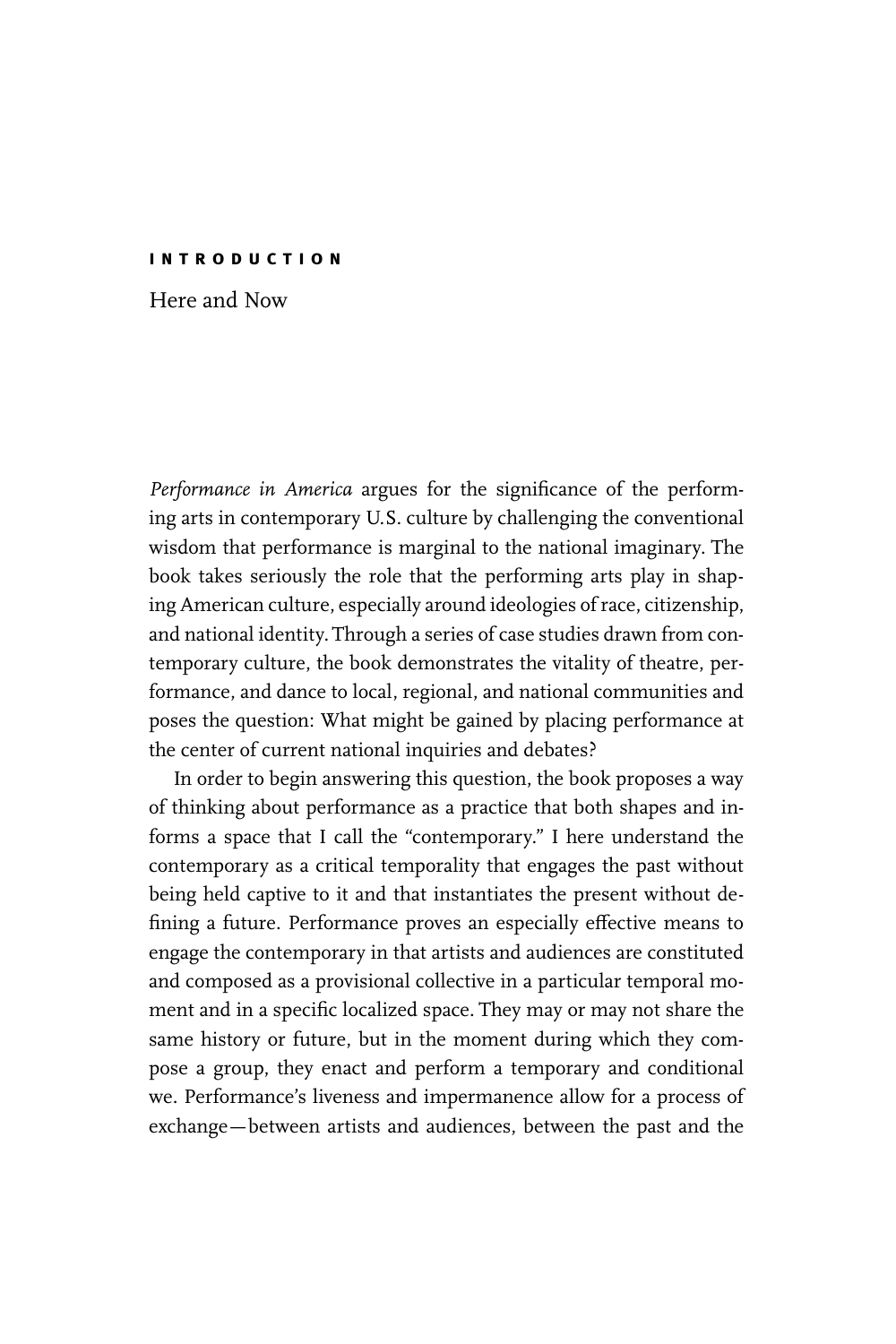present—where new social formations emerge. These new social formations constitute a counterpublic that offers both respite and change from normative structures of being and belonging assumed both in the national culture and in the subcultural worlds that form a part of it. While Performance in America is especially drawn to understanding how performance critically reinvents what is meant by "America," it is equally committed to understanding how the contemporary engages with the histories that precede and help produce it. The book understands the contemporary as that which both carries and reinvents particular moments and performances from the past.

The three keywords of my project—performance, America, and contemporary—converge in the book's various case studies. While drawn from contemporary American performance, each case study holds a different set of relations to, and investments in, these three terms. Rather than attempt to unify these keywords in such a way as to prescribe the work that contemporary performance in America enacts, I wish to open up interpretive possibilities, rather than foreclose them. Although the book is organized under a central theme that showcases performance's critical engagement with contemporary American culture, my consideration of the contemporary results in retrieving previous historical moments and performances that might seem anachronistic to the book's mission: Performance in America's archive is expansive without being exhaustive, and it includes unlikely sources and events.

The primary archive consists of work performed between 1994 and 2004, a ten-year period during which dramatic and unanticipated events unfolded throughout the nation and the world. From the profound results of innovative HIV/AIDS treatments introduced in the United States in the mid-1990s to the changing demographics of the American population at the end of the twentieth century, from the immediate aftermath of 9/11 to the ongoing effects of the second Iraqi war, performance engages the contemporary as a dialogue about the country, its people, and its history. In staging these conversations, performance creates its audiences as critical subjects of this now; the provisional gathering that characterizes performance opens up a space in the public sphere that might challenge or refute local or national sentiments prioritized by other media. This moment, although local and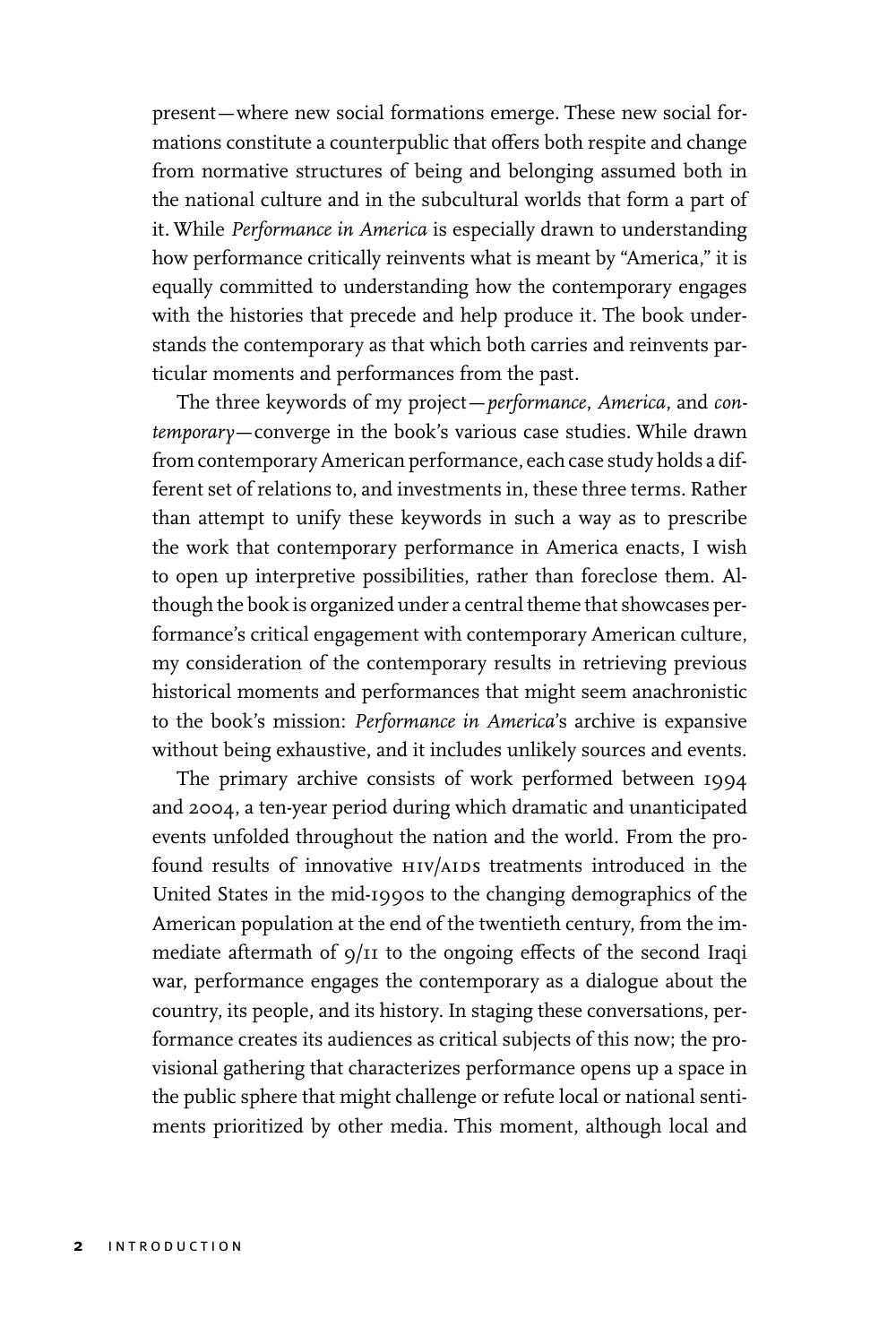temporal, should not be underestimated: not only does it rehearse new forms of sociality but those involved experience it in the process of the  $event$  itsel $f<sup>1</sup>$ 

Yet not all of the performances examined here engage the national culture with equal force or overtness.While this book mostly preoccupies itself with performances that address many of the pressing issues of our times, it also is interested in considering performances with less explicitly global implications. The focus in these moments rests on performances emerging out of particular communities or demographics and those exploring and mining questions of identity and affiliation. I am especially interested in the ways certain artists mark themselves as historical subjects whose genealogies might be found outside of traditional systems of identification and belonging. The performances I address here are located in critically undervalued genres such as cabaret, female impersonation, and Broadway entertainment. These performances also tell us much about contemporary American culture, even if their political themes appear less transparent than those more directly aligned with national political issues. As much as they engage contemporary matters, they also enable a reimagination of history and genealogy, both individual and communal, and demonstrate how performance functions as an archive itself. Throughout the book I thus explore the various connections that the contemporary makes with the past, not as a means to anchor the contemporary within an accepted tradition that needs to be either rescued or upheld, but as a means to trace the remains of history within our present moment so as to better understand that present. My project constitutes as much a historicization of the contemporary as a reflection on the relationship between the past and the present, thus exploring the dynamic relationship between performance, history, and contemporary U.S. culture.

Performance in America imagines performance as relevant and meaningful, and as fully capable of enacting cultural critique within multiple public spheres. It refutes the notion that the advocacy of performance is something merely romantic, as if a belief in the arts is a form of benign naivety, well intended but ultimately misinformed. In this sense, Performance in America can be understood as a polemical project. It argues for its subject matter so that others might be persuaded to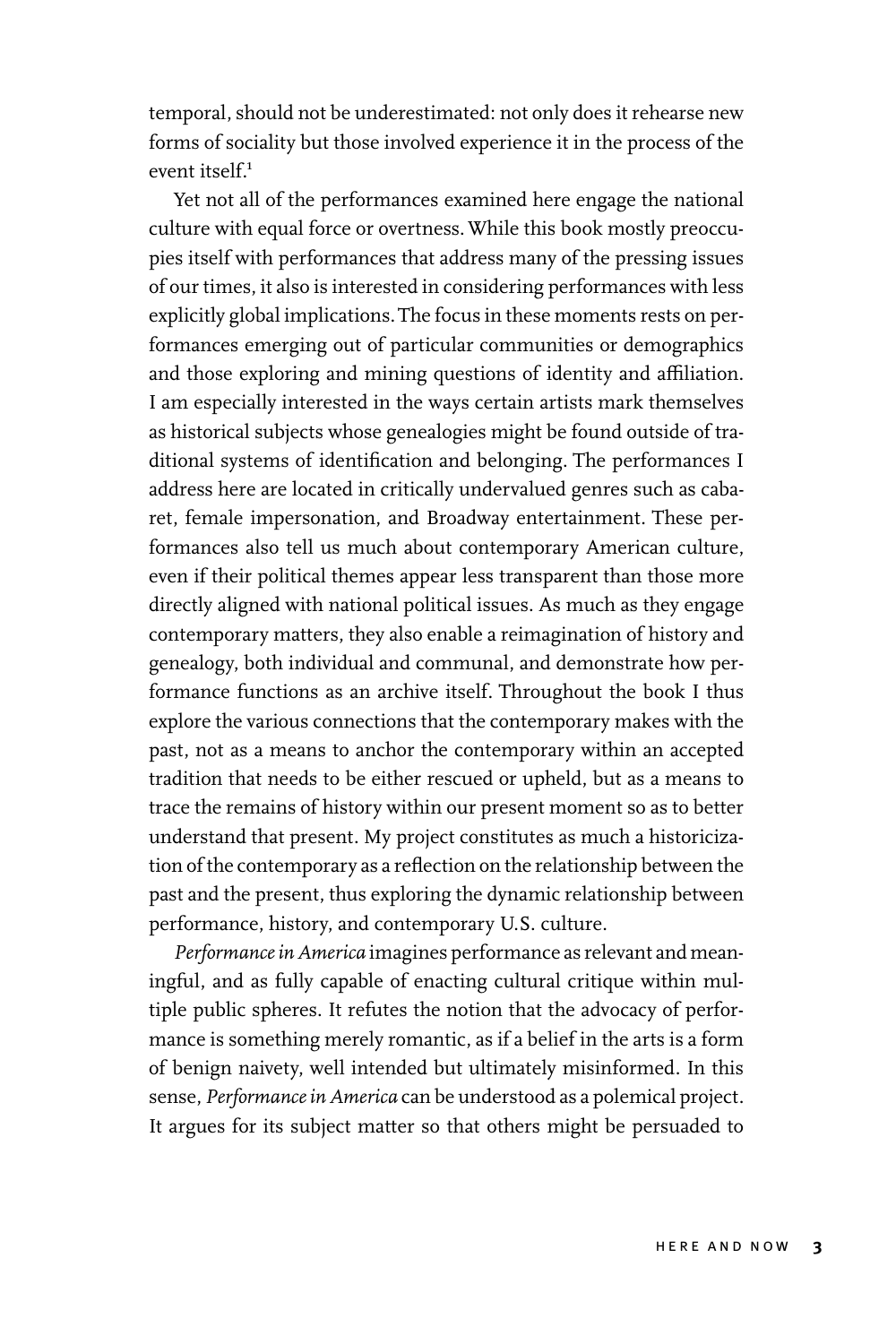better understand the work of performance, what it does and what it achieves.The book remains unapologetic in its commitment to the arts. The work's thesis—that performance in America matters—is meant to be provocative.

Throughout Performance in America readers will be invited to sample different events that make the case for performance as a specific form of cultural critique and engagement. I draw my examples from the worlds of dance, theatre, and music, discussing work performed in local, regional, and national venues. The performing arts provide multiple entry points into many of the key questions and concerns that constitute and preoccupy the contemporary, questions about history and politics, citizenship and society, culture and nation. They often articulate positions that shift the current conversations already in place on these issues. The performing arts not only provide a critical space to rehearse key questions of our time; they also allow us to renegotiate the way these questions are conceived of in the first place. In this sense, the performing arts might be understood as embodied theories that help audiences restructure or, at the very least, reimagine their social selves.

Performance in America archives performances that embody what cultural theorist Raymond Williams describes as ''new structures of feeling,'' modes of experience that begin to shift individual and communal lives. Williams takes special interest in the ways that values are dynamically experienced and felt, that particular historical meanings and values emerge. Literature and the arts play an important role in this process. He writes:

The idea of a structure of feeling can be specifically related to the evidence of forms and conventions—semantic figures—which, in art and literature, are often among the very first indications that such a new structure is forming. . . . as a matter of cultural theory this is a way of defining forms and conventions in art and literature as inalienable elements of a social material process: not as derivation from other social forms and pre-forms, but as social formation of a specific kind which may in turn be seen as the articulation (often the only fully available articulation) of structures of feeling which as living processes are much more widely experienced.<sup>2</sup>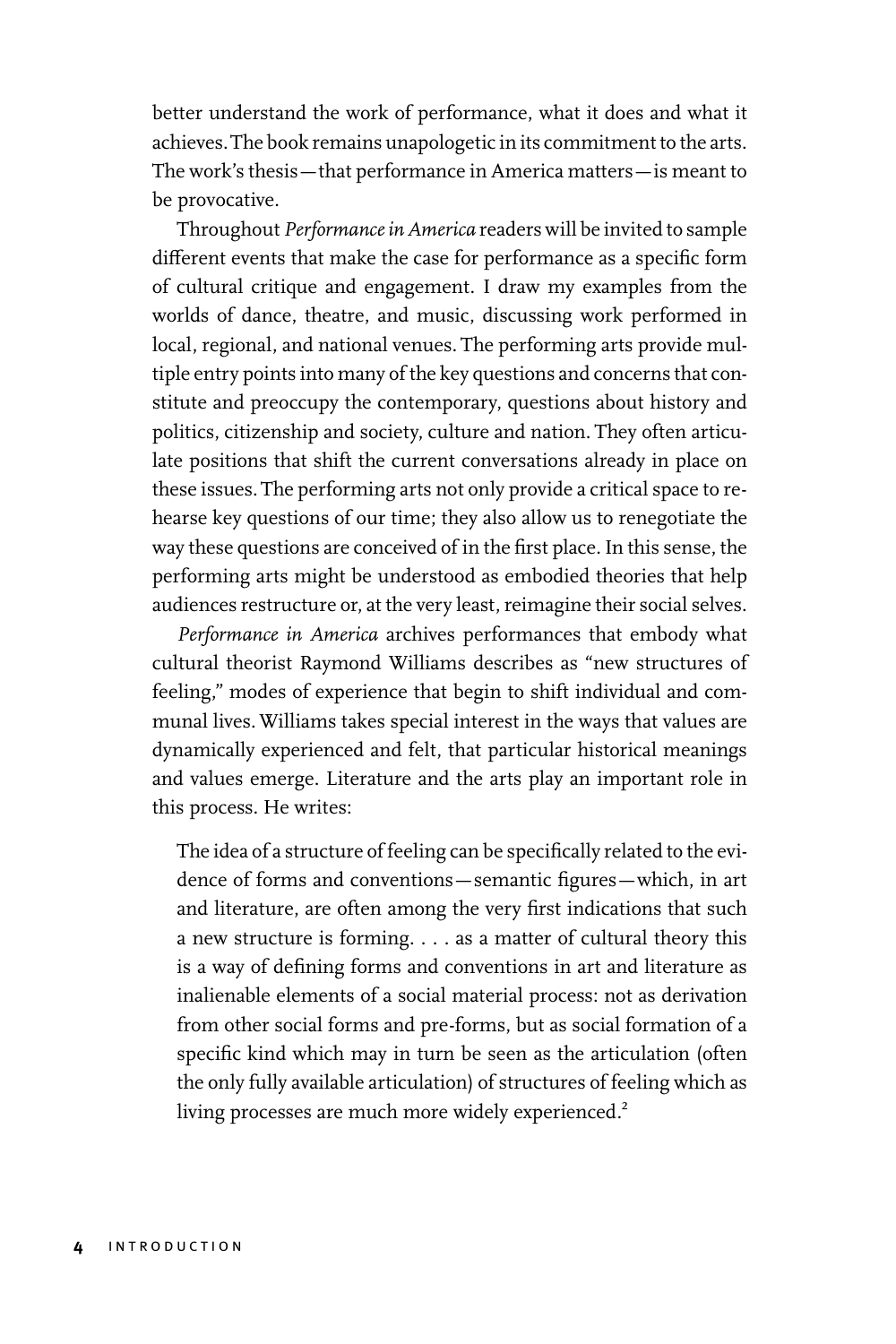In several of his writings, it is worth remembering, Williams relied on the archive of theatre and drama to illuminate many of his most important ideas, and he devoted an entire book to the study of modern tragedy. Performance in America builds on Williams's work on performance, history, and politics, as well as their relation to cultural change. And it privileges performance as a charismatic cultural site that enables new forms of sociality and alternative models of being.

Performance, as Jill Dolan has argued, is uniquely positioned to do such work. ''Live performance provides a place where people come together, embodied and passionate, to share experiences of meaning making and imagination that can describe or capture fleeting intimations of a better world," she writes.<sup>3</sup> Given its convictions about the power of theatre and performance, my work is interested in identifying performances that advocate for the theatre's capacity to shape daily life. I am drawn to texts that strive to make a difference, that promote a progressive point of view, and that engage in contemporary concerns. I am also committed to calling attention to performances that are innovative and creative, and that move their artistic medium forward. Politics and aesthetics are mutually interdependent, and my book aims to think through their relation.

The individual chapters offer case studies that provide specific readings of local performances in particular moments in time. Beyond calling attention to individual artists and productions, the chapters contextualize how performance participates in far-reaching conversations within contemporary U.S. culture and demonstrate how these performances can be understood historically. I begin with a chapter on dance and consider the choreography of two of the most interesting artists from the dance world: Bill T. Jones and Neil Greenberg. Jones and Greenberg have been creating dance since the 1980s, but I highlight the work they produced in the mid-1990s. The work of these artists, both HIV-positive, marks a shift in AIDS in light of the new drug treatments that became available in this period, while offering a radically different way of thinking about the crisis. This chapter, entitled ''Not about AIDS," follows on my own earlier work, in part by insisting on AIDS as ongoing and unresolved, both in the United States and abroad. Despite the tendency to bracket AIDS from the political priorities of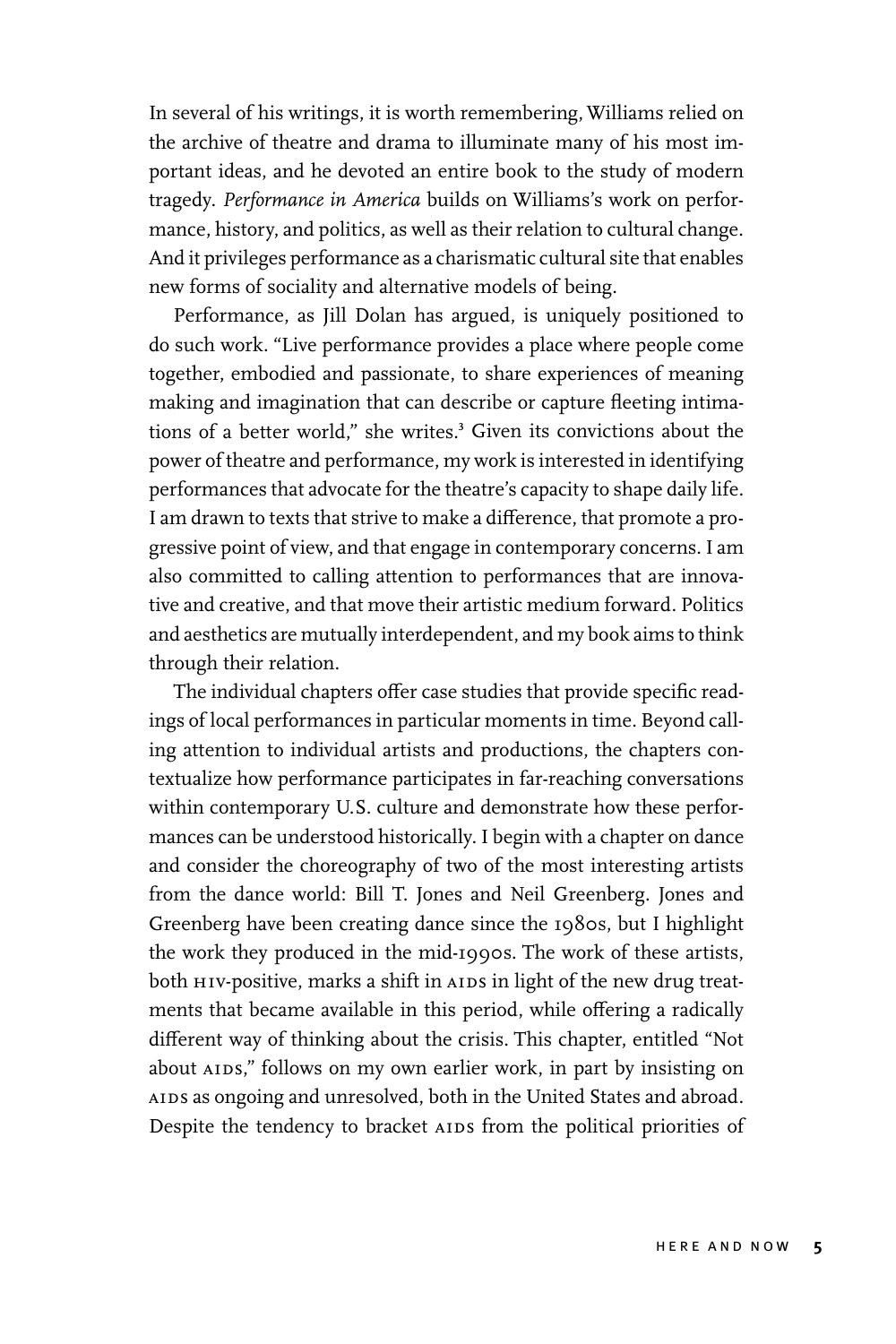queer communities in the 1990s, especially in light of an increasing interest in marriage and the military, both choreographers, burdened with AIDS materially and symbolically, pushed the discussion of living with HIV forward through their own creative corporal moves.

Chapter 2, ''Visa Denied: Chay Yew's Theatre of Immigration and the Performance of Asian American History," shifts the focus to Los Angeles and the new wave of immigrants who have changed the racial and cultural demographic of Southern California in recent decades. I am interested in mapping what I call the ''vernacular imaginary,'' a mode of experience that departs from official narratives of citizenship in the United States and the nationalist myths they promote. These myths circulate globally and inspire many immigrants to abandon their homelands for what they imagine will be a better life in America. In this context, I look at A Beautiful Country, a collaborative production between the playwright Chay Yew and the community-based Cornerstone Theatre, that offered, according to the show's promotional materials, ''one hundred and fifty years of Asian American history through dance, drama, and drag.'' The site-specific performance of A Beautiful Country in l.a.'s Chinatown district opens up new critical possibilities for thinking about migration and exile, citizenship and belonging, and the costs of each for those who traverse these borders and boundaries.

The next chapter, "Latino Genealogies: Broadway and Beyond-The Case of John Leguizamo,'' moves from the vernacular worlds of the Asian diaspora in America and the localized production of a community arts project in a Chinatown school auditorium to the bright lights of the Great White Way and the premiere of Freak, John Leguizamo's one-person show at the Cort Theatre on Broadway. I here wish to consider what Leguizamo's hugely successful Broadway debut might tell us about contemporary Latino life in the United States. I discuss the material conditions that enabled Leguizamo—and, by extension, Latino audiences—to arrive on Broadway, and the cultural implications of such a move. I also offer a reading of Freak that attends to the models of kinship and genealogy that Leguizamo promotes in his show. Freak both pays tribute to a history of pan-Latino popular mainstream performance and traces a historical trajectory that offers new models for imagining Latino identity.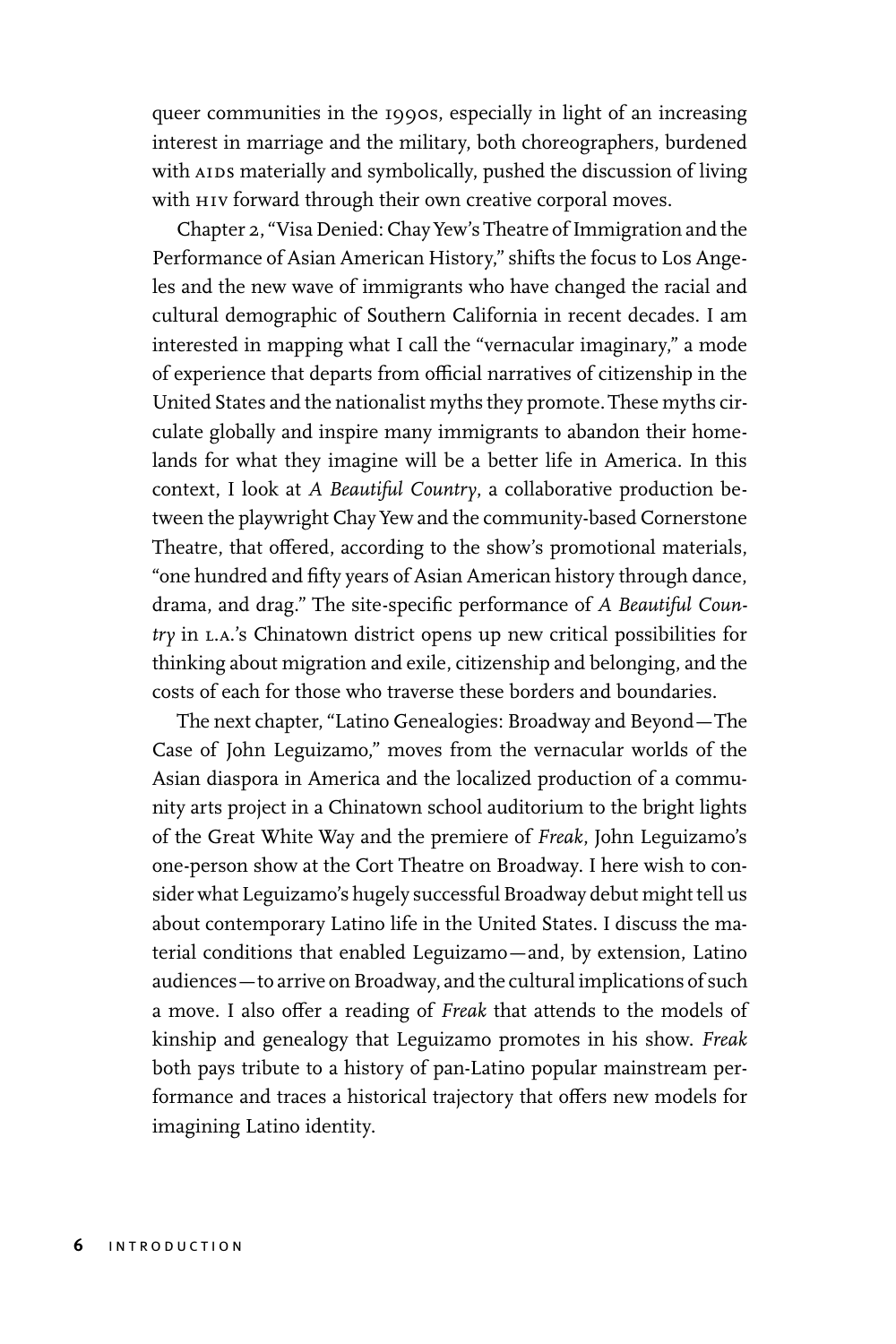The chapters on AIDS and dance, Asian American theatre and immigration, and Latino performance and cultural history each showcase centrally the ways that performance intervenes in contemporary national concerns. As such, they highlight how particular communities find in performance a means to critically engage and reconstitute the experience of living in contemporary America. These chapters thus combine to form a cluster that illustrates the gains of imagining performance as central to the national culture. But they also begin to articulate the book's interest in the contemporary's relation to history. Each of the book's chapters will examine both of these themes—the political, the historical—and address the ways in which they are related. In the chapter on AIDS and dance, for example, I situate the discussion not only in the political context of the mid-1990s but also on the performers' relationship to their own bodies, themselves an archive of lived experience, social movement, and artistic expression.The chapters on Asian American theatre and Latino performance ruminate more broadly on questions of history and genealogy, even as they attend to the specifics of the contemporary culture in which they are now posed—I point out how contemporary performances provide an archive of previously forgotten or neglected histories. The two chapters document minoritarian relations to physical places and their symbolic capital—urban downtowns, theatre districts, commercial venues—as well as the high stakes involved in claiming rights to these locations in the contested public sphere. At the same time, all three chapters archive histories of resilience, many of which are found in the history of the performing arts.

This theme of performance as itself an embodied archive becomes more prominent in the following two chapters that foreground the ways in which questions of gender and sexuality contribute to the book's larger themes. These chapters expand the book's ongoing discussion of history and performance by focusing on work that provides a glimpse of previously contemporary performances in America as recorded in theatre history, Hollywood film, and popular music. As these chapters highlight, when the book takes an archival turn, the contemporary returns us in unpredictable ways to history. Admittedly, this makes for an unexpected move for a book on the contemporary, but it nonethe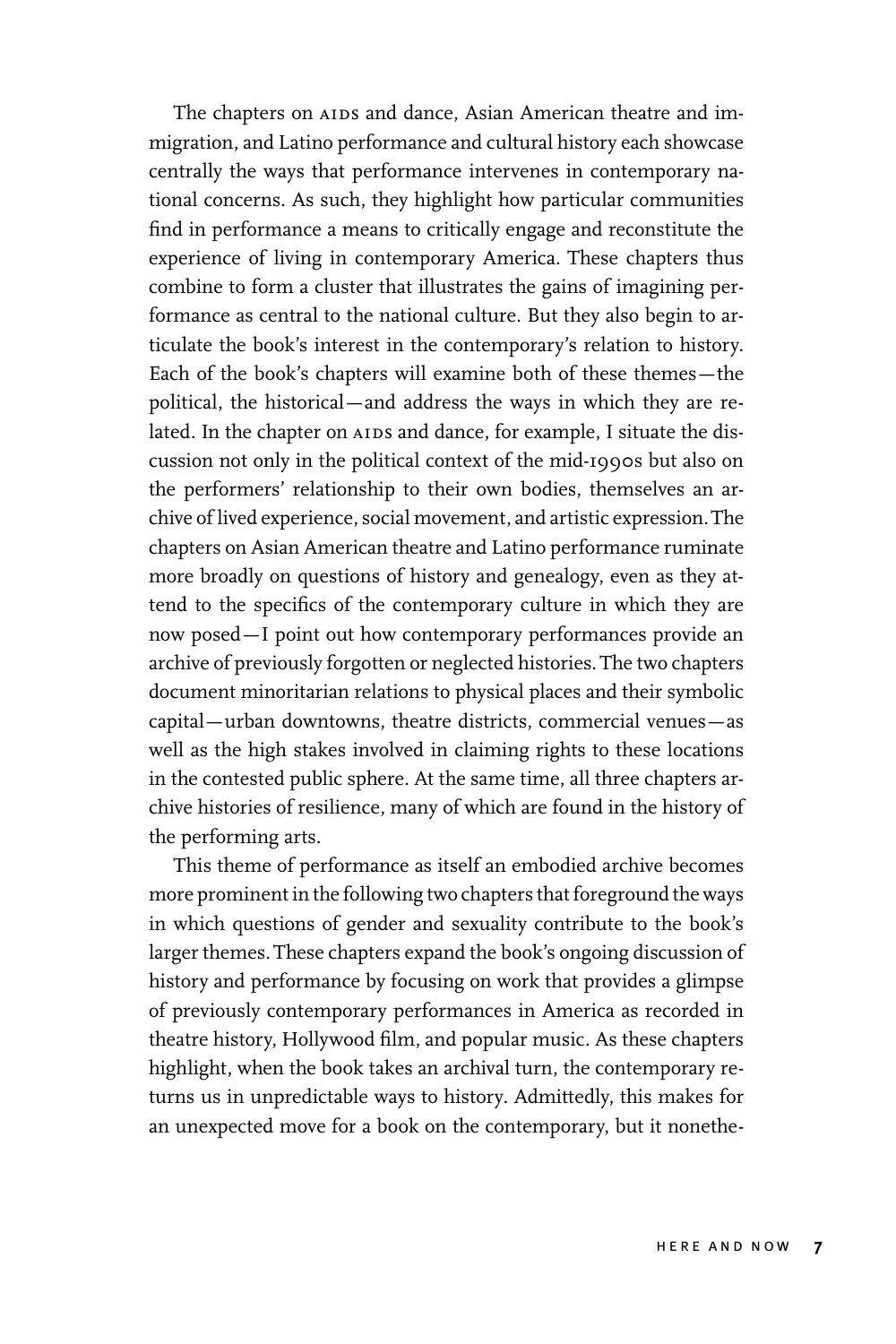less proves a critical one if we wish to more fully understand how the contemporary is constituted in American culture. Chapters  $4$  and  $5$ also begin to answer the following question: Where in contemporary American culture are the arts acknowledged?

In Chapter 4, "Archival Drag; or, The Afterlife of Performance," I consider the work of contemporary female impersonators who revive the legacy of performers from a different era and whose work within queer subcultures preserves the role of the arts. If the previous chapters moved backward in time from contemporary performances to the historical moments they recall, this chapter begins with a distant historical moment so as to move forward to the contemporary. I begin in the eighteenth century with the celebrated British tragedienne Sarah Siddons to trace the ways theatre, gender, and celebrity operated in eighteenth-century British culture, and how that cultural influence shaped the popular culture of Hollywood in the 1950s. From there I look at the influence of 1950s Hollywood film on gay popular performers of the 1980s, ending with a discussion of the legacy of this archival drag on contemporary female impersonators. I am interested in tracing a genealogy of performance that also serves as an archival system of popular performance. The chapter concludes with speculations on the potential loss of this archive, carried across the centuries through embodied performances.

''Cabaret as Cultural History: Popular Song and Public Performance in America,'' the fifth chapter, focuses on cabaret performance and is similarly concerned with how contemporary performance functions as an archive of a historical past. Here, I make the case that cabaret performance provides one of the few venues in public culture where American cultural history is passed on and preserved. It is also a genre in which women and, in particular, older women, emerge as the main practitioners. Looking at the anecdotal narratives that many of these performers introduce between songs, I argue that this patter serves as a form of cultural memory, both personal and national, public and private. Rather than simply dismiss cabaret as an elite genre, I approach it through the lens of its archival function of preserving the songbooks of American popular composers and the personal and professional experience of the women who have sung them. In particular, I discuss three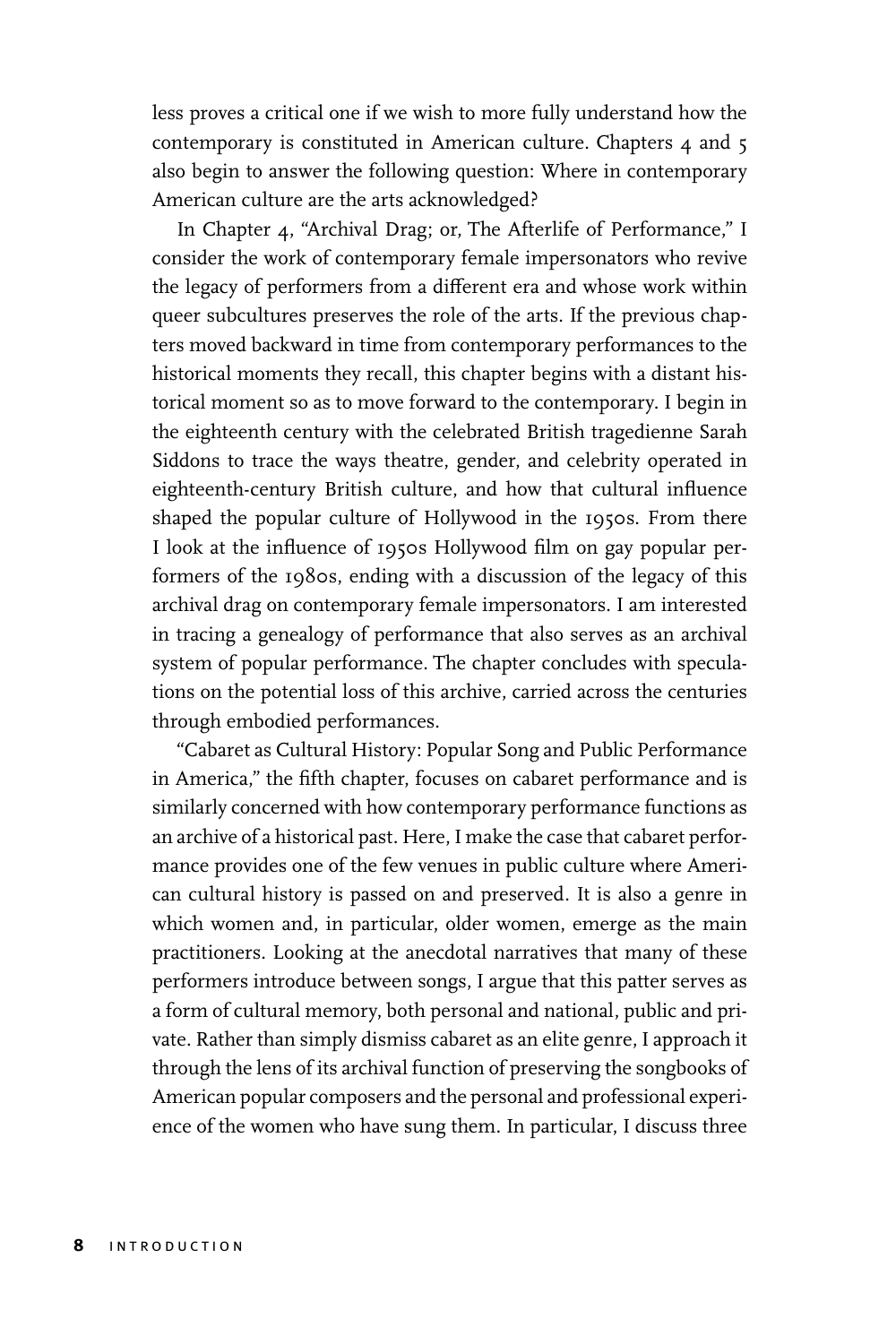women who arrived in New York in the 1940s and found themselves performing one-woman shows on the Broadway stage nearly sixty years later: Elaine Stritch, Bea Arthur, and Barbara Cook. But I also look at a later generation of women singers who perform in the celebrated cabaret venues of New York, including Mary Cleere Haran, Donna McKechnie, and Andrea Marcovicci. Taken together, the chapters on drag and cabaret suggest how contemporary American performance involves a serious interrogation of the past, and that the performances themselves involve a critical reassessment of American nostalgia. The legacies that these artists perform in their work rupture the primacy of patriotic history by summoning other sentiments, other trajectories, of popular culture.

My book concludes with a return to the discussion of performances embedded in overt political themes whose ongoing impact remains in effect. This final section unites the topics introduced throughout the book's other chapters while showcasing the important role the performing arts hold in the national culture. ''Tragedy and the Performance Arts in the Wake of September 11, 2001,'' addresses the response of the performing arts to the terrorist attack of  $9/11$ . The chapter departs from the earlier writing in the book in that it is composed in the first person and as an account of my own experiences of the events. I begin by discussing the idea of tragedy and how it structures contemporary life before considering how the performing arts, especially in New York City, became a central component to the national economic and symbolic recovery. I survey a wide range of performance events—Broadway musicals, fund-raisers for the families of fallen firefighters, and classical concerts—all in the wake of September 11. I conclude with a discussion of new work engaged with global geopolitical events including U.S. military actions in Afghanistan and the ongoing war in Iraq.

In the book's afterword, "The Time of Your Life," I take one final archival turn by discussing the 2002 revival of William Saroyan's 1939 play The Time of Your Life by Chicago's Steppenwolf Theatre, perhaps the most esteemed theatre company in the United States. The production was restaged in 2004 in premier regional theatres in Seattle and San Francisco. I juxtapose the play's initial contemporary moment of the late 1930s and early 1940s—the Great Depression, the eve of World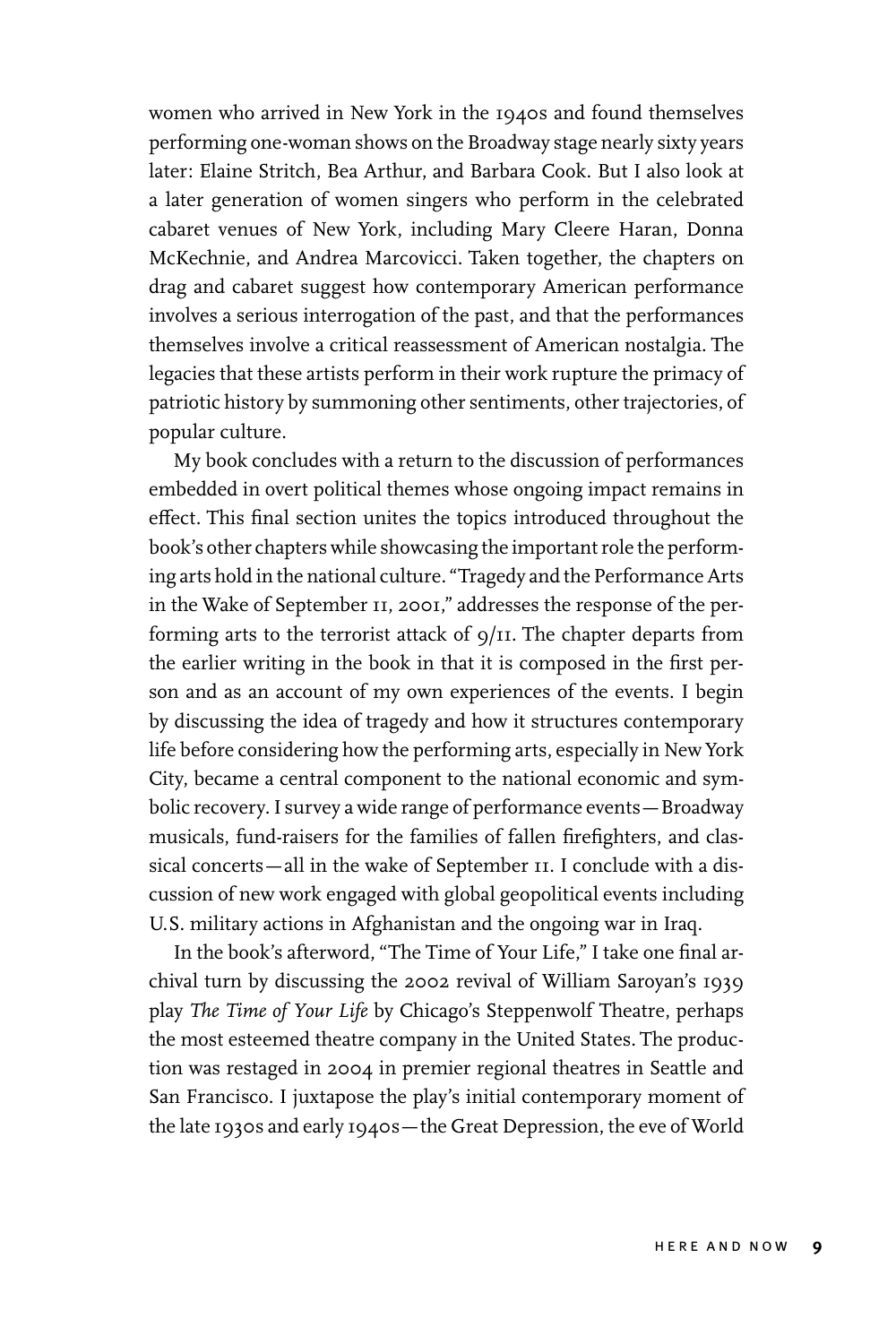War II—with the current contemporary to see what Saroyan's work might offer us now. The book concludes in 2004, the year in which it was completed: the ten-year period between the 1994 dances of Bill T. Jones and Neil Greenberg in New York City and the 2004 performances of the Steppenwolf revival of Saroyan's The Time of Your Life in Seattle and San Francisco forms the book's contemporary.The chapters appear chronologically, moving forward in time sequentially before arriving at the time of the now. The chapters can also be read as an archive of this period, one that includes the historical materials summoned to enrich the book's concern with the contemporary. The same can be said for the book's collection of images, many of which are also historical. I use images less as illustrations of the performances, although they help in that regard as well, and more to expand the book's scope to include a visual component meant to complement the writing. The images help contextualize the contemporary in historical and visual terms. Performance's impermanence is challenged by its ephemera, which paradoxically can be the evidence of its loss. These remains, however, document more than simply the constraints of writing performance history even in the contemporary period. The images and other ephemera included in the book provide yet another entry point into thinking about contemporary performance in America, its contribution to the national culture, and its engagement with the historical past.

## on the contemporary

The book's claim for the vitality of the contemporary performing arts necessitates an interrogation of the concept of the contemporary and its relation to history. When is the contemporary? For whom does the term hold meaning? And what work does it do when it is employed? In thinking through these questions, we begin to challenge the amorphous quality of the term contemporary. Throughout the book, I call attention to the contemporary period's virtually instantaneous movement from the present to the immediate past, a process that shapes the historical context of the period and underlines the philosophical challenges that come with thinking about history. ''The question of 'the contemporary' is," as Thomas Docherty has written, "almost by defi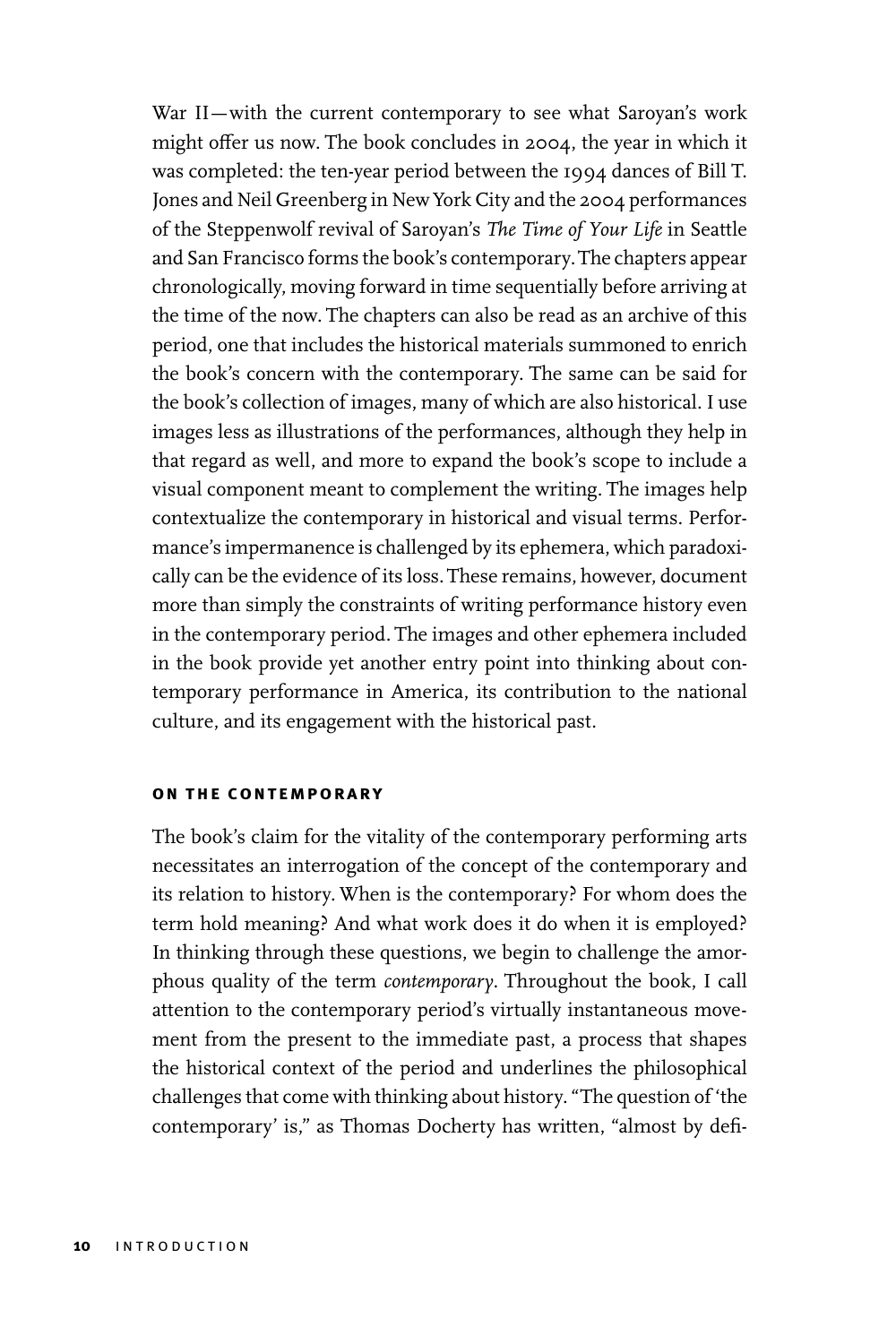nition, a problem of representation."<sup>4</sup> He explains: "A presentation of the present must always involve a representing, which has the effect of marking the present moment with the passage of time.'' But like most scholars drawn to the ''question of the contemporary,'' Docherty focuses on literature, philosophy, and theory. Interest in the contemporary rarely focuses on the performing arts, a regrettable omission given the temporal attributes of performance that lend themselves to discussions of representation and time. I argue that performance's own nowness, which is to say its own ephemeral nature, provides an entrance into contemplating these questions around the contemporary and the interpretive and political issues attached to them. The act of writing itself delivers the contemporary into history. Performance in America is interested in addressing the temporality of performance, the historiography of theatre, and the practices of theatre criticism.

Scrutinizing the idea of the contemporary enriches the discussion of both recent and current American performances. Despite its ubiquitous usage, the term contemporary remains surprisingly undertheorized.5 This undertheorization allows for the term's continued usage as a shorthand for something assumed but never explained. Contemporary is often used interchangeably with other literary or philosophical terms such as postmodern that set it up as a historical period, an aesthetic category, or both at once. My interest in the contemporary moves away from these discussions and focuses on the idea of the present as a time in which an audience imagines itself within a fluid and nearly suspended temporal condition, living in a moment not yet in the past and not yet in the future, yet a period we imagine as having some power to shape our relation to both history and futurity. My thinking here is influenced by Walter Benjamin's ideas on historical materialism, where the relationship between history and the present moment is put under pressure, demystified, and fully explored. With Benjamin's practice of historical materialism, the present becomes "the time of the now." In this poetic phrase, introduced in his influential and much-quoted ''Theses on the Philosophy of History,'' Benjamin sets out to conjure a process in which the historian breaks away from understanding history as a sequence of events and instead ''grasps the constellation which his own era has formed with a definite earlier one."<sup>6</sup> History, therefore, does not make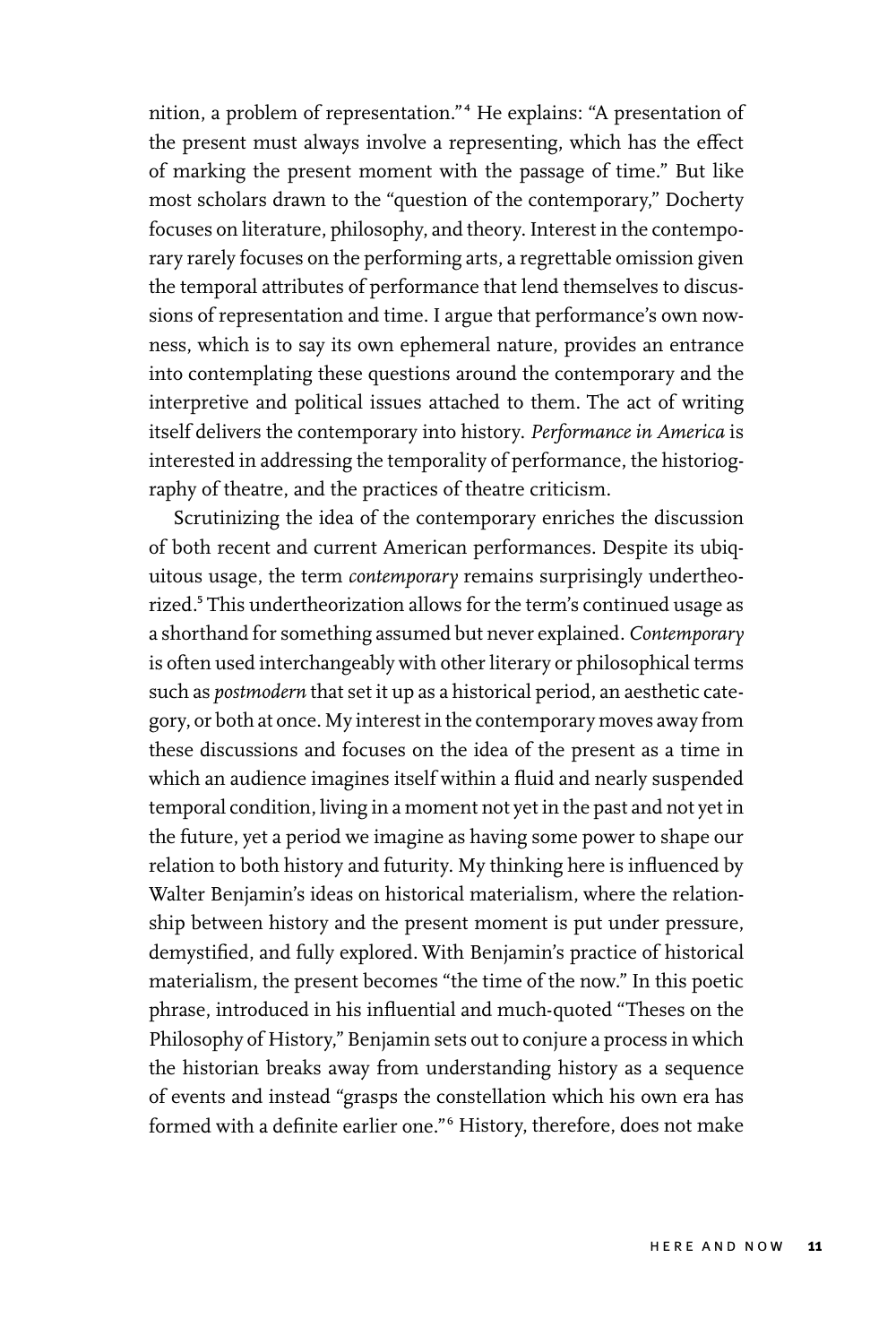for a story of progress, where each period sequentially improves on the previous historical period. Benjamin's the time of the now is set in an intimate yet unpredictable relation to the historical past. I argue that performance both embodies Benjamin's time of the now and exploits it to great effect.

The undertheorization of the term contemporary also allows it to circulate widely but amorphously. It enables the critical derision of the contemporary as something either ahistorical or unproven. Critical efforts to theorize the contemporary are often accused of being ''presentist'': a focus on the contemporary is presumed to come at the expense of history, as if the contemporary could only be understood as antagonistic to the past, or in a mutually exclusive relationship to it, two positions I contest throughout the book. The charge of presentism reprimands the critic for presumably holding little interest in or knowledge of history, as if the contemporary emerged outside of history or ideology; for understanding history in ways only valid and appropriate to the current period in which the interpretation is framed, as if the contemporary were incapable of historical nuance; and for overvaluing the contemporary with positivist notions of historical progress, as if the contemporary were the culmination of history. Performance in America refutes these charges, providing a model for how to think about contemporary productions in both historical and political terms.

In terms of performance, the anxiety around the focus on the contemporary period as a sign of presentist bias also shapes the cultural unease around new American theatre. Since contemporary performance has yet to stand the test of time, critics import previous cultural values to assess it. But contemporary performance becomes shortchanged in this process, as do contemporary audiences who bring other interests to their theatregoing practices. The contemporary exists as neither the future nor the past, although its links to each of these frames of time define it. It raises suspicions of its relevance since it cannot be mined nostalgically for past insight or tradition, and it cannot be forecast as necessarily significant for future generations.

Throughout this project I take on the allegation of presentism in two ways. First, I demonstrate how contemporary performance is itself already embedded in a historical archive of past performances that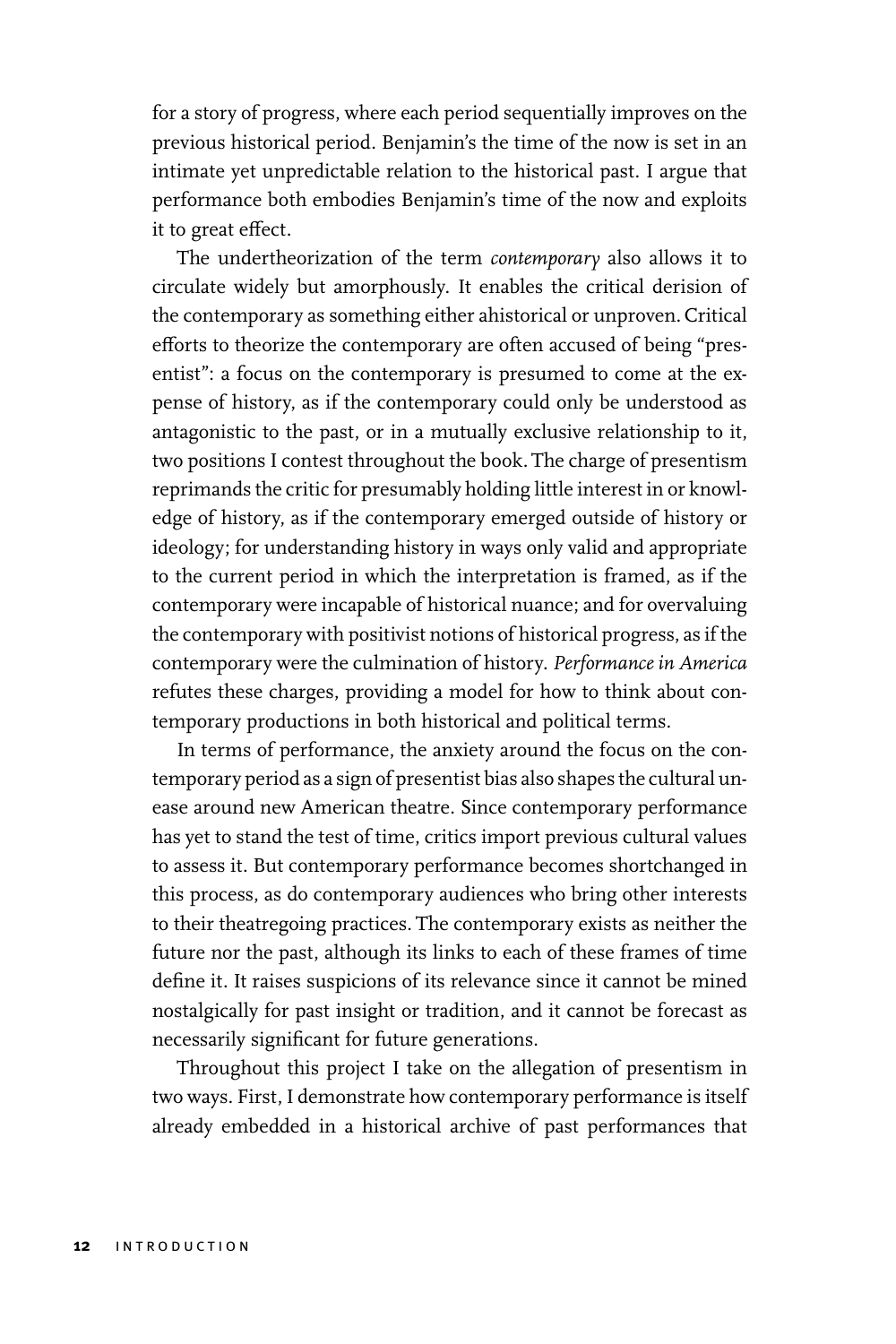help contextualize the work in history. In this way, the contemporary participates in an ongoing dialogue with previously contemporary works now relegated to literary history, the theatrical past, or cultural memory. Although the case studies I address are drawn from the period 1994–2004, they lead me to examine other historical periods and practices, including eighteenth-century British theatrical and visual culture, nineteenth-century American popular entertainments, the songbooks of the Great Depression in the earlier half of the twentieth century, and the 1950s and the golden age of Hollywood. Theatre and performance scholars such as Marvin Carlson, Joseph Roach, and Diana Taylor, among others, have made explicit the relationships between theatre and performance and history and memory. ''Drama,'' writes Carlson in The Haunted Stage, "more than any other literary form, seems to be associated in all cultures with the retelling again and again of stories that bear a particular religious, social, or political significance for their public. There clearly seems to be something in the nature of dramatic presentation that makes it a particularly attractive repository for the storage and mechanism for the continued recirculation of cultural memory."<sup>7</sup> Carlson's important project on theatre and memory focuses on the material aspects of theatre production actors, scripts, buildings—and on how these elements become repositories of meaning for audiences over time. While Carlson's ideas help dilute the binary between the contemporary and the past as specifically addressed in theatre, Roach and Taylor consider performance in the broadest sense to include a wide range of cultural practices outside of the traditional theatre, examining its relationship to cultural memory.

In Cities of the Dead, Roach demonstrates how performance and cultural memory are not simply linked but in fact form a genealogy indispensable to understanding the circum-Atlantic world. For Roach, "genealogies of performance also attend to 'counter-memories,' or the disparities between history as it is discursively transmitted and memory as it is publicly enacted by the bodies that bear its consequences.''8 Likewise, Taylor in The Archive and the Repertoire goes to great lengths to differentiate written and embodied histories, especially as they serve to commemorate a contested past, and demonstrates how performance functions as a "system of learning, storing, and transmitting knowl-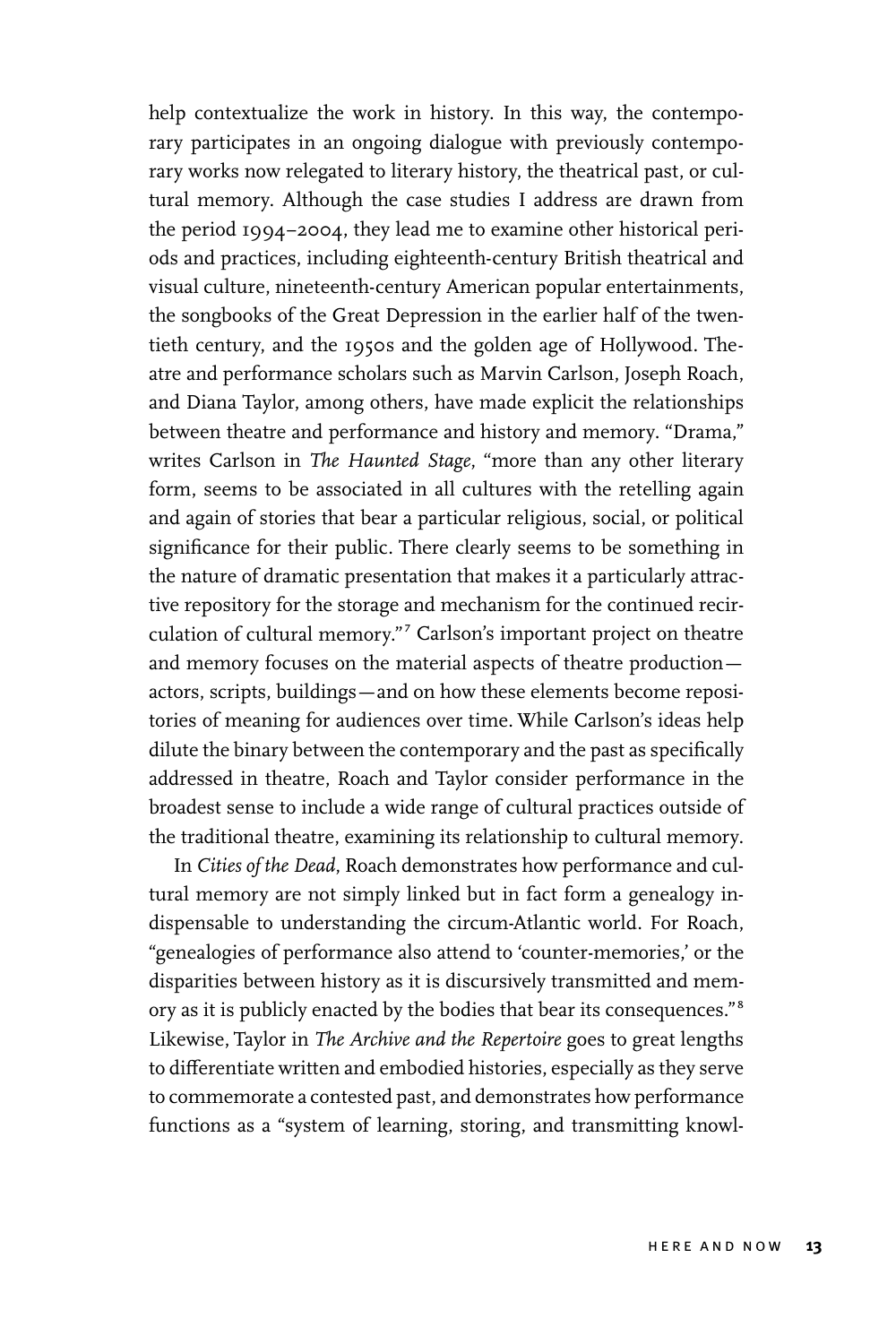edge.''9 The efforts of Carlson, Roach, and Taylor to understand how performance functions in relation to history and memory shape my own project's explorations of the relationship between the contemporary and the past.

While many works in contemporary theatre summon past performances in order to conjure the ghosts of previous cultural moments, other works invest little interest in anything but the present moment. My second argument against presentism offers a defense of cultural productions whose primary interests fall outside of traditional aesthetic models or social concepts of theatre. These works might intervene in an immediate social or historical problem, participate in a larger cultural inquiry where performance is one of many modes of address, or hold minimal regard for the business-as-usual standard practices of the theatre. Here, in these performances, the emphasis falls on audience relations and the politics of spectatorship.

One of the reasons that the contemporary remains undertheorized is because the term seems to fold into its own hermeneutics. In other words, the contemporary cannot be explained because it is still in process. Once it passes, it is no longer the contemporary moment, but the immediate past. Performance in America sets out to redress this concern by theorizing the contemporary in historical and political contexts and by divesting it of its attachment to teleological time, a project that feminist theorists have already successfully undertaken. According to Robyn Wiegman, teleological time "covets the ideas of origins and succession'' and follows a model that builds on what Judith Roof has described as the "generational legacy" paradigm, in which the present remains continually indebted to the past.<sup>10</sup> For Wiegman and Roof, the generational legacy model proves problematic given the reproductive logic it assumes. "Generation's reproductive familial narrative assumes a linear, chronological time where the elements that come first appear to cause elements that come later," Roof explains.<sup>11</sup> My book aligns itself with these scholars' efforts to rethink the politics of time as a relation to the past that is not causal or direct, but unpredictable and nonlinear.

Following feminist models, my book likewise refutes the reproductive mandate of the generational paradigm that sees the contemporary as indebted to the past and bound to the future, a model of history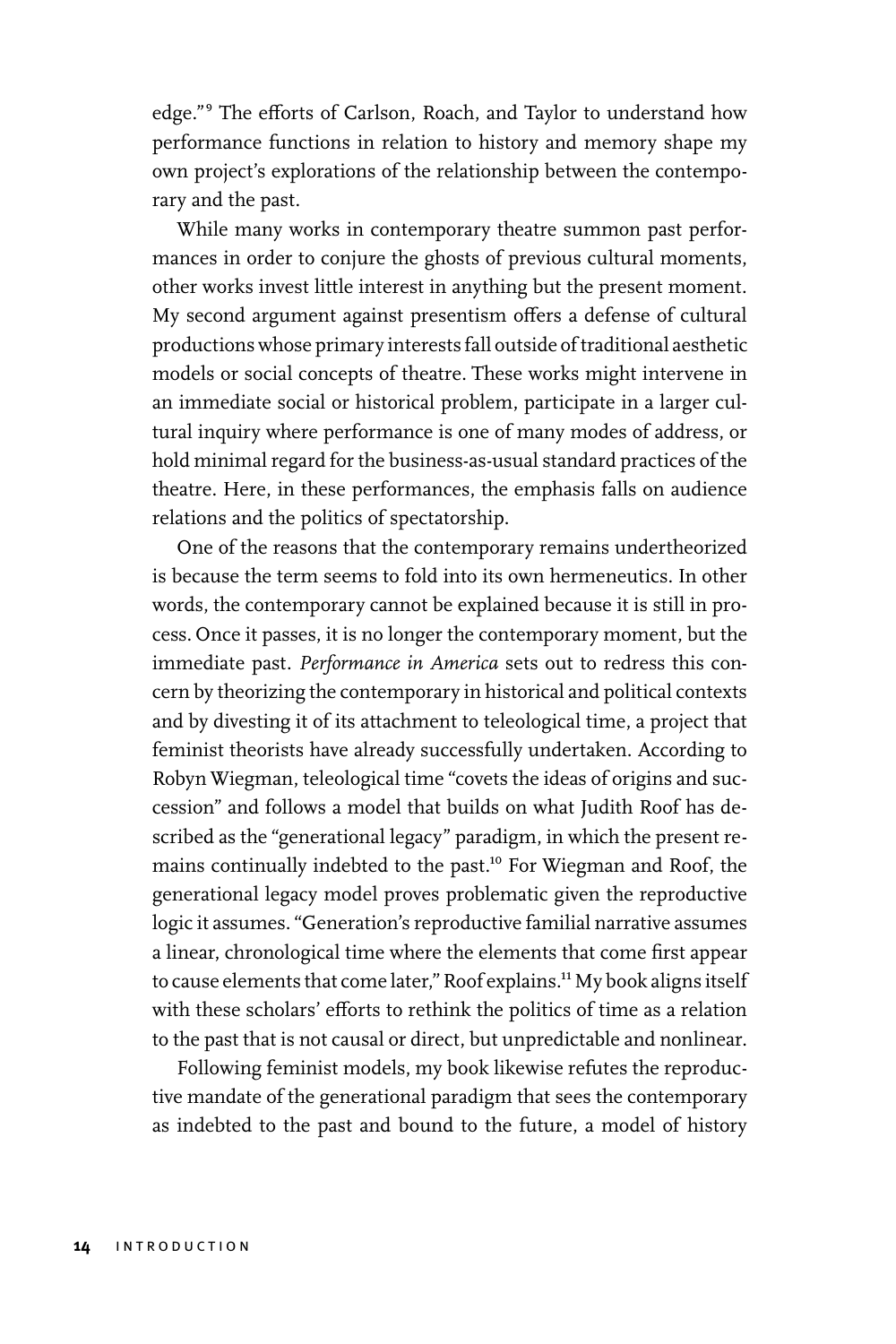whose deference to heteronormative biases seems especially problematic. I find the power of the contemporary precisely in its nowness and argue that the significance of contemporary performance need not be based either in tradition or futurity, both biases that privilege heteronormative models of cultural reproduction. Such models value the contemporary only as the product of already legitimate cultural traditions or as the potential ideal for an imagined future. Neither of these positions prioritizes the contemporary's contribution to the time of the historical now. Rather than holding the contemporary to a standard that insists on its utility to future generations, cultural critics should consider how the contemporary speaks to its own historical moment. Performance in America challenges the presumption that the contemporary is obligated to recognize the past or gesture to the future. Here is where the book's indebtedness to queer theory is strongest. Queer theory has taught us to question the systems of normativity that govern daily life and culture.<sup>12</sup> Again, this does not mean to say that the contemporary or its study is ahistorical or outside of time. I am simply suggesting that the contemporary performing arts should not need to prove relevant to future generations in order to be valued today, nor should they be obliged to build on conventional models of tradition to be deemed significant. Rather, the contemporary should be evaluated primarily in terms of how it serves its immediate audience. Inspired by work in queer and feminist theory, Performance in America promotes different methods of reading the contemporary and writing theatre history.

I have organized the book around a set of related questions, each springing from my central thesis about the vitality of the performing arts to the national culture. These questions include: In what ways and at what moments does performance emerge as a progressive site of cultural production? What does performance achieve that differentiates it from other artistic practices or other forms of cultural engagement? Who invests in the performing arts and for what reasons? How do contemporary performing artists themselves understand their role in local and national cultures? How do contemporary performances engage with the historical past without replicating the norms and ideals of previous eras? What does performance tell us about American culture?

Along with its interrogation of the contemporary, Performance in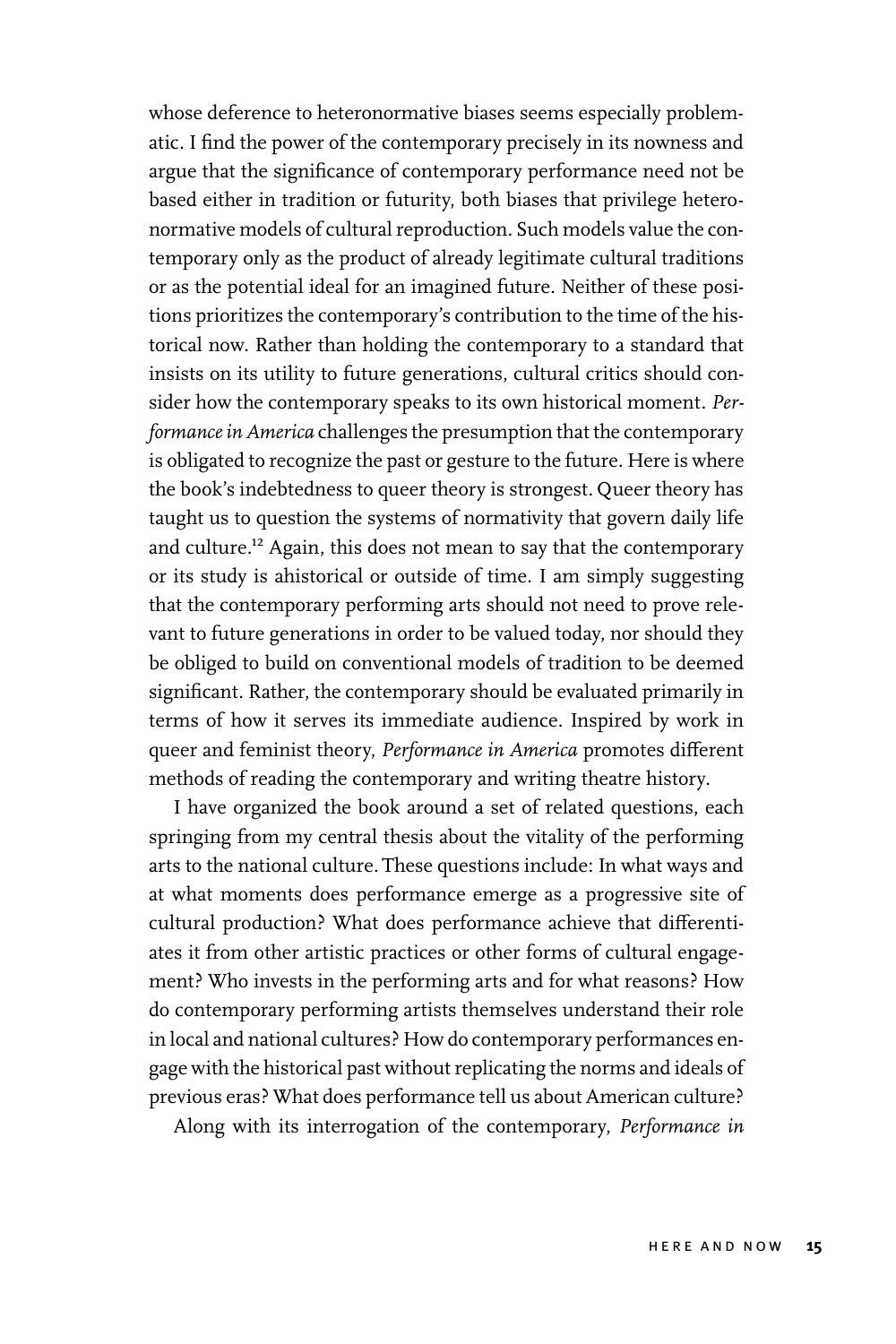America demonstrates how new work in the performing arts will now and then return to past artistic practices and customs, though not in the teleological or positivist sense of exceeding, advancing, or improving on the past. Such a rehearsal of previous performances positions contemporary performance as a repository of American culture and theatre history. In this sense, contemporary performance can be understood as both an archive of past theatrical moments and an ongoing engagement with, and revival of, this history.

Much of the work I consider in Performance in America emerges out of minority and subcultural communities in the United States. These queer, racialized, and immigrant populations have alternative histories and often even oppositional relations to the sexual and racial normatives of conventional America, including its theatre. In Performance in America I am interested in publicizing the work of those artists whose commitment to the performing arts refutes the various antitheatrical discourses that permeate contemporary American culture. Performance in America also examines undertheorized and undervalued sites of performance including cabaret performance, the Broadway musical, and commercial theatre.

Antitheatricality in the contemporary period takes many forms, from outright efforts to stifle artistic practice to economic cuts to funding sources for the arts to efforts to censor works imagined as offensive to theatre audiences. But there also exist antitheatrical biases that trivialize the performing arts and their audiences as irrelevant or bourgeois. Such bias knows no political affiliation; it is as likely to be found among self-professed leftists as it is among conservatives.While social conservatives might prove more anxious about arts funding and are more likely to stifle alternative forms of artistic expression, progressives practice their own form of bias by devaluing and underestimating the work of the performing arts in general. Lack of engagement with the arts perhaps constitutes the Left's most subtle and prominent form of antitheatrical bias. Performance in America sets out to redress this problem by examining a wide range of performance practices, venues, and audiences. Despite the emphasis on community-based, alternative, and progressive performance, the book is also committed to examining mainstream theatre. Here I focus especially on traditional genres and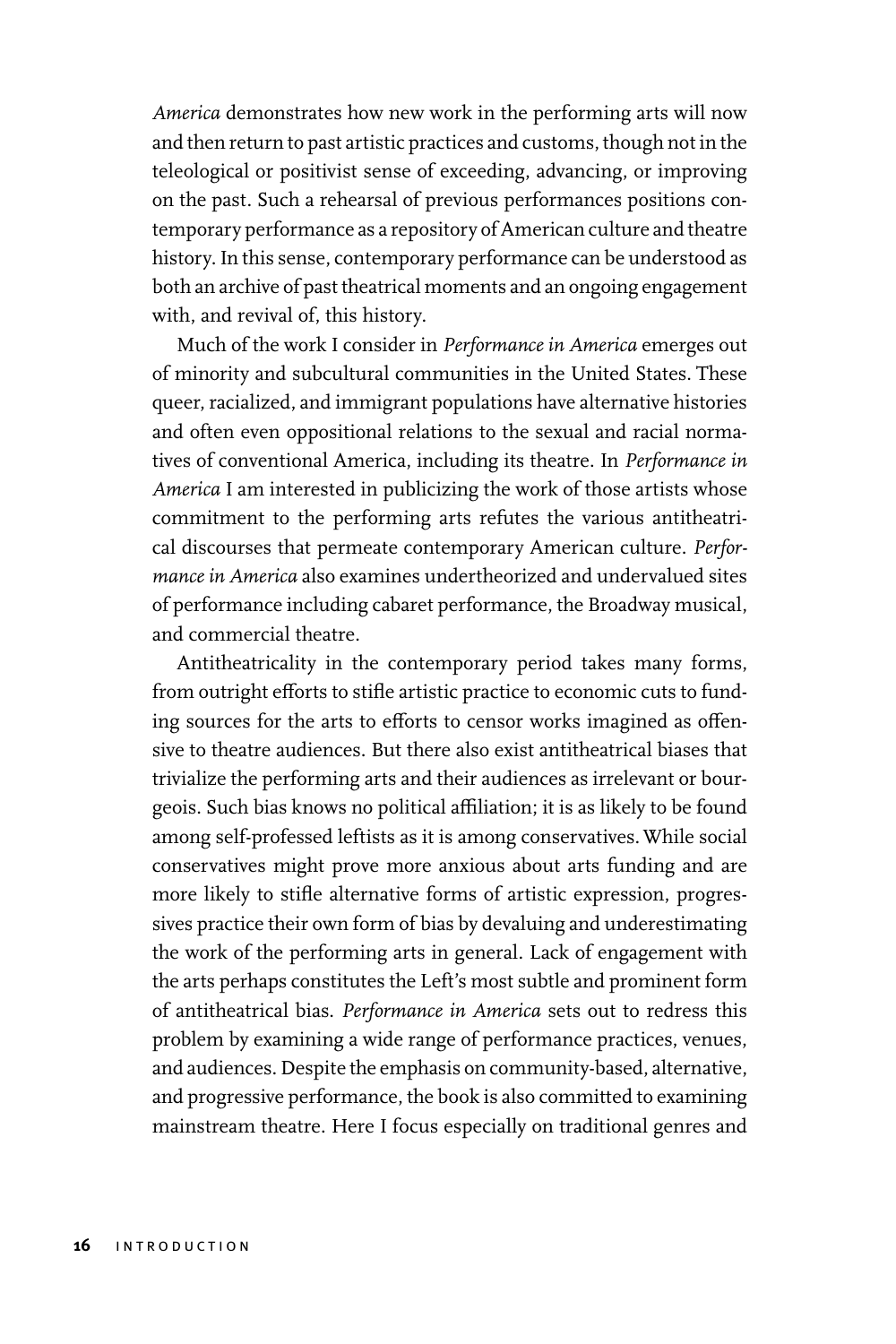commercial venues, and the possibilities they offer to initiate critical conversations with innovative artistic forms and not-for-profit performance spaces. Thus the book refuses to place community-based performance and commercial theatre in an oppositional or antithetical relation. Performance in America attends to the various forms of cultural contestation available within a rich spectrum of the performing arts. For this reason the book, while primarily focused on theatre, also discusses music and dance.

Performance in America examines diverse theatrical performances and spectatorial communities shaped by race and ethnicity, class and region, and sexuality and citizenship. The book is situated at the crossroads of the new American studies—especially in terms of the rigorous reimagining of American identity and culture that have transformed the field—and the new theatre studies—where the reconceptualization of performance has inspired a new interest in the performing arts. The book does not position performance as either oppositional or acquiescent to mainstream American cultural practices. Rather, it sets out to understand how different communities might find in performance a way to embody and articulate new social formations within contemporary American culture. Performance in America promotes contemporary performance both as a critical engagement with the historical past and as a fresh interrogation of, or necessary separation from, the past through new articulations of culture and identity.

The next two sections of this chapter, ''The Unacknowledged Drama of American Studies,'' and ''The Romance with the Indigenous,'' will address the broader issues at stake in the fields of American studies and theatre and performance studies. I argue that the critical bibliographies of both these fields reveal particular assumptions about performance in America in need of challenging. Performance in America sets out to revive certain debates in both these fields, debates about performance and America that often occur simultaneously and generally without the other field's direct acknowledgment. It also attempts to consider the kinds of artistic works valorized by scholars in these related fields. At first, I will look closely at some of the ways that American studies and performance studies have engaged each other, and at the limits of this engagement. At stake in this section is the tension between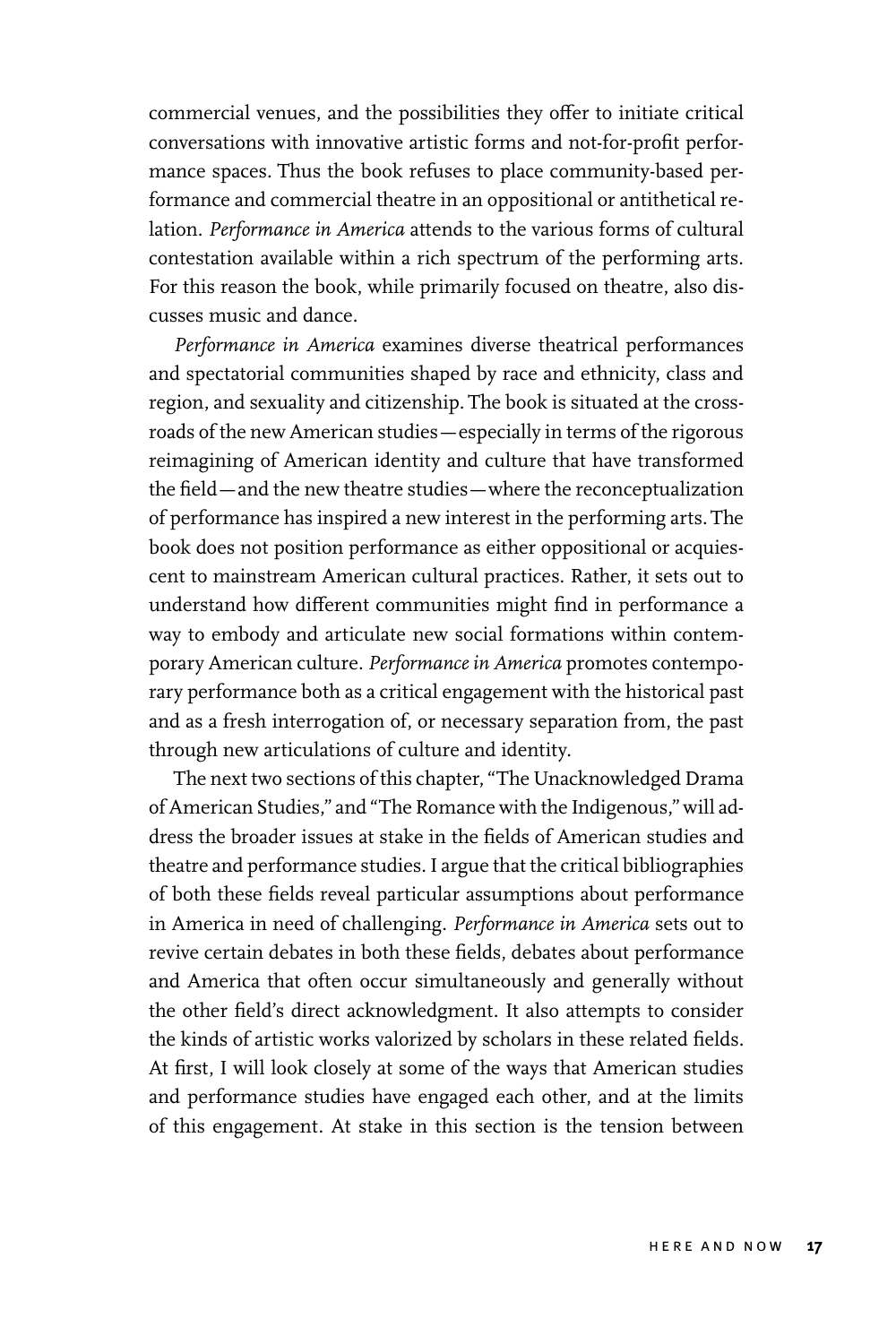the two fields; on the one hand, drama pervades the critical writings about American studies as a field, yet, on the other hand, theatre and performance studies continually laments performance as overlooked. Drama offers the dominant vocabulary for figurations of conflict, narrative, and progress in American studies, yet ironically, scholarly projects in theatre and performance studies continually highlight the relative absence of theatre and performance from critical studies of American  $c$ ulture $13$ 

## the unacknowledged drama of american studies

In their introduction to The Futures of American Studies, a collection of essays published in 2002 that marks the intellectual and political shifts in the interdisciplinary field, the editors, Donald E. Pease and Robyn Wiegman, reconsider one of the field's central essays, Gene Wise's '' 'Paradigm Dramas' in American Studies: A Cultural and Institutional History of the Movement,'' first published in 1977.Wise's essay attempted to assess the formation of the field and forecast its future. The essay, as Pease and Wiegman claim, positioned itself ''not simply as a history of the field, but as a founding gesture."<sup>14</sup> Pease and Wiegman critique Wise's history of the field, especially his effort to integrate and unify American studies at a time when the field was just beginning to exceed the limited scope of its initial and dominant impulse. The field's prior interest in tracing identifiable and consistent characteristics of American culture had begun to wane in the wake of the radical political movements of the 1960s. A generation of new scholars now challenged the nationalist project of establishing an intelligible cultural, social, and intellectual history. New work on subcultures, race and ethnicity, gender, popular culture, and other emergent subjects of inquiry in the 1960s and 1970s started to make its mark on American studies, altering the way the field was composed and practiced. In his article,Wise mourns the loss of coherency in American studies and tries to steer the field toward a more homogenous movement based on his preferred genealogy and own disciplinary bias. And yet he felt that the earlier model of practicing and understanding American studies,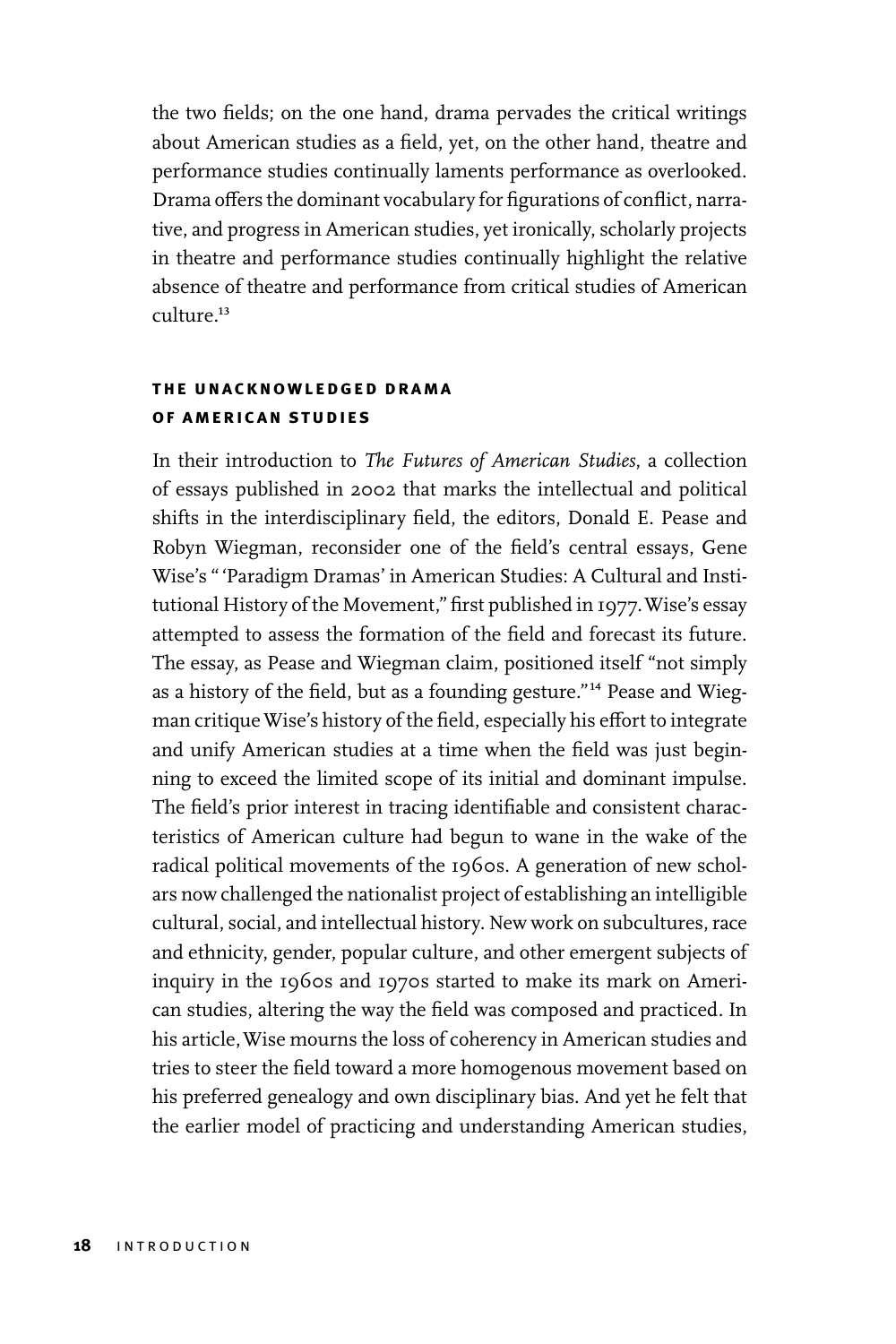the "climate-of-opinion" history, was too deterministic and monolithic and that a new paradigm attending to the dynamic interplay between American culture and its study seemed in order. His critique runs as follows: "Conveniently, when handling ideas in historical context, scholars have employed a 'climate-of-opinion' mode of explanation. In this mode, ideas are handled as surface 'reflections' of underlying social forces. The social reality is seen as basic, and is thought to determine the ideas. Thus it is said that American scholarship of the 1950s was determined by consensual forces in the culture then, new left scholarship reflected the more radical climate of the 1960s, and so on."<sup>15</sup> Impatient with this model and concerned with the institutional genealogy of the field, Wise proposes a new paradigm drawn from the world of the theatre, which he understands as more involved in acts of exchange. ''Where the climate-of-opinion metaphor is borrowed from observation of the weather, my working metaphor is drawn from the theatre,'' he explains. ''It views historical ideas not as 'enveloped' by their surrounding climates,'' he continues, ''but rather as a sequence of dramatic acts acts which play on wider cultural scenes, or historical stages."<sup>16</sup> Wise's interest in securing an identifiable history of the field—including its archives, methodologies, and meanings—and his efforts to coordinate these disparate facets of the discipline rightfully suggest to Pease and Wiegman an anxiety over the field's future and Wise's inability to harness its imploding subfields.

Pease and Wiegman critique Wise's assessment of the field and unveil the senior scholar's anxiety over its status. Not only are they reluctant to endorse Wise's history of the field but they are also careful not to promote Wise's own standing within the origins and intellectual history of American studies that he constructs. Rather than secure Wise's position as a foundational figure for the field, Pease and Wiegman prefer to situate him historically within the institutional and political contexts of his writing. ''We are less invested in writing continuity with his essay—and thereby founding this Futures [the title of their collection] as the fulfillment of that past—than in examining the various strategies of temporal management through which 'Paradigm Dramas' sought to negotiate the future.''17 Pease and Wiegman are especially critical of Wise's attempts to foreclose the field's future.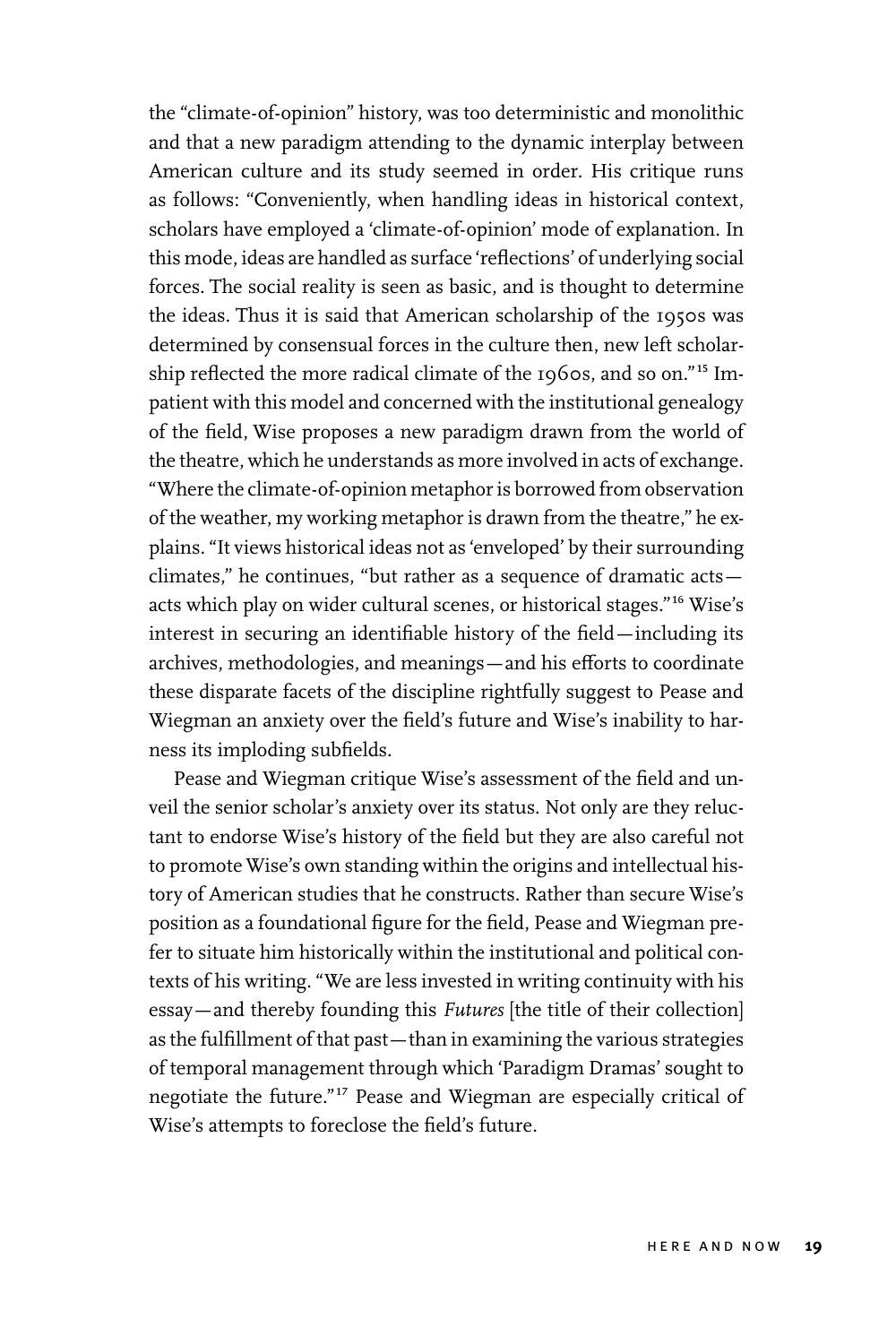In their brilliant rebuttal to Wise's mission for the field, the two scholars carefully and persuasively critique Wise's essay point by point. Yet they leave one aspect of Wise's essay without mention and, in fact, it becomes the point of continuity that Pease and Wiegman had planned to avoid. This point has to do with the metaphor of drama. Drama enables Wise to restage the history of American studies as a sequence of interrelated and interdependent acts:

The drama metaphor suggests a dynamic image of ideas, in contrast to the passive "reflector" role they play in climate-of-opinion explanations. It also gives to ideas a trans-actional quality. This is so because an act in the theatre is always an interplay with the scene around it; an actor does not simply pass on his or her lines to an audience, but actor and audience (at least in a play which works) are in continual dialogue, messages traveling back and forth between one role and the other.<sup>18</sup>

Wise's use of drama here proves revealing. He begins by speaking in terms of dramaturgy, about what makes a good play, and in this sense his perspective is traditional if not conservative. He essentially describes what in theatre studies would be understood as a ''well-made play,'' a nineteenth-century genre where a carefully executed plot— Wise's "sequence of dramatic acts"-figured most prominently and where these acts build on one another in a chronological manner. Wise then moves to discuss the play as it would be produced in the theatre. His interest in actors and audiences also proves traditional in that it presumes the actor inhabiting and communicating discernable "messages" to an audience—"at least in a play which works," he adds parenthetically yet assuredly. This explication of the drama metaphor stands as a type of dramatic criticism that is embedded in traditional theatrical conventions and the ideological underpinnings they convey.19 Wise introduces the drama metaphor in the opening pages of his essay in a discussion that while thoughtful, also remains brief. He soon abandons the drama metaphor, however, except to use it as a descriptive to name certain formative movements in American studies, or what he calls ''representative acts,'' that follow sequentially and chronologically.

Pease and Wiegman find this sequential and chronological logic one of the essay's main problems in constructing a history of the field. And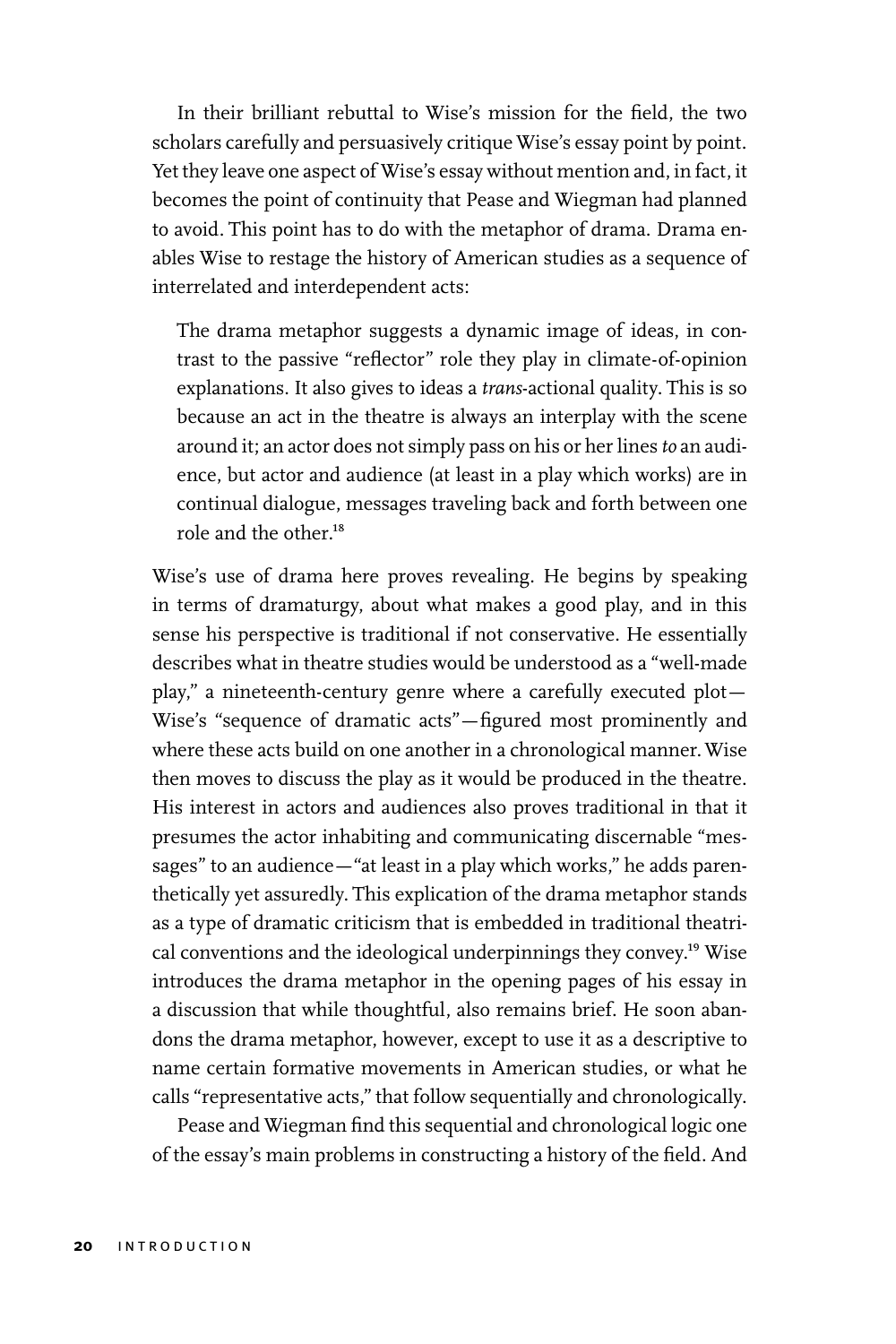yet, oddly, they too invoke the drama metaphor to challenge Wise's position. At no point do they challenge Wise on the use of the metaphor of drama; instead, they allow it to stand as such. In fact, they themselves employ it to make their critique:

But counteringWise's project at this late date is not finally the point. We are more interested in examining the implications of the unacknowledged drama we have begun to chart than in arguing with any of the essay's substantive claims. This drama involved Wise's anxieties over the recognition that the field would not reproduce any of the paradigms that he characterized as representative of the American Studies movement. The temporal crisis of his essay (and the problematic of time that his paradigmatic desire most powerfully demonstrates) provides a space for thinking about the anxiety over futurity that America as a nationalist icon and American studies as a field formation both evince.<sup>20</sup>

Tellingly, Pease and Wiegman use the phrase ''the unacknowledged drama'' to describe Wise's anxieties about the future of American studies. They preserve the language of the metaphor even as they critique the paradigm it invokes. But unlike Wise, they offer no explanation for their use of it. Neither essay is concerned with drama in any way other than as a metaphor. In fact, both essays relegate their discussion of theatre and drama to a footnote. In Wise, the footnote announces, in perhaps his most prophetic claim, the possibilities of the metaphor for the field: ''I believe drama metaphors offer enormous potential for future works in American Studies, and are especially useful in bridging the long-lamented gap between humanistic and social scientific approaches to culture."<sup>21</sup> I find this claim particularly striking given the proliferation—and now near ubiquity—of the terms performance and performativity among the future generation of scholars Wise describes.

In a footnote to their introduction, Pease and Wiegman, too, contextualize Wise's term paradigm dramas within a critical genealogy based in anthropology and literary criticism. They write:

Wise used paradigm dramas to articulate the myth-symbol paradigm with the anthropologist Victor Turner's account of the social dramas through which cultures reflected on and thereafter trans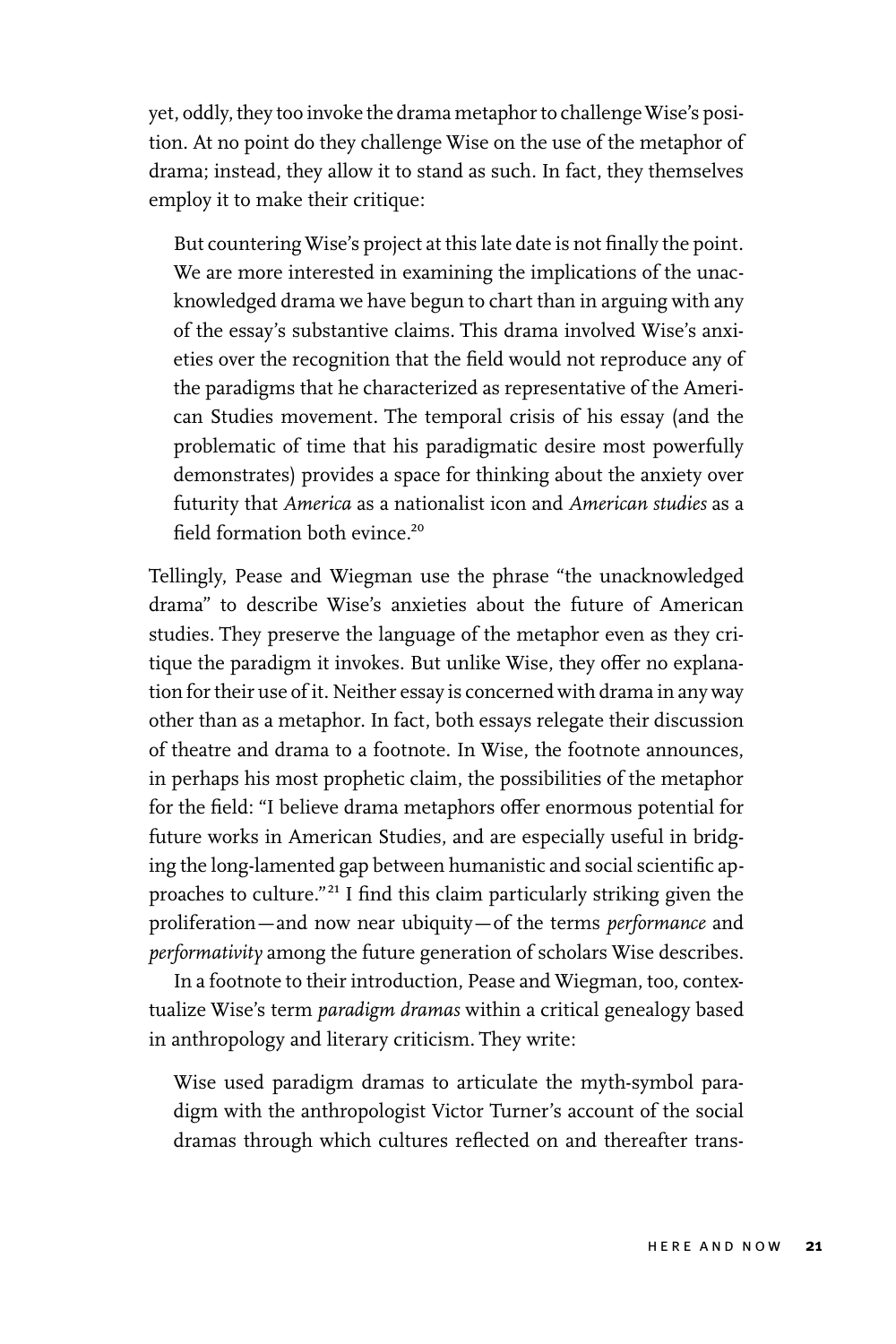formed themselves. Turner has modeled his explanation of ''social dramas'' after Northrop Frye's description of literary mythology as educating the social imagination. Frye proposed that the literary understanding of drama might be extrapolated into an analytical category capable of representing as well as effecting social change. In placing Turner's model into the service of defining the conflicts over the future of American studies, Wise reaffirmed the explanatory power of the myth-symbol paradigm to which Turner's model was indebted—at the very moment that the paradigm had lost its epistemic authority throughout the academy.<sup>22</sup>

Pease and Wiegman's genealogy for Wise's paradigm drama tells only a partial history of the influence of Turner's ideas on the profession. While it might be true that the Frye/Turner model of social dramas ''lost its epistemic authority'' in some circles of the academy, Turner's subsequent collaborations with the scholar and director Richard Schechner in the late 1970s and early 1980s helped usher into the academy the new and interdisciplinary field of performance studies.<sup>23</sup> These collaborations were based on the model of social dramas that Turner had proposed in his 1974 Drama, Fields, and Metaphors, but because Schechner and Turner were mostly concerned with non-Western cultures and events and with indigenous traditions and rituals, their reputation in American studies remains minor and their impact on that field as yet unrecognized.

Pease and Wiegman, like Wise before them, rely on the drama metaphor to punctuate their critique, but their interest in "examining the unacknowledged drama'' never extends to drama itself. So what are we to make of these unacknowledged dramas in Wise and in Pease and Wiegman? Why the continuity of the drama metaphor in a field such as American studies? What does the drama metaphor offer the field?

It would be difficult to argue drama's marginal significance to American studies given its prominence as metaphor in these state-of-the-field essays. Drama provides the underexamined current in these essays, and, as Wise predicted, it has proven incredibly fruitful as a metaphor in recent scholarship.Wise's prescient sense that drama would prove a productive metaphor for future work in American studies materialized in the early-mid 1990s when performance became the critical term of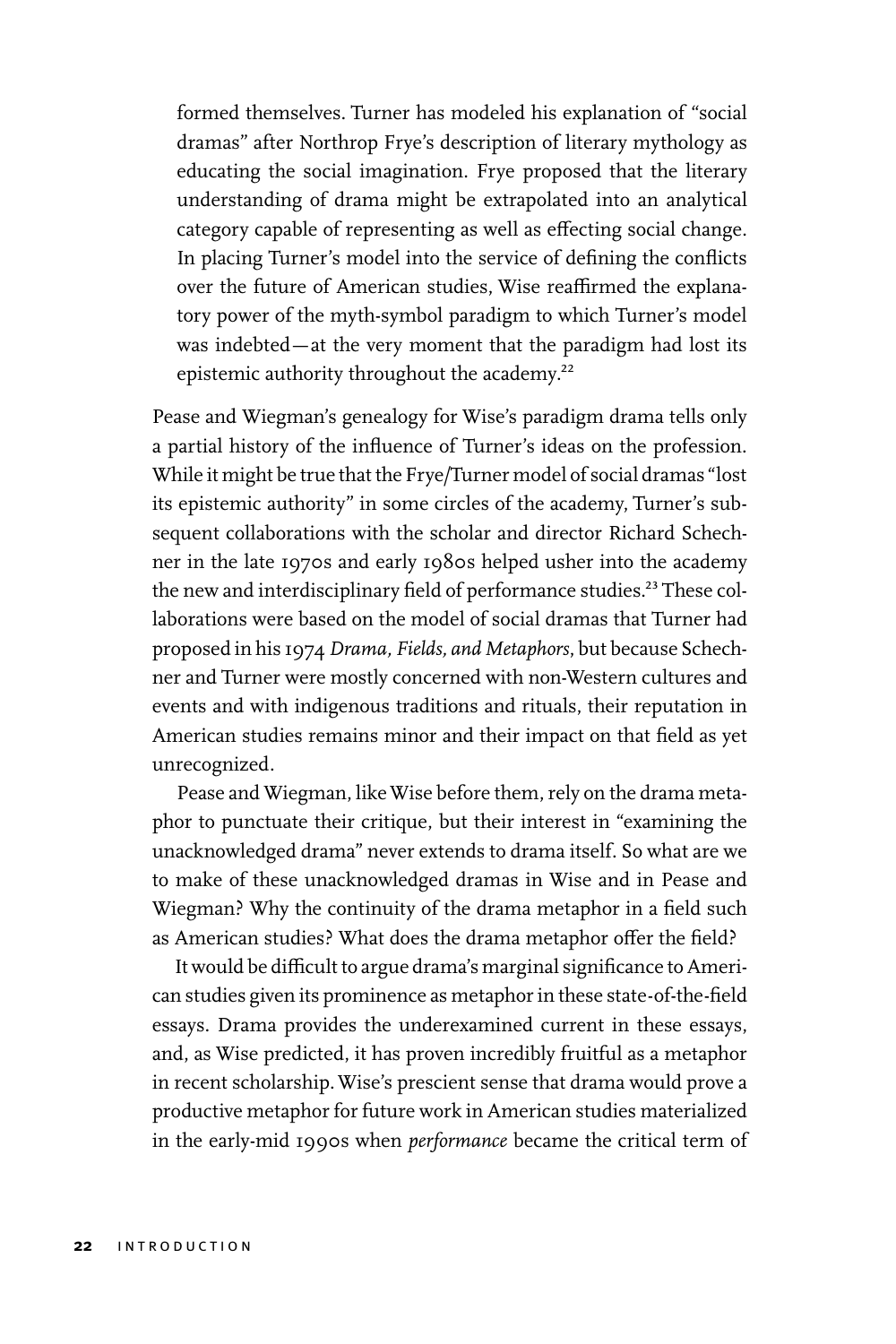choice across the humanities. The word was generally used as a metaphor, as a means to differentiate and mark a contrast to anything essentialist or supposedly real.To complicate matters, the terms performance, performativity, and performative were invoked interchangeably without differentiating their subtle but useful distinctions and their specific intellectual traditions.<sup>24</sup> Moreover, the interest in performance did not necessarily inspire scholarship on theatre and performance itself.25

So what work does this metaphor do? How might we begin to understand the deployment of the drama metaphor? Here I want to return to Turner whose interest in metaphor is worth revisiting. ''There is nothing wrong with metaphors," Turner explains, "provided that one is aware of the perils lurking behind their misuse."<sup>26</sup> Turner is considering the implications of speaking about what he calls ''the social world'' in metaphors drawn from outside of the human experience, from plants and animals, for example. The problem, as he sees it, is that these metaphors ''select, emphasize, suppress, and organize'' according to the logic of the metaphor and not to that of the actual object of study. However, if the metaphor, ''whose combination of familiar and unfamiliar features or unfamiliar combination of familiar features provokes us into thought, provides us with new perspectives, one can be excited by them; the implications, suggestions, and supporting values entwined with their literal use enable us to see a new subject matter in a new way.''27 Turner's thoughts allow us to consider the drama metaphor in American studies as the catalyst to understand ''the new subject matter'' that is itself the field of American studies. It is American studies that needs to be placed relationally to something already presumed familiar; in this case, the familiar concept of drama. Drama occupies the position of the stable referent, the knowable term. Drama—and theatre and performance, used interchangeably by those working the metaphor—is therefore not just the steady metaphor that surfaces in moments of institutional or disciplinary chaos; it is the actual constant, that which is always already there. Drama is what is presumed to be known, so much so that it goes without saying. This, then, constitutes the unacknowledged drama of American studies.

Theatre and performance scholars, whose claims on the drama metaphor and the language of performance felt most earned, were quick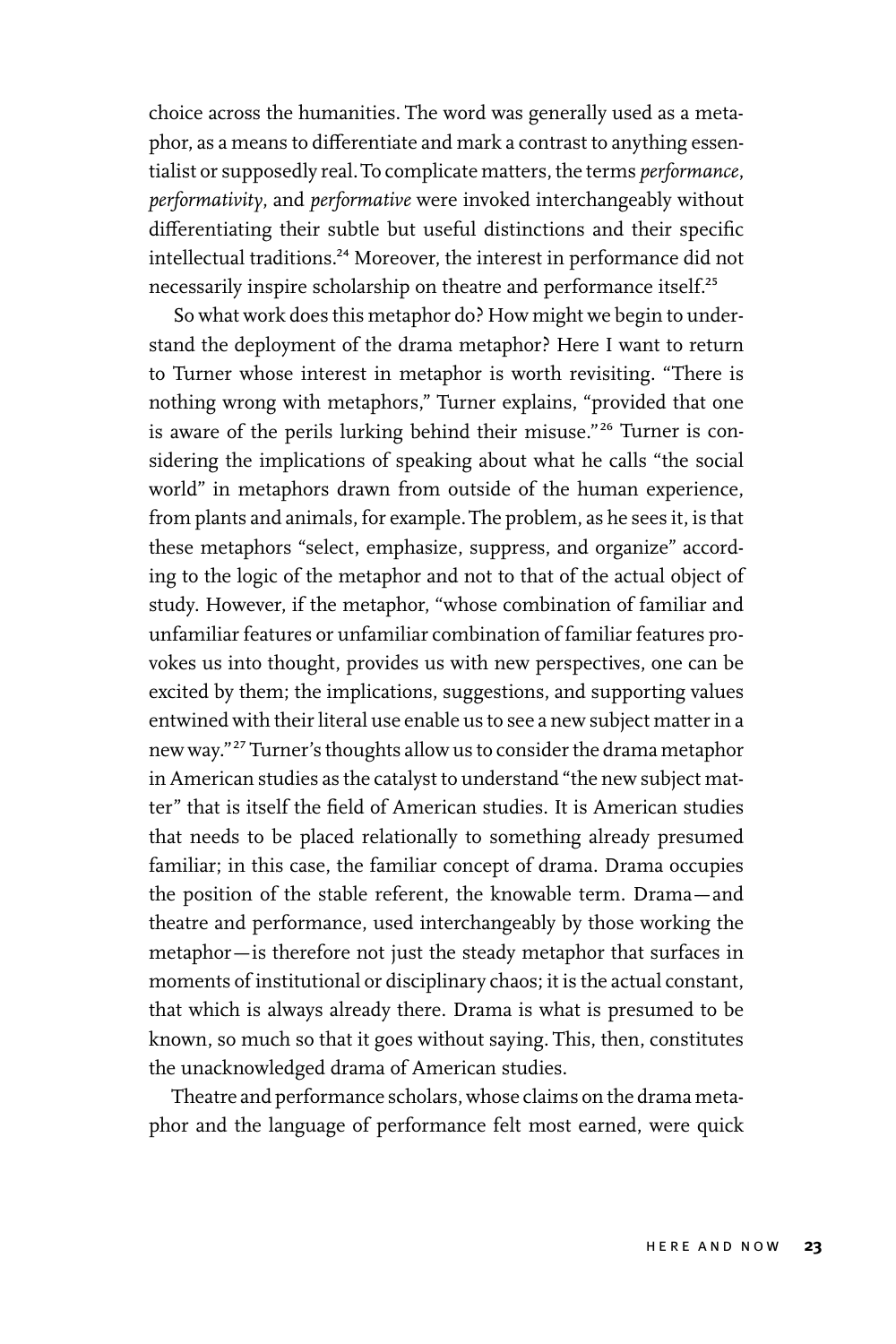to note that the trend for performance metaphors, although borrowed from theatre and performance studies, meant little interest in their fields except for its language. In her own 2001 state-of-the-field project, Geographies of Learning: Theory and Practice, Activism and Performance, Jill Dolan, one of the leading scholars in theatre and performance studies, observes of this trend:

Theories of the performative—in feminism, gay and lesbian studies, performance studies, and cultural studies—creatively borrow from concepts in theatre studies to make their claim for the constructed nature of subjectivity, suggesting that social subjects perform themselves in negotiation with the delimiting cultural conventions of the geography in which they move. But as much as performativity seems to capture the academic imagination, and as much as performance captures the political field, theatrical performances, as located historical sites for interventionist work in social identity constructions, are rarely considered across the disciplines, methods, and politics that borrow its terms.<sup>28</sup>

Dolan would like to see theatre studies ''visited and acknowledged'' instead of ''raided and discarded.'' Her concern that the insights and methods of theatre studies remain unacknowledged returns us to this problem of the ubiquity of performance in academic discourse even as it remains marginal, even seemingly irrelevant, to the larger intellectual communities interested in politics and social change. American studies, which Dolan does not include in her list of scholarly fields, is equally capable of this kind of raiding, as we have seen. But is American studies interested in drama in any other way than as a metaphor?

There is a near industry in theatre studies of work on American theatre and performance that bemoans drama's irrelevance and marginality to the academy and the larger national culture. Nearly every study of American drama begins as an advocacy project, one where the case for the project itself needs to be justified. The self-consciousness of the scholarship on American theatre is surprising, although it has by now nearly become the defining characteristic of the subfield. The self-consciousness is unexpected given the high number of scholarly projects on American theatre, drama, and performance. Consider two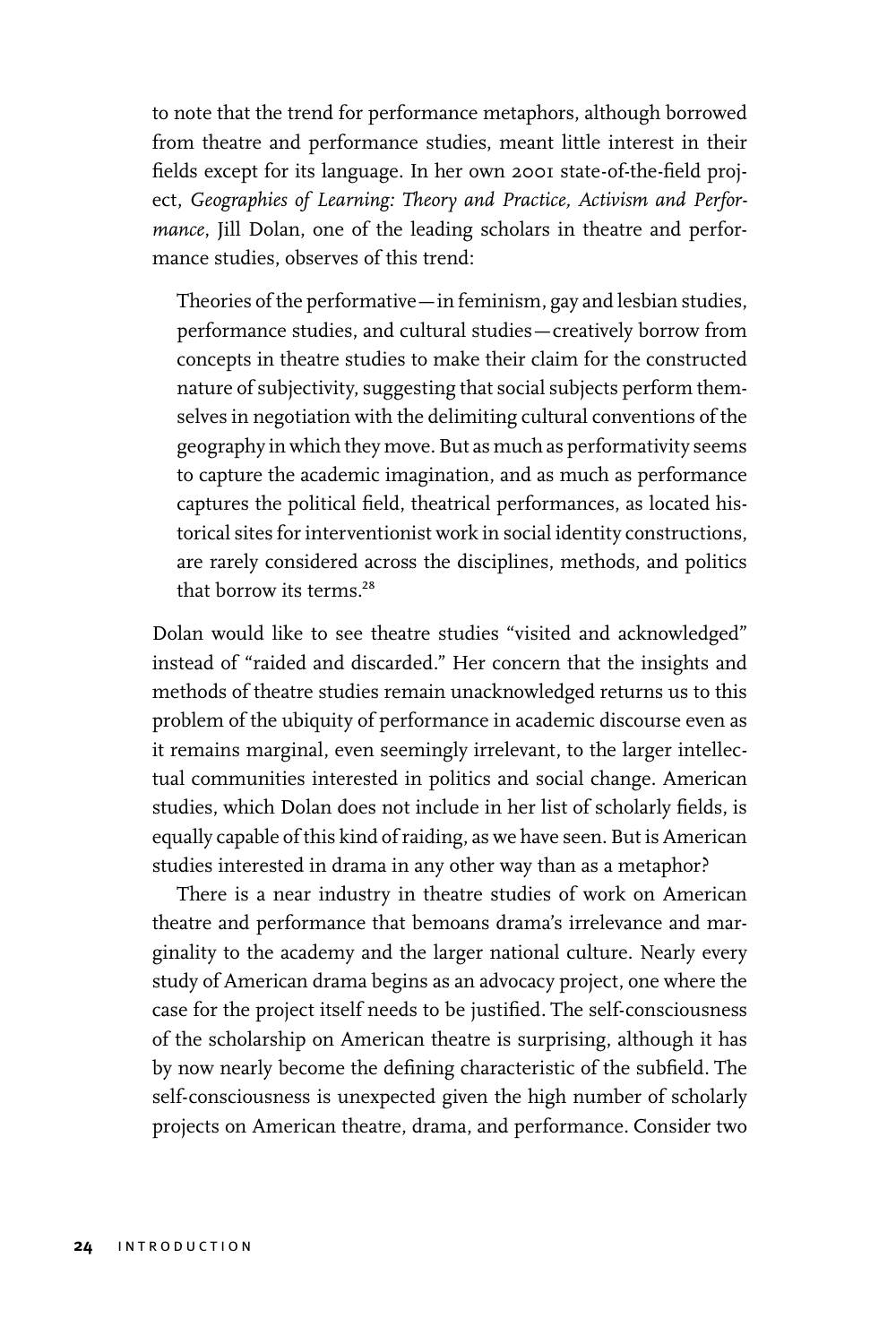excellent books that range among the most interesting in American theatre published in the 1990s. In The Other American Drama, Marc Robinson's fascinating study of the American dramatic avant-garde, the author argues against the primacy of the historical genealogy of twentieth-century American drama that begins with Eugene O'Neill and works its way up to August Wilson. Robinson's alternative history challenges the plot-driven account of American drama and focuses instead on the formal innovations and influences of theatre artists such as Gertrude Stein, Tennessee Williams, and Marie Irene Fornes. Despite his enthusiasm for this work, he writes:

Yet, in American culture, drama has been set apart from the rest of the arts, banished to a dark corner, perhaps because it's too disruptive, too unwieldy, or just too slow to catch up with the advances of the other arts. Few serious students of music, literature, or painting take an interest in drama; few cultural forums find room for spirited debates about theatrical concerns. Part of the problem, of course, is temporality. Performances disappear; productions close after only a few people see them; only a fraction of dramatic literature is part of the living repertoire—even the best contemporary writers see just a few of their plays performed more than once.<sup>29</sup>

Robinson's tentative explanations for why drama has been ''banished to a dark corner'' put the blame on drama itself (''too disruptive,'' ''too unwieldy," "too slow"), but rather than abandon drama, Robinson sets out to recuperate it. ''Theatre critics sometimes have a bathetic air, for they live in perpetual bereavement, watching the objects of their affection slip away into obscurity as the lights on stage go down,'' he writes. ''Writing about plays, then,'' he concludes, ''becomes genuinely restorative, in a double sense: invigorating, as exercise might be; but, more important, life restoring, setting the plays before all our minds once again and allowing a longer look."<sup>30</sup>

If Robinson's project is a restorative one, other projects in American theatre are about reconfiguration. In the anthology Performing America: Cultural Nationalism in American Theater, the editors, Jeffrey D. Mason and J. Ellen Gainor, assemble over a dozen scholars of American theatre in an effort to showcase the diversity of critical work in the area and the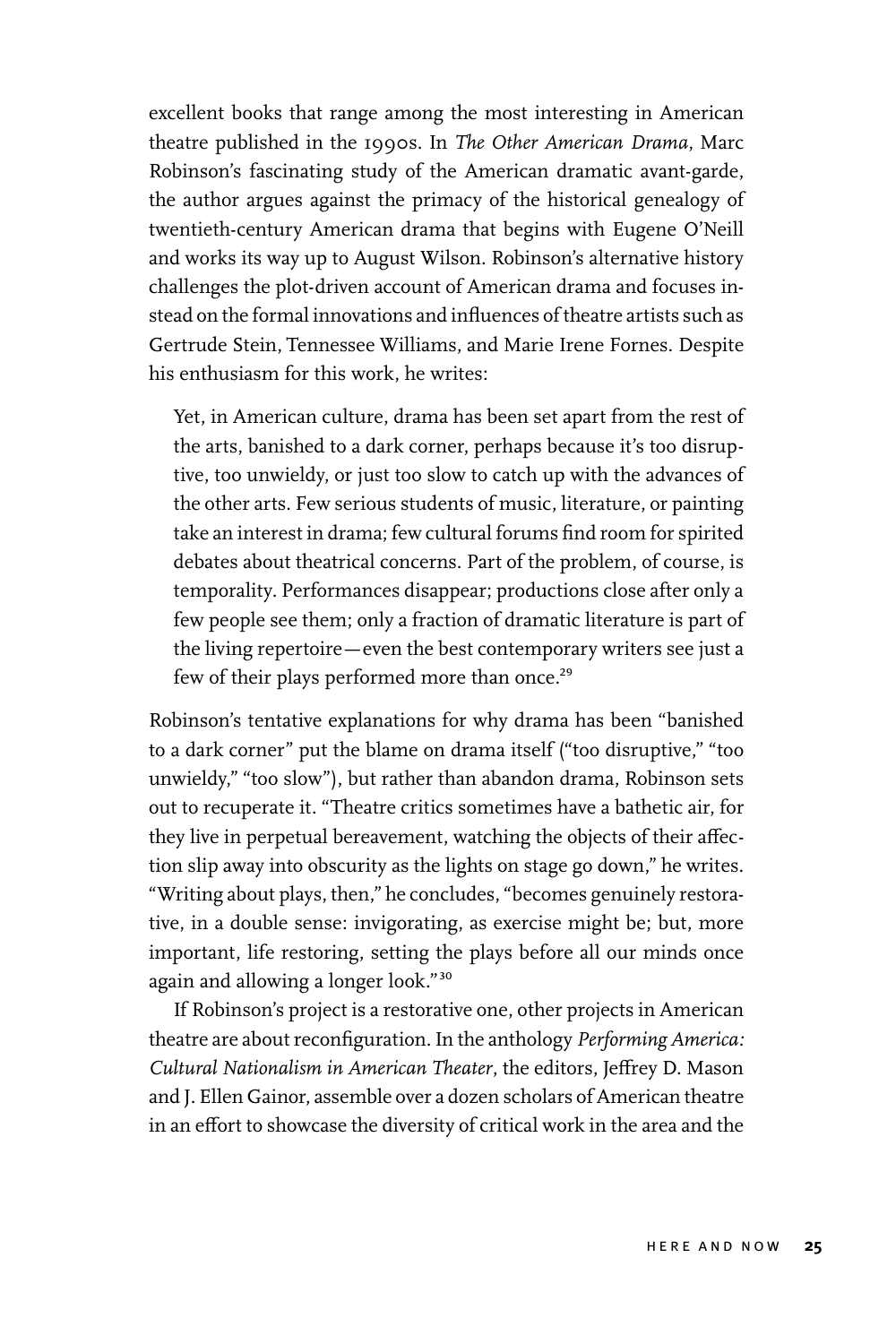interdisciplinary potential of the study of American theatre and performance. In the anthology's introduction, Mason goes to great effort to place the project in the context of American literary studies and American studies more broadly conceived. His justification for expanding the study of American theatre seems compelling and persuasive:

Underlying our overt agenda has been an interest in situating the theatre as a product, an expression, and integral constituent of its culture. Performances and para-performances persist in venues scattered throughout society, and any of them can employ and interrogate the discourse that permeates and drives the whole. The stage is only an explicit site for performing national identity, one that serves to focus the issues, rhetoric, and images found in the more general forums; its creative freedom and opportunity to take risks encourage attempts to develop, explore, test, and dispute conceptions of national character. In the performative arena, in the interchanges among artists and spectators, we can enact narratives of nation, whether ostensibly actual or openly speculative.<sup>31</sup>

And yet, like Robinson, Mason also laments the status of American theatre and performance studies in the academy. He is particularly concerned with the intellectual history of the field, its lack of critical tradition, and its disregard in other related fields of study:

To so perceive the American theater is to remember a void in American theater studies. Those working in American literature can situate their work in long, rich debates over conceptualization and methodology, all in terms of the specifically American character of the experience. Yet there has been little attempt, if any, to theorize American theater or drama as such; there are no theatrical counterparts to such landmark literary studies as F. O. Matthiesson's American Renaissance, Henry Nash Smith's Virgin Land, Leo Marx's The Machine in the Garden, Annette Kolodny's The Lay of the Land, or Myra Jehlen's American Incarnation....Plays and their productions claim only a very little space in the discourse of American studies, no matter the decade or the methodology.<sup>32</sup>

Robinson and Mason share a need to situate their work within a discourse of lack or neglect, or, as Mason puts it, a ''void.'' This rhetorical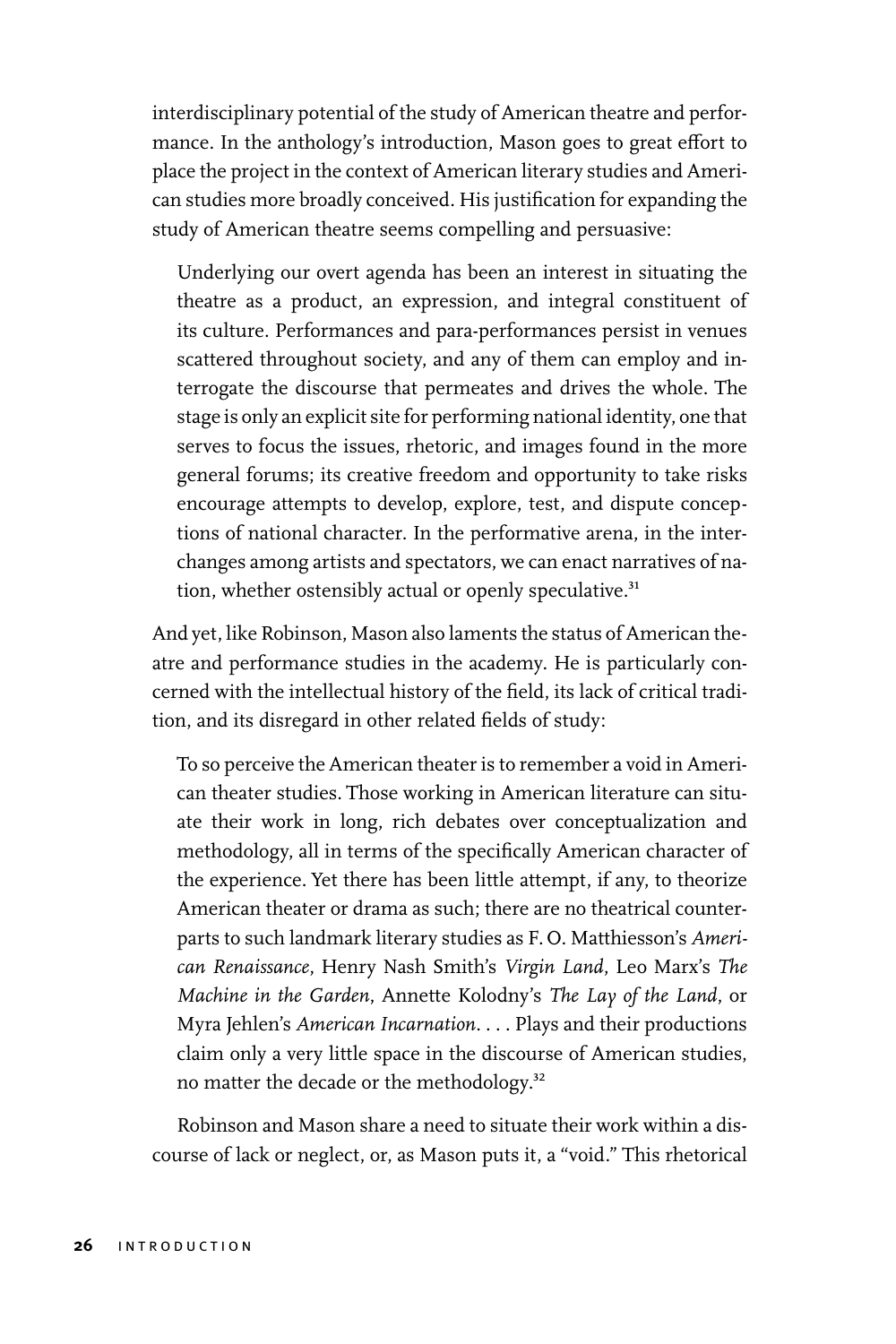move, to call attention to the lack of attention paid to American theatre, has become the standard discursive strategy for nearly every project in the field regardless of its critical methodology or its particular case studies. From Robinson's traditional study of dramatic texts to Mason and Gainor's outreach to interdisciplinarity, scholars of American theatre remain self-conscious about the object of their study, as if the field itself were either at a crossroads or a crisis. In these scenarios, the field of American theatre and performance studies either needs to be revamped so that it gains currency in intellectual circles, or it will find itself on the verge of critical extinction, such that the study of American theatre and drama itself might become obsolete. These scholarly works, fairly well known in theatre and performance studies, remain unacknowledged by, if not completely unknown to, scholars in American studies.

The reasons for these disciplinary boundaries are complicated. As Susan Harris Smith explains in the introduction to her indispensable study American Drama: The Bastard Art, American drama has been neglected for no one particular reason, but for the convergence of a number of conditions. Her comments are worth quoting in full, and while they primarily concern the case against drama as a literary genre, they foreground the challenges drama faces at large:

American drama has been written almost out of the American literary canon because of enduring hostile evaluations and proscriptions that themselves need to be reassessed. I argue that for several reasons American drama has been shelved out of sight: in part because of a culturally dominant puritan distaste for and suspicion of the theatre; in part because of a persistent, unwavering allegiance to European models, slavish Anglophilia, and a predilection for heightened language cemented by New Critics; in part because of a fear of populist, leftist, and experimental art; in part because of a disdain of alternative, oppositional, and vulgar performances; in part because of narrow disciplinary divisions separating drama from theatre and performance; and in part because of the dominance of prose and poetry in the hierarchy of genre studies in university literature courses and reproduced in American criticism. As a consequence, American dramatic literature has no "place" in the culture either as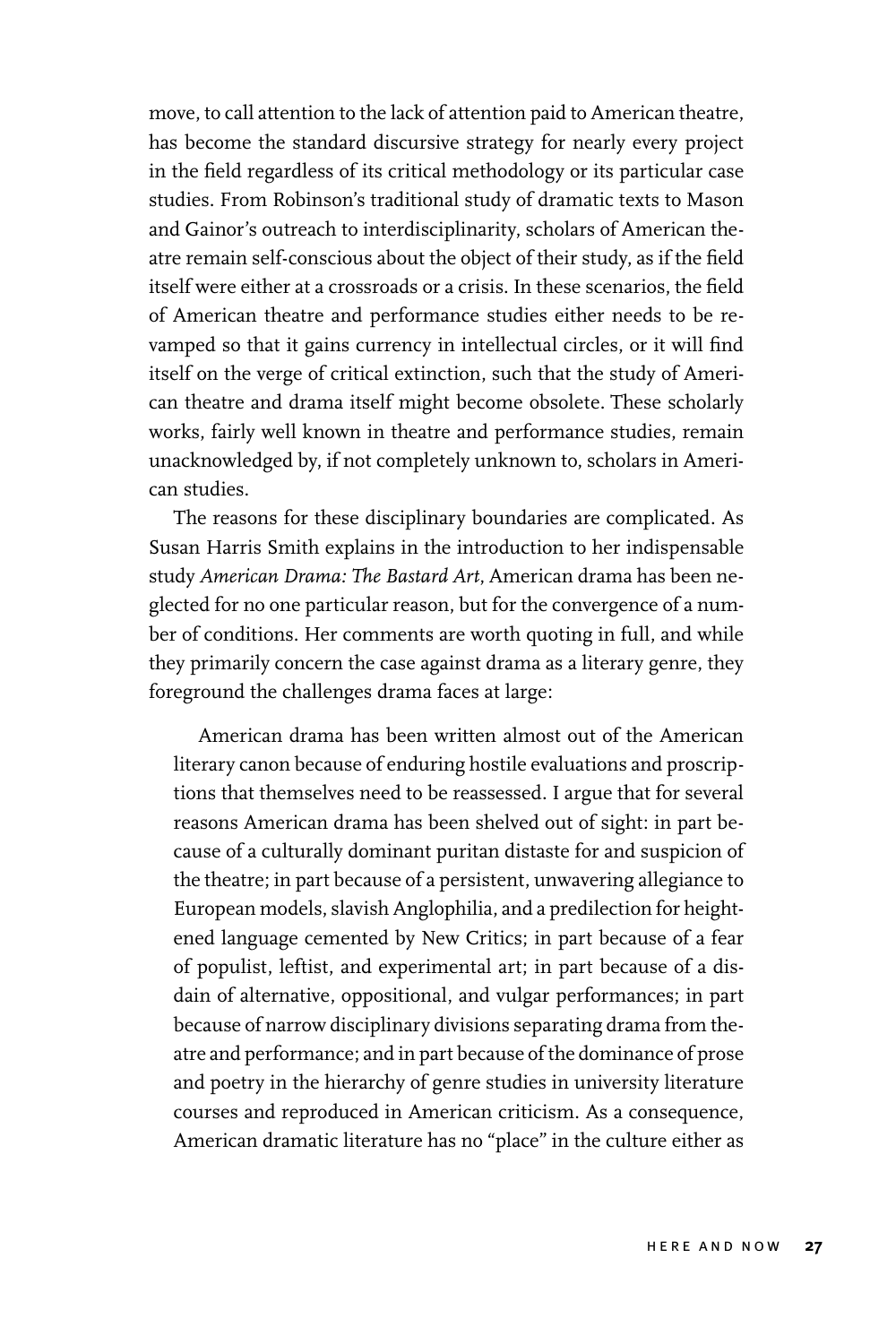a "highbrow" literary genre or, surprisingly, as a "lowbrow" popular form of entertainment. As a sociocultural product, "literature" is not born, it is made by institutional processes, by disciplinary fiat, and by critical assertion. In the production of an American national literature, American drama has been a casualty of the wars of legitimation fought in the academy and has been so diminished that not even the revisionists have taken up the cause. Ultimately, however, I am interested not as much in arguing for American drama as literature as I am in examining the phenomenon of exclusion and in studying the tactics, discourse practices, and maneuvers employed to deal with American drama by those who were busy dominating and defining culture and legitimating their claim.<sup>33</sup>

Smith's comments above, while not directly engaged with the field of American studies, nonetheless begin to suggest the ways in which American studies participates in these practices of exclusion.While, on the one hand, the field has been drawn to using drama as a metaphor to understand its own disciplinary history, it has, on the other hand, been complicit in many of the exclusionary processes that Smith describes. Still, as Smith notes in her study, some essays on American theatre have appeared in American Quarterly, the official publication of the American Studies Association. In fact, an early chapter of Smith's own book project was first published as the lead essay in a critical portfolio on American drama, which included three other theatre scholars, in the March 1989 issue of the journal.<sup>34</sup>

But even in scholarship published in American Quarterly, work on theatre and performance remains self-conscious and defensive. In 1978, in somewhat of a prequel to Smith's own project, C. W. E. Bigsby published an assessment of the field of American drama studies from 1945 to 1978. In his opening paragraph, Bigsby immediately pronounces the study of drama as worthy and important, while noting that it has been neglected. He is taken aback that American studies has not prioritized American theatre. ''That it has failed to engage the attention it deserves, not only from dramatic critics but from those committed to analysis of the American temper is thus the more surprising,'' he writes, "but of that neglect there can be no doubt."<sup>35</sup>

Nearly twenty-five years later, in the very pages of American Quar-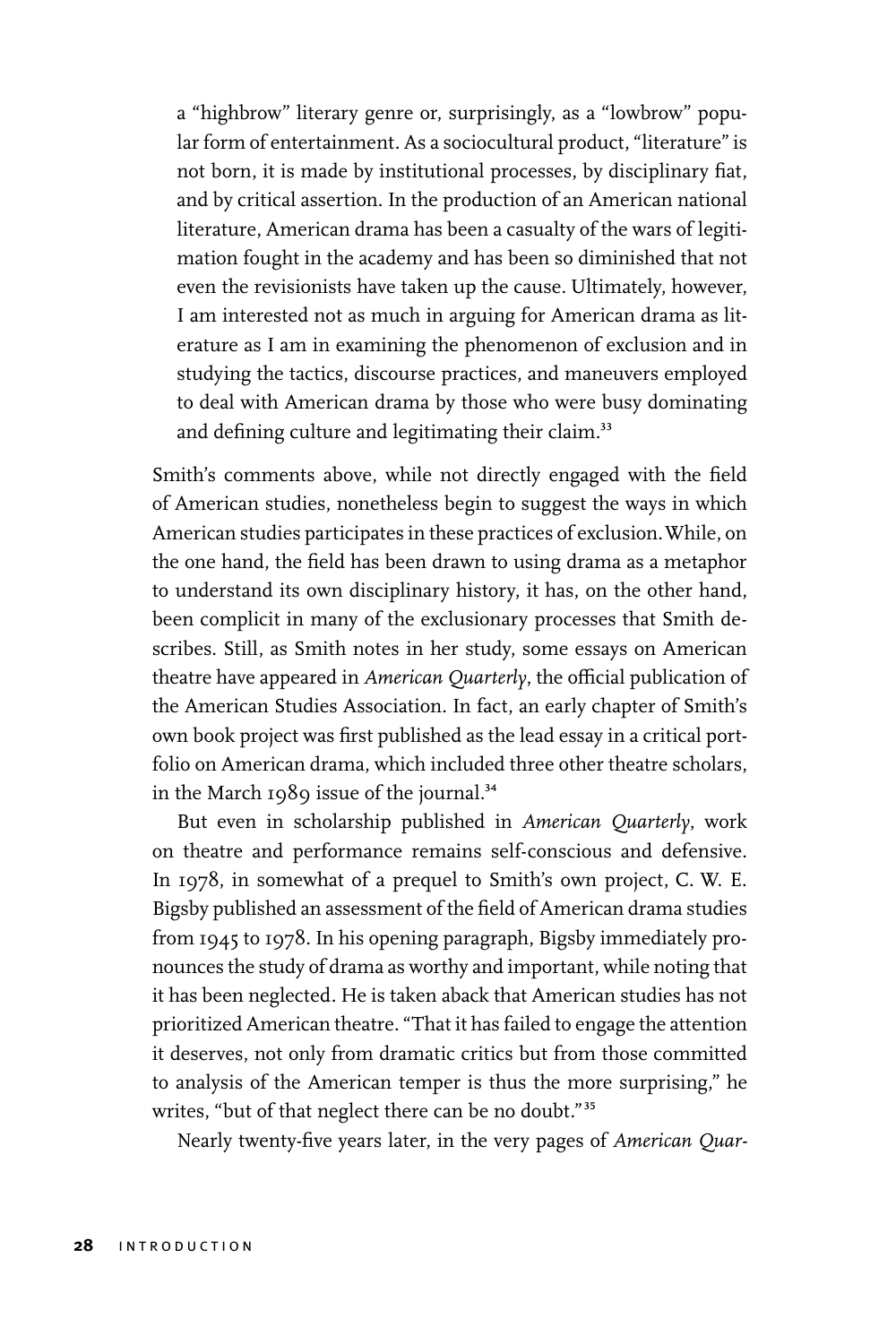terly, the dance scholar Jane Desmond opens her review of two books on dance with virtually the same rhetorical move. American studies will be well served to pay attention to dance and performance studies, she argues, adding that American studies has been neglecting this work for too long. Theatre and drama here have been replaced by dance and performance, but the implications are essentially interchangeable: theatre, dance, and performance remain marginal to the field. Desmond writes, "As a scholarly community, American studies specialists have just recently begun to be more open to performance analyses."<sup>36</sup> "What I think is less the case yet," she then qualifies her claim, "is the *active* engagement of American studies scholars more broadly with the works of performance specialists: reading their works, assigning them in courses, citing them in articles, and engaging with them in print from the various locales we inhabit, whether it be literature, anthropology, history, or something more broadly connoted as cultural studies."<sup>37</sup> Desmond's advocacy for dance, and performance studies more generally, introduces a new factor missing in earlier accounts of performance's marginality to the field: race. In order to make her case for dance, Desmond invokes the interests of the new American studies and offers a pragmatic solution: read, teach, and cite these books. The books she reviews—Brenda Dixon Gottschild's Waltzing in the Dark: African American Vaudeville and Race Politics in the Swing Era, and Linda Tomko's Dancing Class: Gender, Ethnicity, and Social Divides in American Dance, 1890–1920—should be of interest to American studies scholars because ''each engages specifically with issues at the heart of current American studies research: race and class formations.''38 Within this logic, if earlier work on theatre, dance, and performance was marginal to the field, it might be because it failed to address race and class. But, as Desmond wants to argue, now that performance studies is addressing these two issues, there is no longer an excuse for its neglect.

And yet, as Desmond is surely aware, race and class issues have been central to theatre studies for some time. Scholars such as Jorge Huerta, Yvonne Yarbro-Bejarano, Harry Elam, James Moy, Margaret Wilkerson, and others were among the first to publish work on race and ethnicity beginning in the early 1980s. Class issues, especially as they converge with gender, race, and nation, have also been foregrounded in theatre and performance studies. Books on race and class have proven central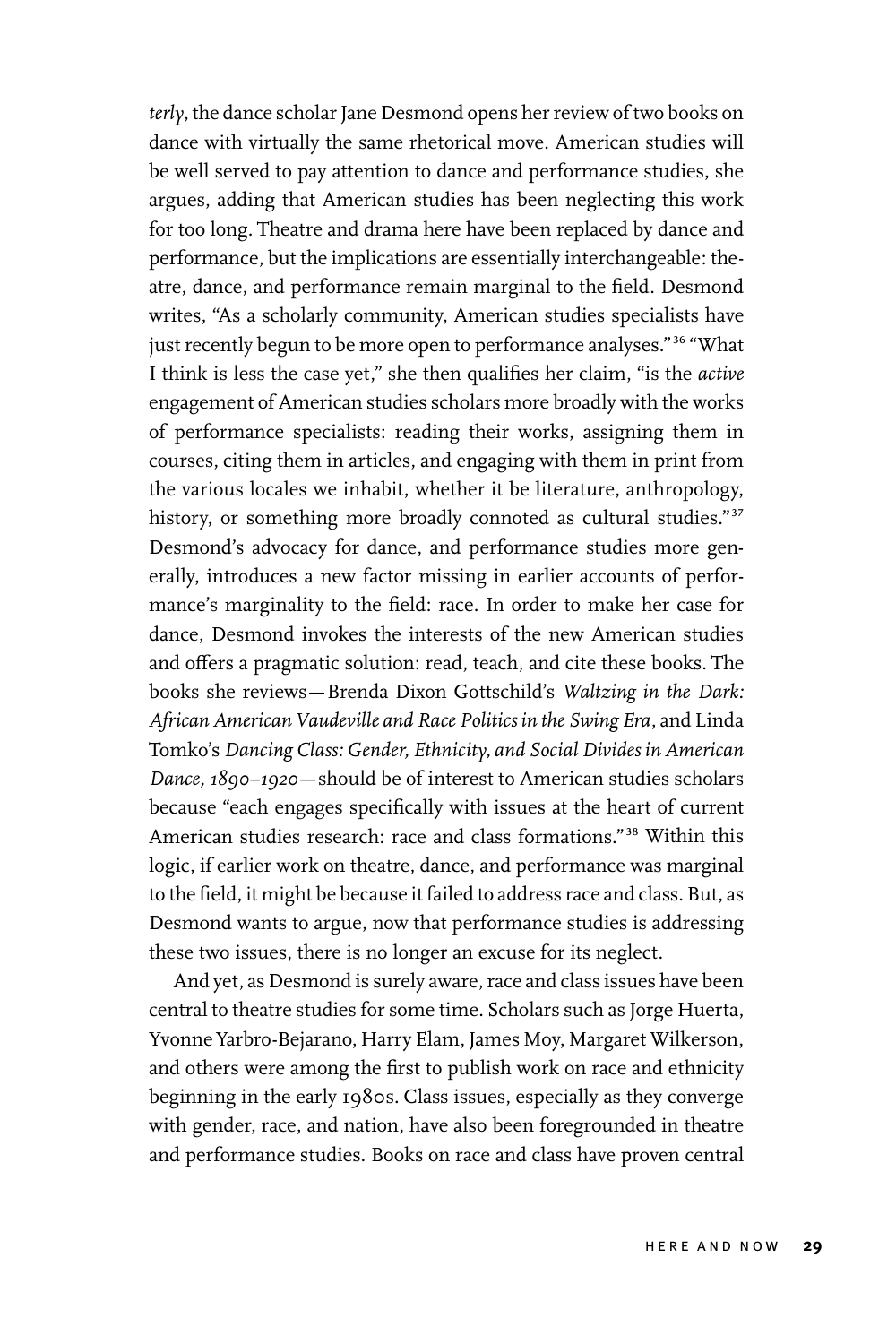to the field of theatre and performance studies throughout the 1990s and, one could easily argue, have made the greatest impact on the field since the wave of feminist performance theory in the late 1980s. In this way, it is important to remember that theatre and performance studies do not remain exempt from the influences of the intellectual trends and innovations that inform the academy.

While I am sympathetic to Desmond's position, and while I, too, want American studies to engage more directly with the critical bibliographies, archives, and methodologies of performance studies, I cannot help but place her comments within the tradition of critical selfconsciousness and anxiety I have been mapping above. Performance in America also, of course, locates itself in this same advocacy tradition. It, too, hopes to install theatre and performance more significantly in American studies. And while I am also interested in thinking through the antitheatrical sentiments that marginalize performance in American studies, my project also wants to trouble the way that performance is sometimes valorized within that field, broadly conceived to include ethnic studies, queer studies, and cultural studies. What are the kinds of performances that scholars in American studies and these related oppositional fields pursue and theorize? What are the implications of these choices and the omissions they foreclose? I am especially interested in exploring what I call the "romance with the indigenous," by which I mean the endorsement of community-based and often obscure cultural productions, venues, and genres that seem more rooted in the "authentic," and artists and icons who are linked to progressive social movements. The next section will unpack what I mean by these terms and will focus on the field of Chicano and Latino studies to make the point. I choose Chicano/Latino studies not to single out the field as somehow more drawn to this practice, but as representative of how this practice manifests in oppositional fields formed through identity politics and shaped by minoritarian and subcultural worlds.

## the romance with the indigenous

In the fall of 1957, a relatively unknown performer in one of her first major Broadway shows broke out of gypsy anonymity to launch a career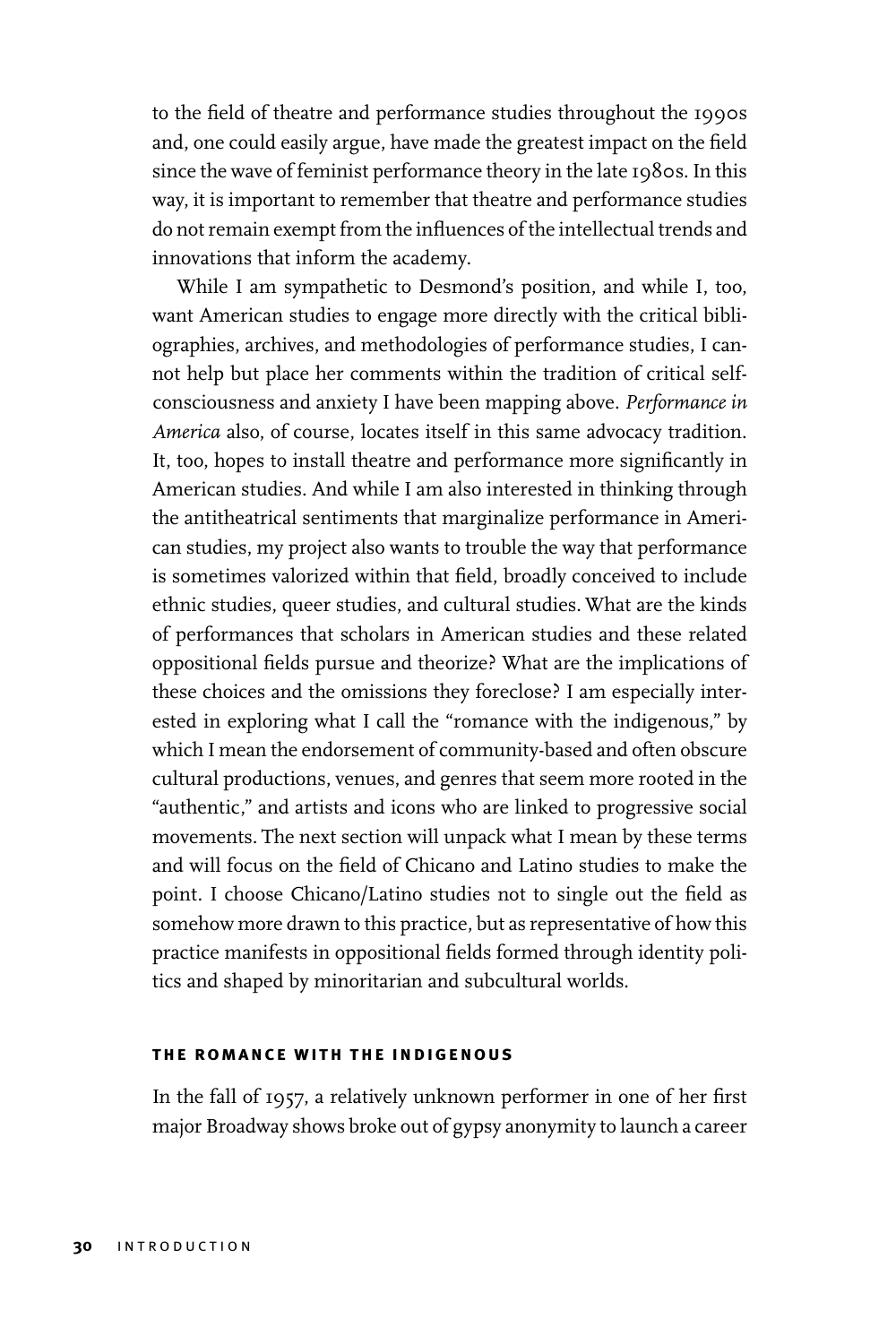that would establish her as one of the major performers in American theatre in the twentieth century.<sup>39</sup> Chita Rivera's performance of Anita in West Side Story, in the original Broadway production at the Winter Garden, ranks among the legendary moments in Broadway history (figure 1). Dance Magazine placed her on the cover of its November 1957 issue and wrote glowingly of her performance:

About the dancers, who also happen to be the singers and actors in West Side Story: They are, as dancers and sometimes as actors, superb. They can't sing Mr. Bernstein's complicated score, and it is his best thus far, but oh, can they dance! Each and every one of them has soloist possibilities in his own genre. Star of the piece is, indisputably, Chita Rivera. She is one of the few who can sing, can act, and, of course, dance magnificently. Here is a performer of enormous individuality with a dance approach quite uniquely her own. She has made the transition from chorus to star with seemingly no effort, shedding irritating mannerisms and replacing them with the superbly assured manner of, with luck, a future great lady of the American musical theatre.<sup>40</sup>

Dance Magazine's prophetic claims for Rivera as a ''future great lady of the American musical theatre'' were echoed in various other production reviews of the period. Rivera was consistently singled out for her performance, particularly for her lead in the Shark girls' number, "America." West Side Story has been written into cultural history mainly for the brilliant contributions of its artistic creative team: Jerome Robbins, Leonard Bernstein, Arthur Laurents, and Stephen Sondheim.We read little, however, about Rivera's performance except in the initial reviews, and, in fact, when discussions finally turn to the actors, it is now the Academy Award–winning performance of Rita Moreno, who starred as Anita in the film version of West Side Story, that is the one most often associated with the role.

Chita Rivera was born Dolores Conchita Figueroa del Rivero in Washington, DC, on January 23, 1933. She started training as a dancer at an early age. In her hometown, she studied ballet with Doris Jones, and when her family moved to New York City when she was eleven, she won a scholarship to the School of American Ballet, where she trained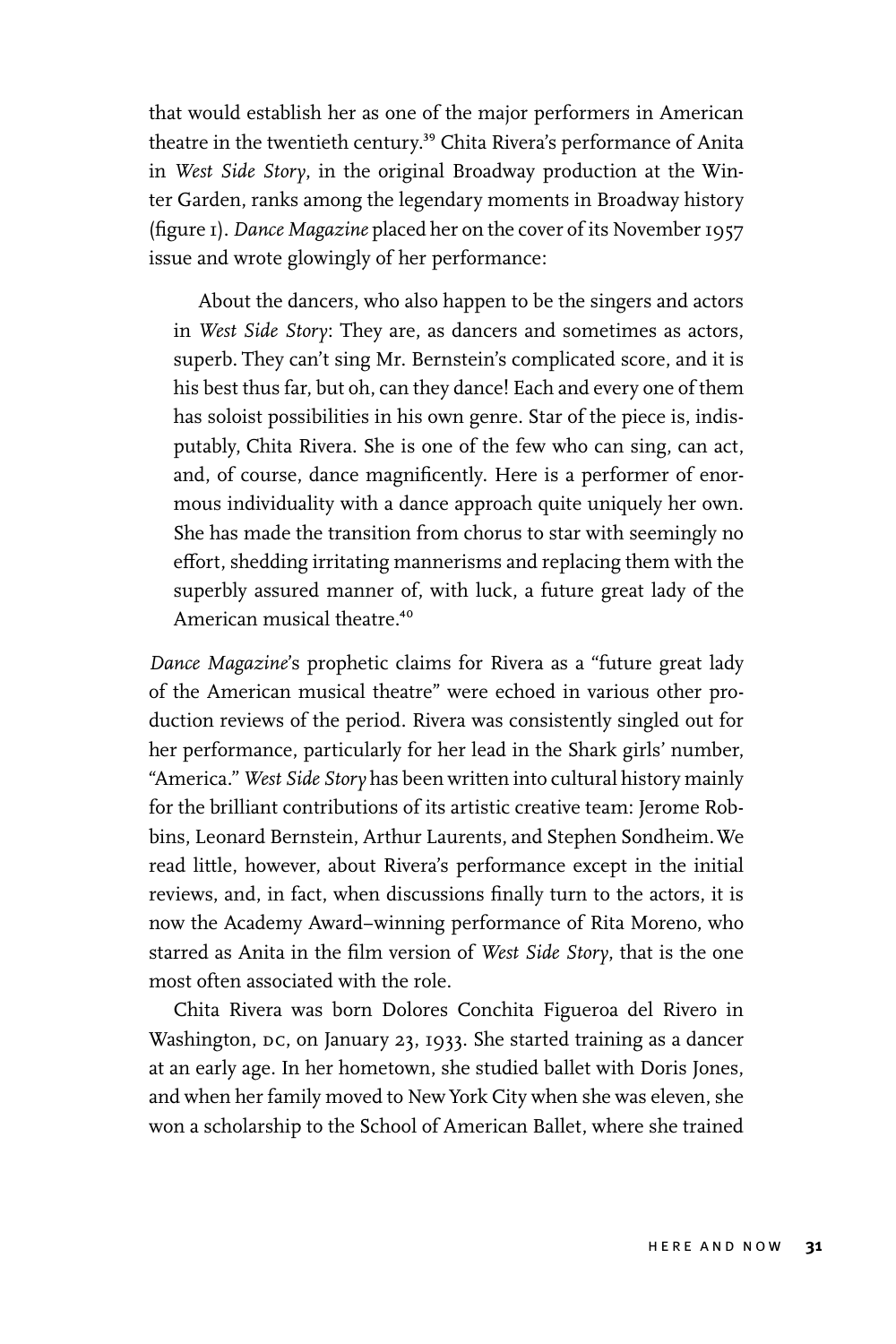

1. Chita Rivera in West Side Story on the cover of the November 1957 issue of Dance Magazine. Jerome Robbins Dance Division, New York Public Library for the Performing Arts, Astor, Lenox, and Tilden Foundations

for three years. Before her breakout performance in West Side Story, Rivera had already appeared in a handful of musicals beginning with the 1952 national tour of the Ethel Merman vehicle Call Me Madam and including roles in Can-Can (1953) and The Shoestring Revue (1956). This makes for an impressive résumé for any aspiring actor, but for a young Latina working in the 1950s, Rivera's achievement was remarkable. Her roles after West Side Story established her stature as one of the few Broadway stars who has endured throughout the decades in shows such as Bye Bye Birdie (1960), Chicago (1975), The Rink (1984), and Kiss of the Spider Woman (1993). The fall of 2002 marked her fiftieth year as a Broadway performer. Anyone who has seen her perform can attest to her boundless energy and charisma on stage, and there is no indication that she will stop performing anytime soon. In the past few years, she has appeared in the Broadway revival of Nine (2003), received a Kennedy Center Lifetime Honoree Award, and was cast as the lead in The Visit (2001), a new musical by John Kander and Fred Ebb. She is currently working with the playwright Terrence McNally on developing a one-woman show based on her life and career.

Strange then, given Rivera's talents and professional affiliations, that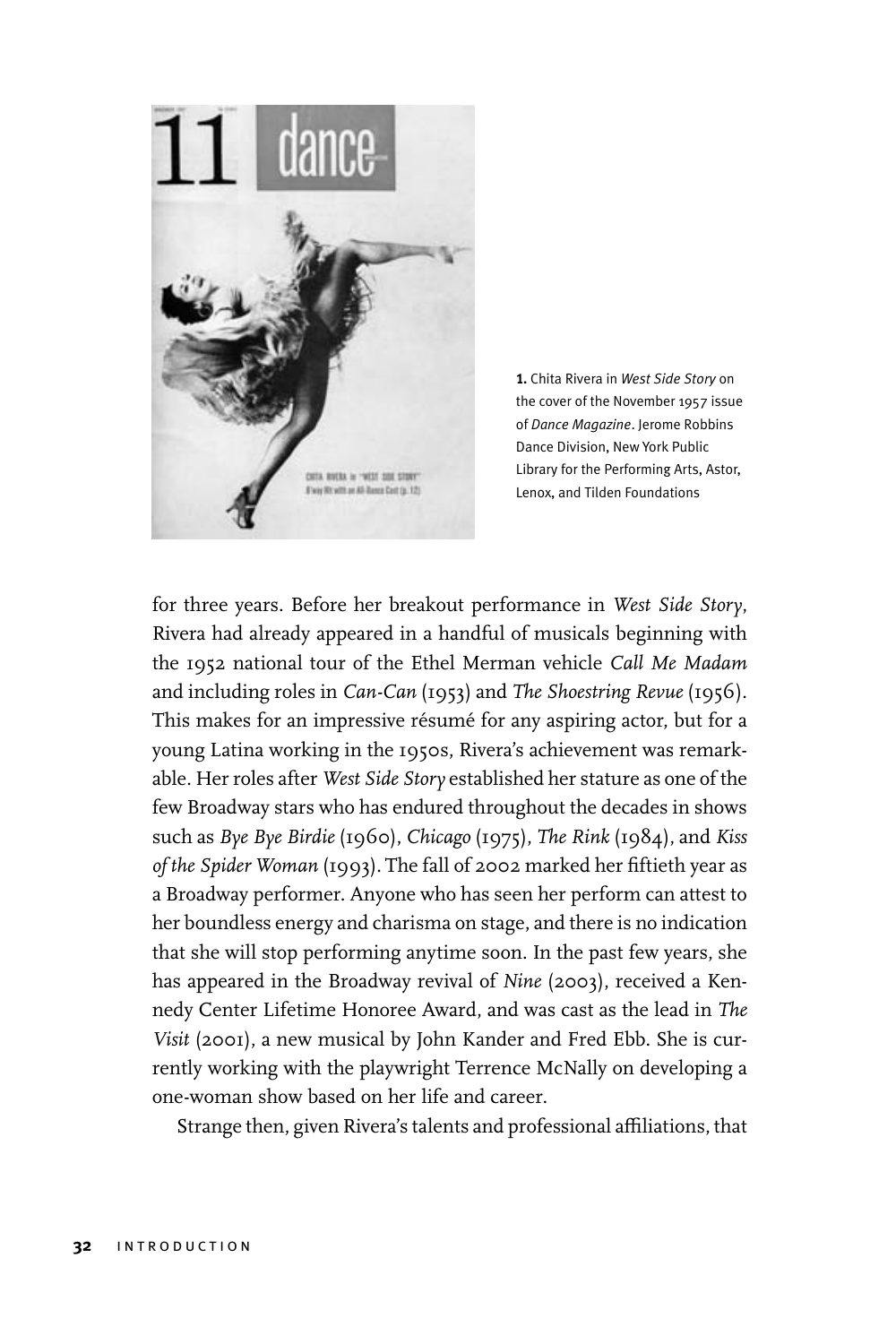so few scholars from any field—theatre and performance studies, feminist and women's studies, and ethnic and American studies—have focused attention on her work. If not for the popular press and the drama critics who review for it, and the occasional memoir of one of Rivera's collaborators or historical peers, there would be little engagement with her distinguished career in the theatre. Theatre studies seems ambivalent around the topic of stardom, as if generating intellectual energy about celebrities and the performers we admire undermines our scholarly project and reveals an uncritical embrace of fandom.<sup>41</sup> The fear that our love of theatre will call into question our critical capacities follows from theatre studies' efforts to credentialize itself against the charge of inconsequentiality. To indulge in our feelings of pleasure and, more to the point, to write about them, is viewed as unprofessional, a form of fandom that should be relegated to the publicists or left to our private theatre journals. Our knowledge of the history and performances of stars is information presumed to have no real cultural value, the frivolous theatre gossip of overly enthusiastic fans.

Like theatre studies, Latino studies has largely neglected to think seriously about Chita Rivera. In part, this has to do with the still heated controversy around West Side Story and its representation of Puerto Ricans. The resentments that continue to surround the musical's casting of non-Latinos in Latino roles, its perpetuation of Latino stereotypes as criminal and primitive, and its endorsement of American identity over Island loyalty shape the scholarship produced by Latino critics.<sup>42</sup> Understandably, West Side Story-as one of the handful of Latino representations on Broadway—ignites Latino ire. The dismissal of Broadway as a viable site for Latino scholarship results from the sense that Latinos will find little to applaud here. The late 1990s controversy over Paul Simon's The Capeman, a musical much maligned for its book and its representational politics of Latinos—despite star performances by Marc Anthony, Ednita Nazario, and Ruben Blades—only solidified this position. Many Latinos were upset that of all the possible stories to tell of Puerto Rico, Simon chose the sensational story of Salvador Agron, the nineteen-year-old Latino who in 1959 stabbed two teenagers in New York's Hell's Kitchen. The Capeman confirmed for many that Broadway was not receptive to creating positive or uplift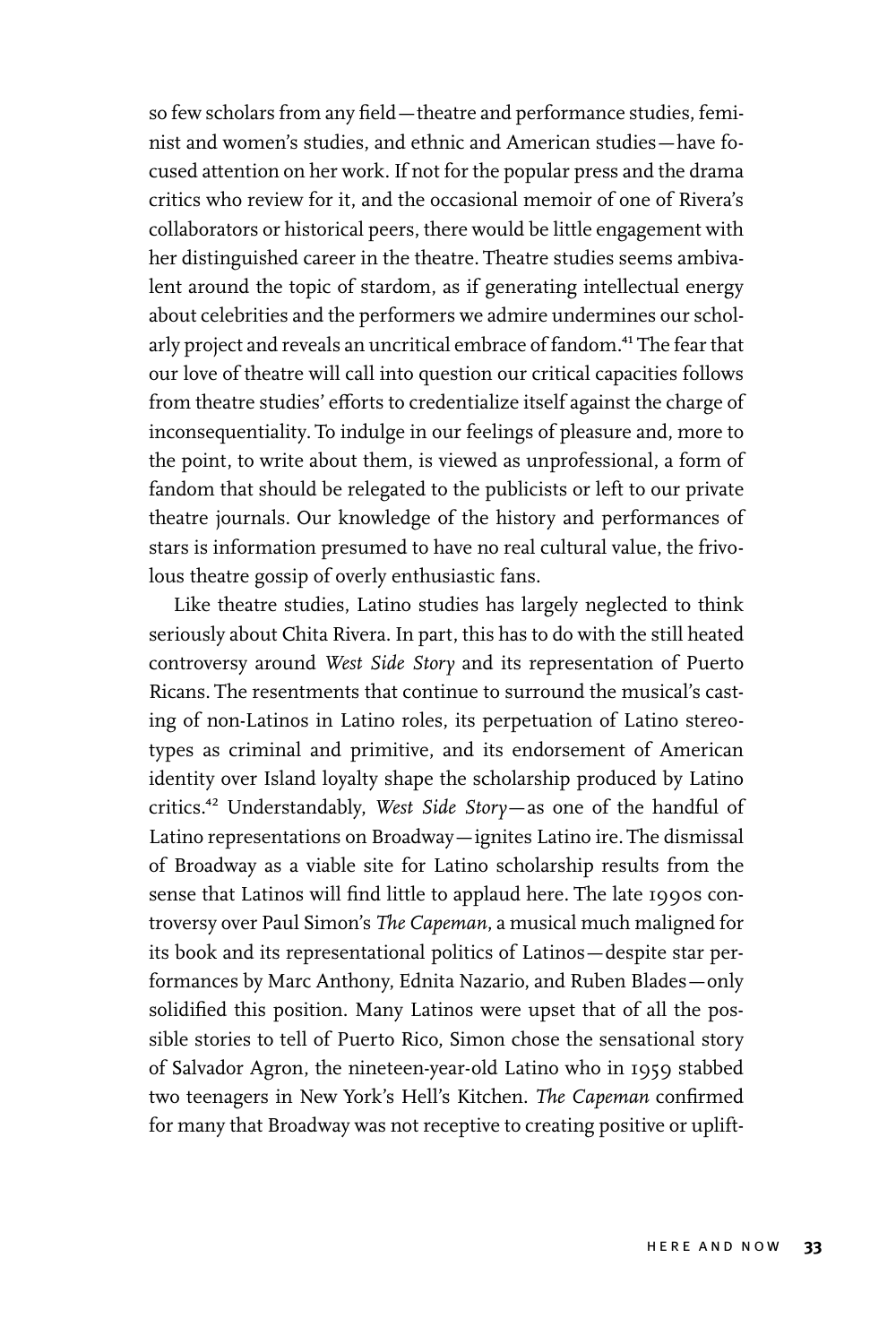ing Latino representations and would only recycle Latino stereotypes as popular entertainment for commercial consumption. Latino scholars did little to alter this position. Except for Alberto Sandoval-Sánchez in his groundbreaking José, Can You See? Latinos on and off Broadway, scholars in Latino studies have not looked carefully at the industry of Broadway and what its history might contribute to our knowledge of Latino life.<sup>43</sup>

Chicano and Latino theatre scholars take much more interest in identifying, documenting, and advocating for community-based productions, Latino self-representations, and Latino performers who work closely within indigenous traditions and forms than in thinking about the work of a Latina Broadway star affiliated with non-Latino productions. Chicano and Latino studies prioritize the indigenous over the commercial because of the former's seemingly more direct relationship to an authentic Latino community. I do not mean to undermine this project; my own scholarship has been in concert with it for many years.44 Its necessity must remain a priority of the field for two reasons. First, Chicanos and Latinos continue to confront many of the same structures of bias and discrimination that led to the founding of Chicano and Latino theatres in the first place. For this reason alone, Chicano and Latino theatre remains in Jorge Huerta's apt phrase a "necessary theater."<sup>45</sup> Second, the current work of Chicano and Latino playwrights and performers deserves our interpretive efforts because much of it is intellectually and politically engaging and emotionally and spiritually moving. A new generation of playwrights and performers are positioning themselves outside of the conventional Latino themes and structures, and their work needs to be identified, documented, and analyzed.

That said, it seems to me that the suspicion of commercial theatre endemic to the fields of both performance studies and Latino studies should be rethought. Commercial theatre offers its own pleasures and possibilities, and appreciating them should not automatically brand one as naive or politically unaware. The disdain of the commercial theatre constitutes a strain of antitheatricality that is symptomatic of larger cultural anxieties about class, capital, pleasure, and the popular. The dismissal of certain kinds of theatre as not worthwhile subjects for the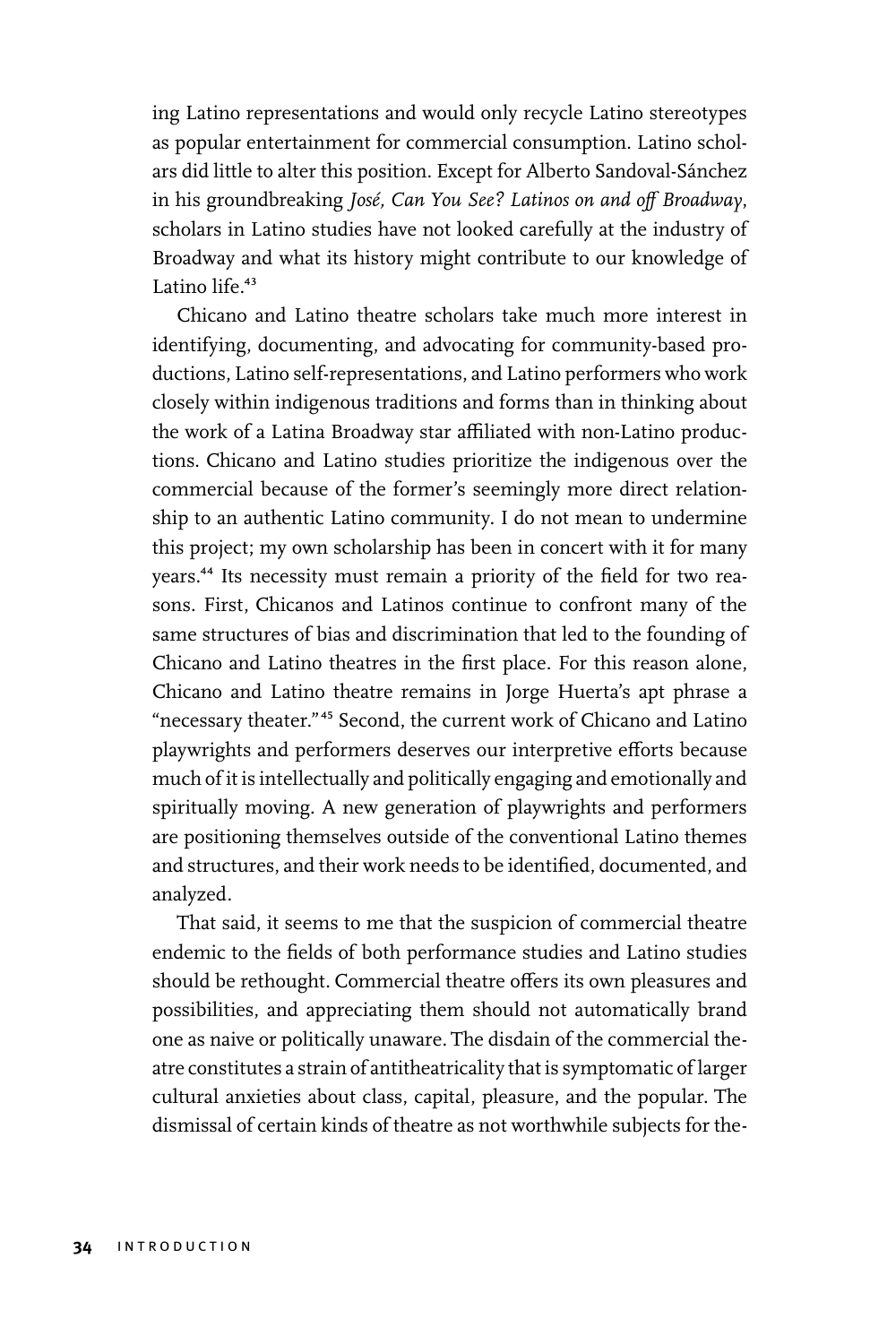atre and performance studies—or for American studies, for that matter—constitutes a variant of the antitheatrical sentiment that permeates our culture. Broadway, in this scenario, is viewed as especially problematic; not only is it seen as irrelevant but it is also imagined as lacking in artistry and talent, its audiences lacking in taste. Unable to distinguish between art and entertainment, Broadway audiences are dismissed as indiscriminate and unenlightened.

This anti-Broadway bias makes for a form of antitheatricality sanctioned by theatre scholars who do little to defend Broadway's artistic and cultural work. But it is also a form of antipopulism that needs to be rethought by progressive cultural critics. Rather than acquiesce to the anticommercial sentiment and solely endorse the indigenous, theatre and performance scholars should rethink their criteria of what constitutes a valid object of scholarly inquiry.Yet cultural critics remain more likely to champion work either obscure or unknown outside the subcultural world from which it sprang.

This model of discovery and publicity is one of the standard moves in cultural studies that focus on the performing arts. My own scholarship also participates in this practice; throughout Performance in America, I am interested in publicizing work that emerges out of communitybased and alternative venues. Many of the artists I discuss throughout the book lack a critical bibliography and find their first extended scholarly engagement in this book. Indeed, my own romance with the indigenous, and I offer this as a self-critique, preceded this project. Nearly all of my previous academic writings and projects have promoted artists emerging out of particular subcultural communities, or what I am calling here the ''indigenous.'' In my first book, Acts of Intervention: Performance, Gay Culture, and AIDS, I went to great effort to publicize the work of community-based artists whose primary interest in performance was activist based and political. I felt that many of these artists were offering the most important and effective artistic and activist responses to AIDS in their particular moment in AIDS history. Many of these artists hovered below the radar, unknown outside of the immediate communities in which they lived, worked, and sometimes died. I saw my book as an archival project that would provide an alternative history of the period between 1981 and 1996, the years that framed my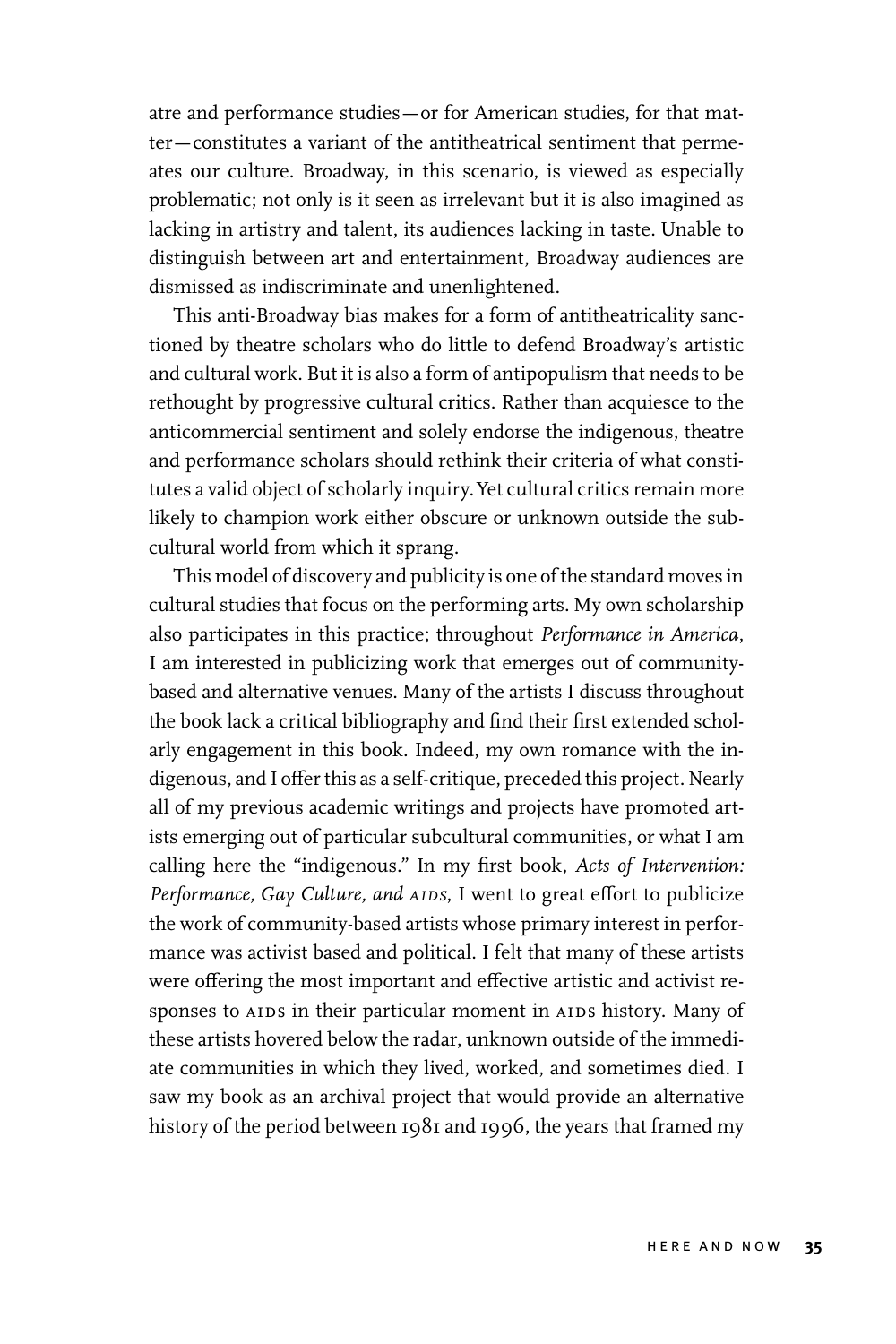study and where AIDS fatalities among gay men in the United States reached their peak.

I still am drawn to alternative performance and community-based arts. I am not out to revise my assessment of its achievement, or to brand my own endorsement of these projects as naive. In fact, I continue to seek out artists, venues, and audiences that aspire to a shared political project, one that may or may not secure them popular success or media attention. And I continue to write for community-based publications about artists with hiv, Latino performance, and queer culture. However, I no longer assume, as I was inclined to do in the past, that this work is more politically efficacious than mainstream or commercial productions. Instead, I am interested in the different kinds of politics, including the politics of pleasure, that each specific practice brings forth. That said, we must continue to demarcate the social, cultural, and material differences dividing Broadway productions from alternative or community-based theatre. My aim is not to deny these differences, but rather to challenge the uncritical valorization of alternative performance and the nearly automatic dismissal of Broadway theatre.

I name this uncritical valorization of the indigenous a ''romance'' to call attention to the ways that cultural critics often mystify subcultural performance. The romance with the indigenous is a bias toward the grassroots and the community-based, seen as unmediated; it can be especially problematic when it is used against work or artists whose success and achievement fall elsewhere.The case of Chita Rivera proves this point, as do the careers of others who work in the commercial theatre. But it can be equally problematic when the indigenous becomes a fetish. The indigenous is too easily extracted from a subcultural or community-based context in order to stand in for something else.Often it is burdened with the interests of the scholar or critic who is presumed to be linked with the performance due to access or membership to the community it represents. Performances can be entrapped by these identitarian or minoritarian claims. I mean to use the word indigenous not in the literal sense, but to refer to what is thought to be natural. By indigenous, I mean the seemingly authentic. The indigenous is presumed to have remained uncontaminated by commercialism, commodity culture, or mainstream tastes. In this way, it can refer not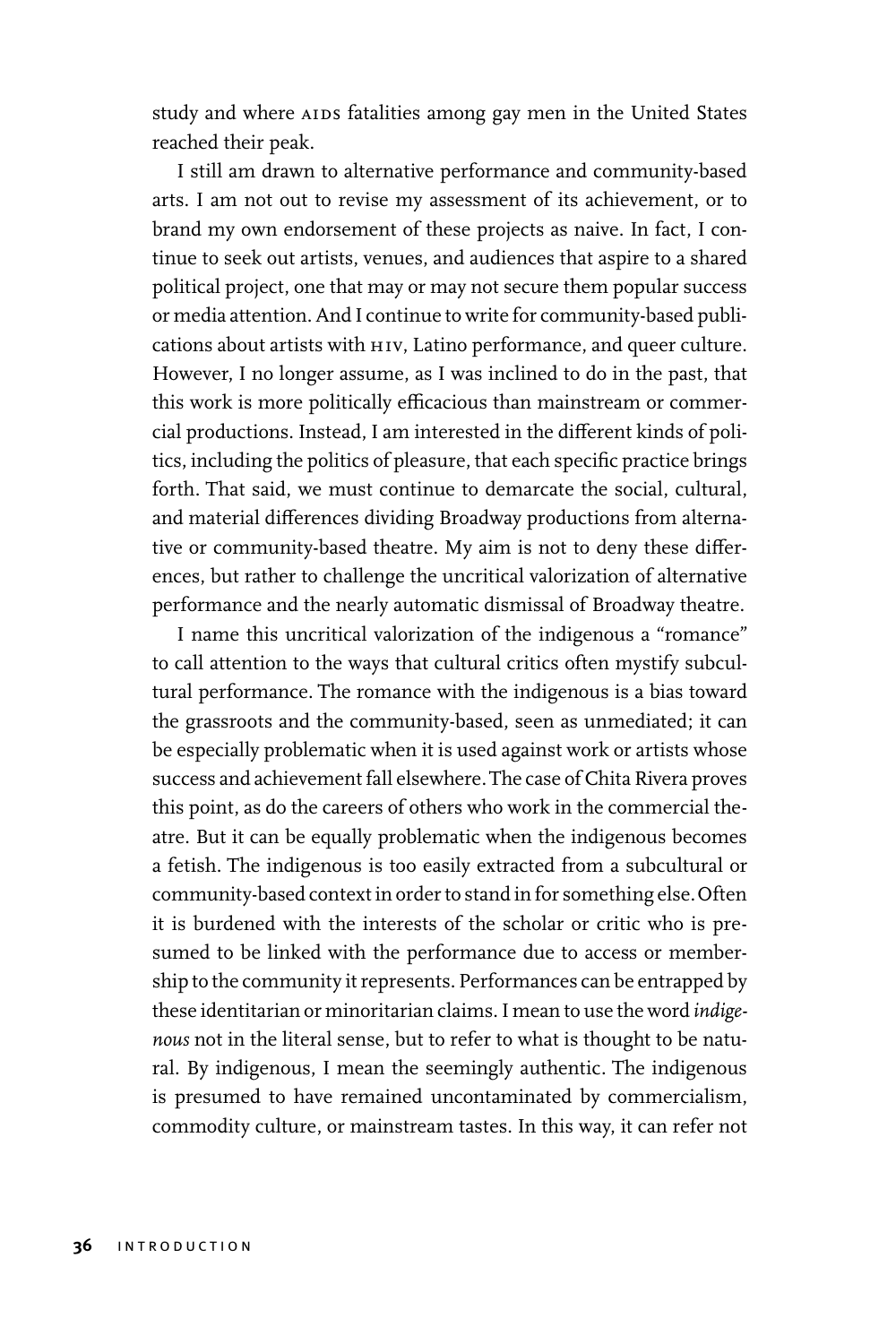simply to racial or ethnic minorities, in particular Native Americans, the group that has the most immediate association with the term in the United States, but to sexual minorities and others whose relationship to the majoritarian public sphere is compromised due to their social identities or subcultural practices. But even here, disparities exist. Within queer cultures, for example, the indigenous would refer to those who reject heteronormative ideals, assimilationist goals, and commodity fetishism. In short, that would mean the sexual outlaws, radical activists, and social abjects, who are often one and the same. But the term can also then be used to differentiate among racial and ethnic minorities; the indigenous is not interchangeable with ethnic, as the case of Chita Rivera makes clear. No one would deny that Chita Rivera is Latina; however, the case for her being indigenous, at least in the way I have described it, would be less persuasive.

The romance with the indigenous presupposes access to authenticity and valorizes that which is most associated with realness. In this sense, it constitutes a type of pastoral trope. The search for the authentic marks both an escape from urbanity and a move toward the margins. For this reason, the indigenous can be located not just in the country, where it is traditionally found in conventional pastorals, but also in the ghetto, whether that ghetto is located in the Castro or in South Central. The indigenous is associated with the real, a presumption suggesting that there is much in the culture that is artificial, inauthentic, or unreal. Despite these claims to realness, others who find the work lacking in artistry or limited in scope regularly denigrate community-based performances. Let me use the example of queer performance to make this point.

Among the many dismissive responses to queer performance in the popular press and even among queer people, the accusation that queer artists are preaching to the converted is perhaps the most frequent.46 Surprisingly, it is also the one charge that queer artists, intellectuals, and cultural workers have failed to provide with any forceful rebuttal or theorization.The ubiquity of the preaching-to-the-converted charge becomes evident with any perusal of theatre reviews or, in a more anecdotal vein, any eavesdropping on gay people's own assessment of queer theatre. Such foreclosing attitudes flow without reflec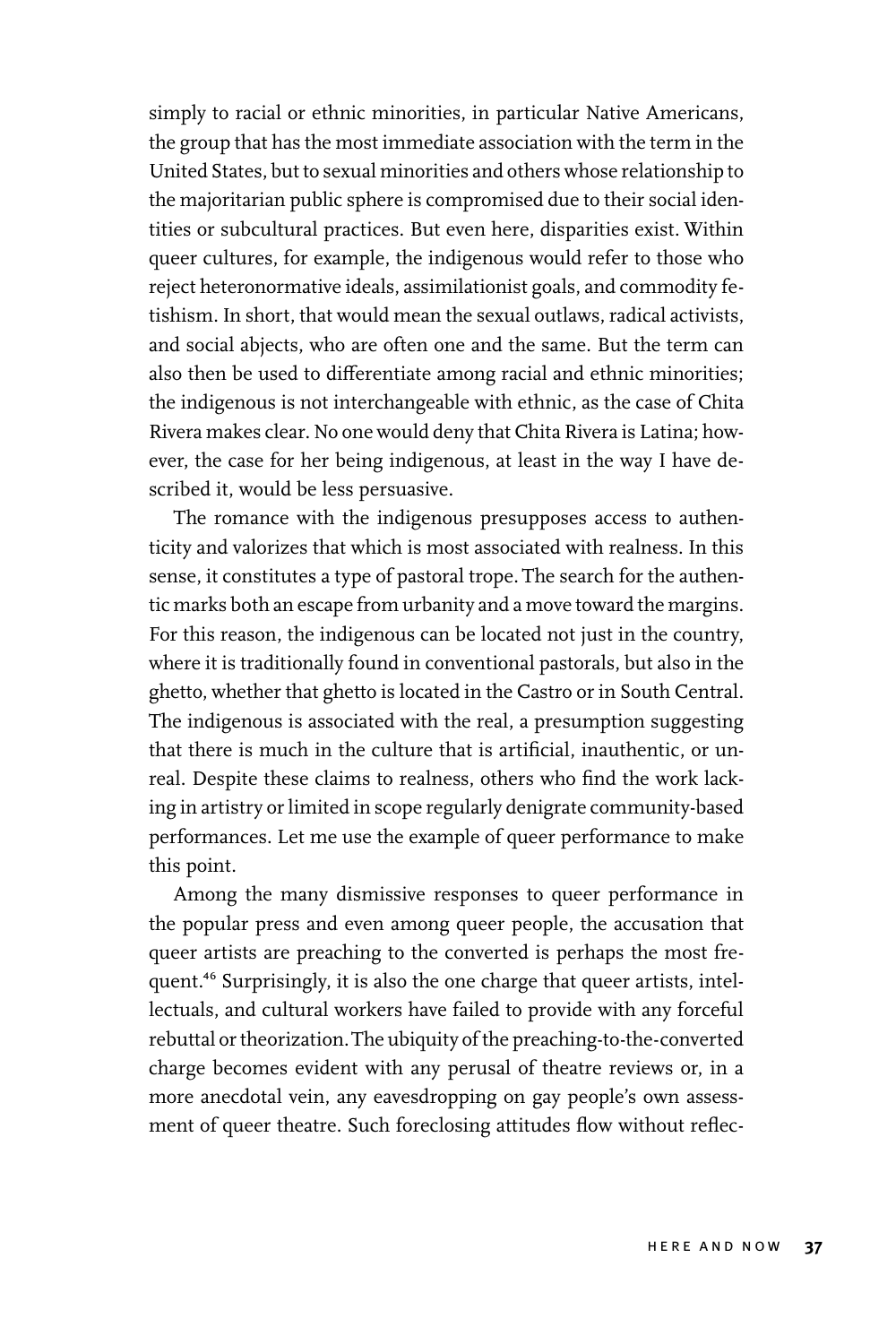tion from a variety of critics and spectators alike. Mainstream theatre reviewers, for example, often dismiss queer artists who address queer issues for queer audiences as having a limited scope of address. Generally these critics see community-based work not as theatre but as propaganda; queer theatre, from this perspective, has little or no artistic value, and queer audiences have little or no critical acumen.

And yet queer spectators, too, participate in this kind of conjecture. Work that is explicitly directed toward a queer audience and performed in a community-based or queer-friendly venue remains underattended, undervalued, and mocked—by queers—for its alleged naivety or predictability. Such a contradiction—that, on the one hand, queer people harbor no critical distance from queer art, and that, on the other, queer audiences are themselves hypercritical of queer art—helps sustain the accusatory and shaming force of the preaching-to-the-converted judgment. In either case, the idea that an artist is preaching to the converted sets into motion a no-win discursive dynamic that implicates both the artist and the audience. The dismissive response assumes queer artists as didactic and queer audiences as static. Regardless of how the phrase is employed—whether it be to insist that queer artists are propagandists and queer audiences are infantile, or to insist queer artists are didactic and queer audiences bored with it all—queer performance that supposedly preaches to the converted is never understood as a valuable, indeed, vital, activity. Instead, the uncontested phrase shuts down discussions around the important cultural work that queer artists perform for their queer audiences. The result makes for yet another occasion of queer disempowerment, one that undermines the idea of building a community culture around an ongoing series of events and gatherings.

Queer artists and audiences are not the only people who must confront the idea that they are preaching to the converted. Most political artists from marginalized communities are vulnerable to this dismissal. The dialectical tension between the assumption that political artists are preaching a type of ideological redundancy to a group of sympathetic supporters and the possibility that community-based performers and audiences are participating in an active expression of what may constitute the community itself obscures the fact that these very marginalized communities are themselves subject to the continuous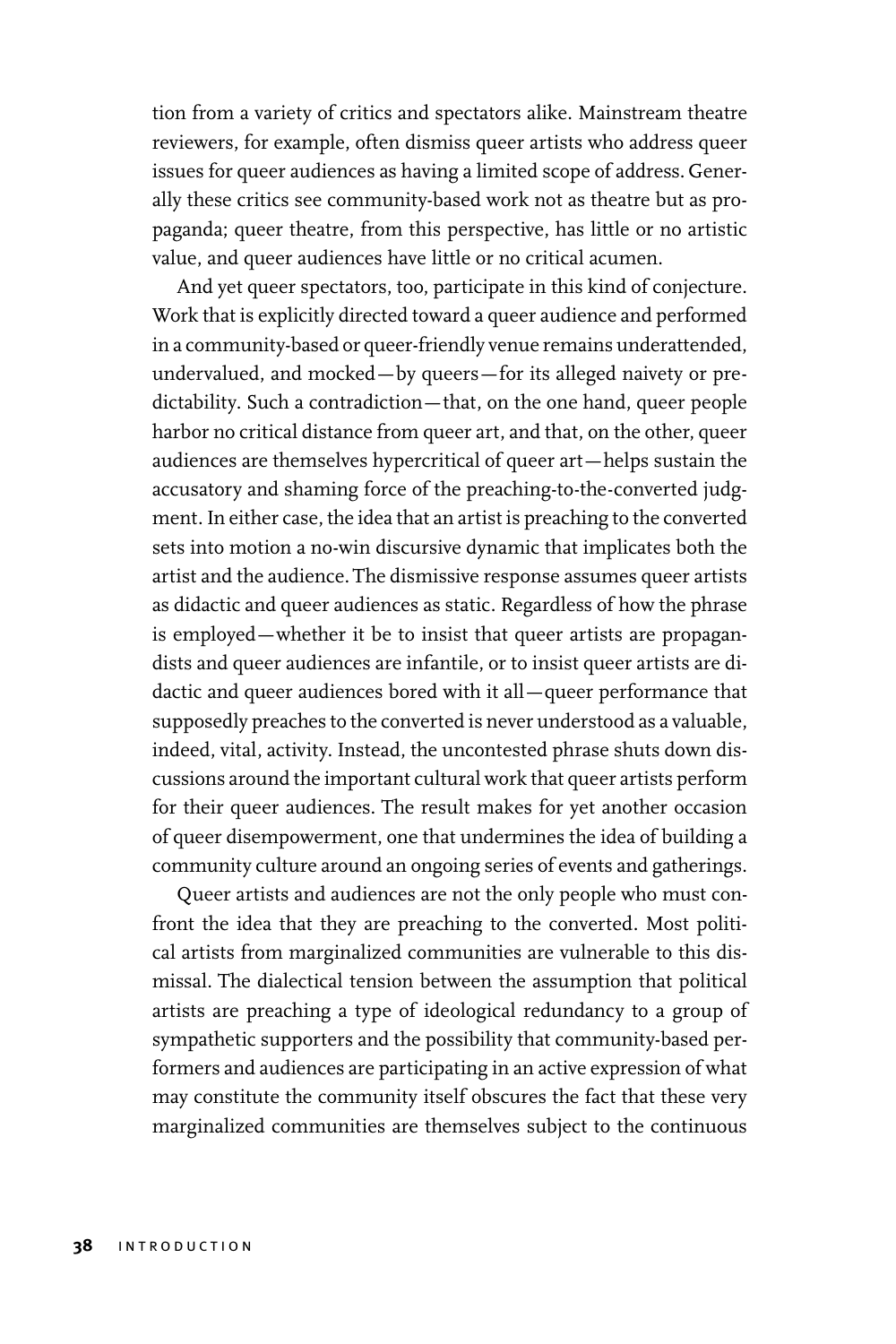rhetorical and material practices of a naturalized majoritarian norm. Hegemony's performance forces its subjects to a conversion into its alleged neutrality, its claims to the true and the real. Political performers expose these coercive attempts to maintain the hegemonic norms that govern and discipline our daily life.Community-based and communityidentified artists and audiences offer each other necessary opportunities to rehearse the constitutive reiteration of our own identities in light of these facts, as well as a direct, proactive resistance to, and defiance of, hegemony's own unending production of what does and does not constitute, in Judith Butler's phrase, "bodies that matter."<sup>47</sup> Thus the preaching-to-the-converted charge conceals yet a second, related agenda: when conservative critics dismiss community-based art projects on the grounds that this art only constitutes propaganda, they also attempt to undermine the social movements that engender these art projects. Efforts to stifle the arts are, in essence, efforts to stifle the transformative cultural movements and social actions with which community-based arts see themselves in direct relationship. At the very least, these artists reclaim the once long-standing alliance between performers and spectators as members of community who, in the enactment of collective ritual, enable the power of individuals to gather and perform the necessary constitutive rehearsal of difference.

Here, then, I want to make claims for the possibilities of communitybased work and show what is most productive about this romance with the indigenous I have been describing. Subcultural work is important for the reasons I have outlined above and because these performances provide a counterpublicity to mainstream and dominant medias. Cultural theorists from American studies, queer studies, and other politicized academic locations find in these performances alternative viewpoints and practices stifled or dismissed in the broader reaches of contemporary American culture. This scholarship has called attention to the vital role of the arts in progressive social movements, and as a result it has helped move these fields forward. Nonetheless, it needs to be stated that some critics remain skeptical of scholarship that aligns itself with community-based performances. In one of the most problematic scenarios in which community-based work and the scholars who support it are challenged, David Savran, a professor of theatre,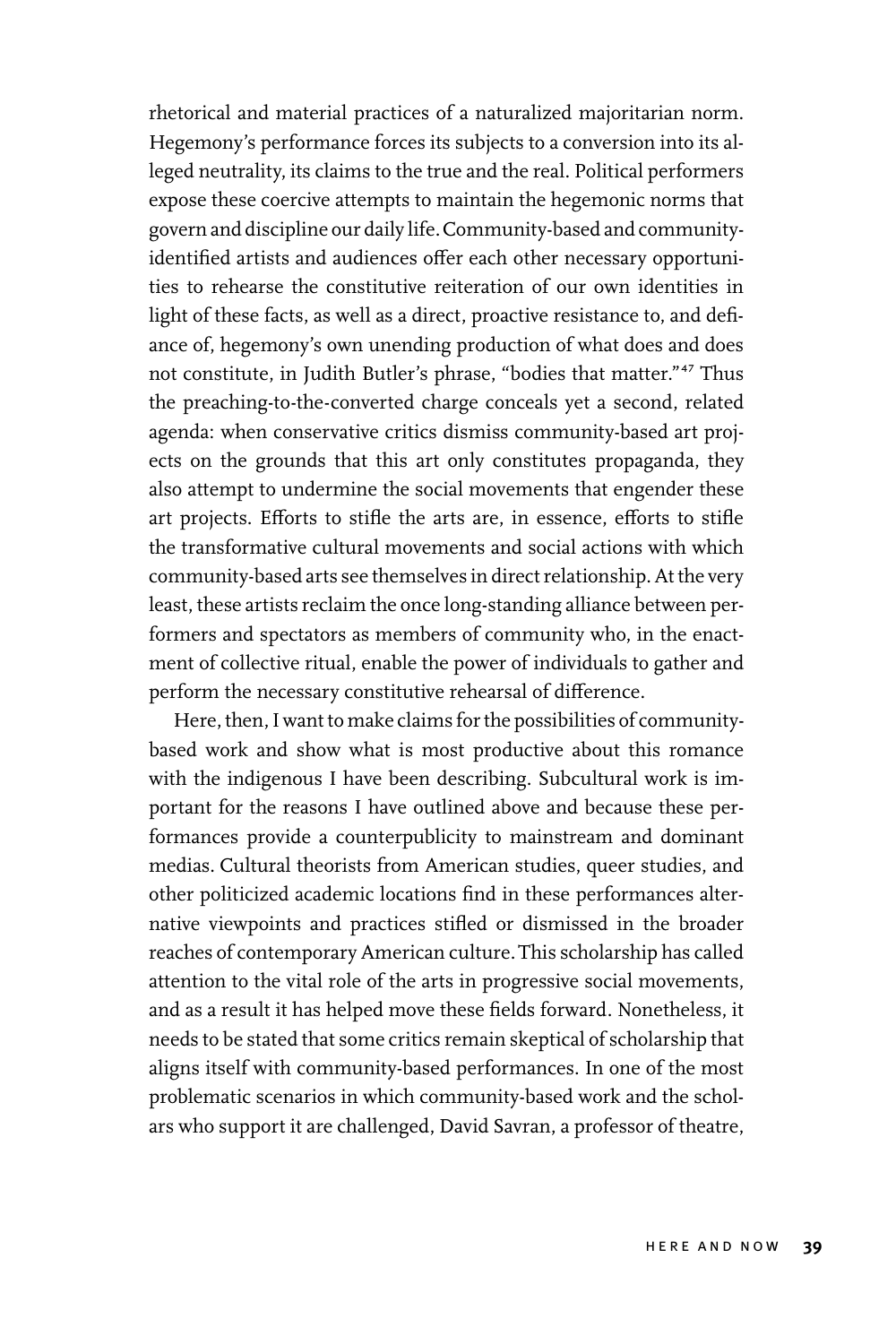in an essay that itself stands as a rebuttal to recent trends in theatre and performance studies, writes accusingly of other scholars who ''cruise East Village bars in search of performative identities'' and who ''hang out with Judith Butler."<sup>48</sup> For Savran, much of this kind of scholarly work is barely scholarly at all, for it lacks historicity and rigor; but it also falls short on the political front, for it fails to attend to the real politics of social and material culture. This form of ''academic leftism,'' Savran claims, is largely ineffective and might be better understood as fashion. ''While claiming to be radicals, many U.S. theorists instead end up advocating what [Aijaz] Ahmad styles, 'a new mystique of leftish professionalism,'" he writes.<sup>49</sup> Now it is no longer simply the artists who are preaching to the converted, but the critic who values their work too.

I do not want to affiliate with Savran's dismissal of the branches of theatre and performance studies that promote the subcultural or that emerge out of particular community and political struggles. Nor do I want to trivialize the work that happens in community-based venues, whether in East Village bars or elsewhere. My critique of the romance with the indigenous is not a complaint about the methodology or politics of other scholars in the field. Nor do I want to supplant or exchange a romance with the indigenous with a romance for the commercial, however seductive the allure of its spectacle. Romance can be a good thing; it stems from passion and commitment—much of the work that promotes the indigenous is exciting, smart, and timely. But these same attributes might also be found in scholarship on the commercial theatre. My aim is to encourage a more nuanced understanding of the spectrum of performances and to encourage an awareness of the broader archives available to progressive cultural critics working in American studies. Such an understanding will enrich our sense of performance in America and help counter its marginalization in the national culture. I would like to end this discussion with a few brief examples of how this might occur.

In Topdog/Underdog, Suzan-Lori Parks's 2002 Pulitzer Prize– winning play, two brothers named Lincoln and Booth, abandoned in childhood by their parents, strive to come to terms with their relationship in a power struggle that ends in death. The play, which premiered at the Public Theater in New York under the direction of George C.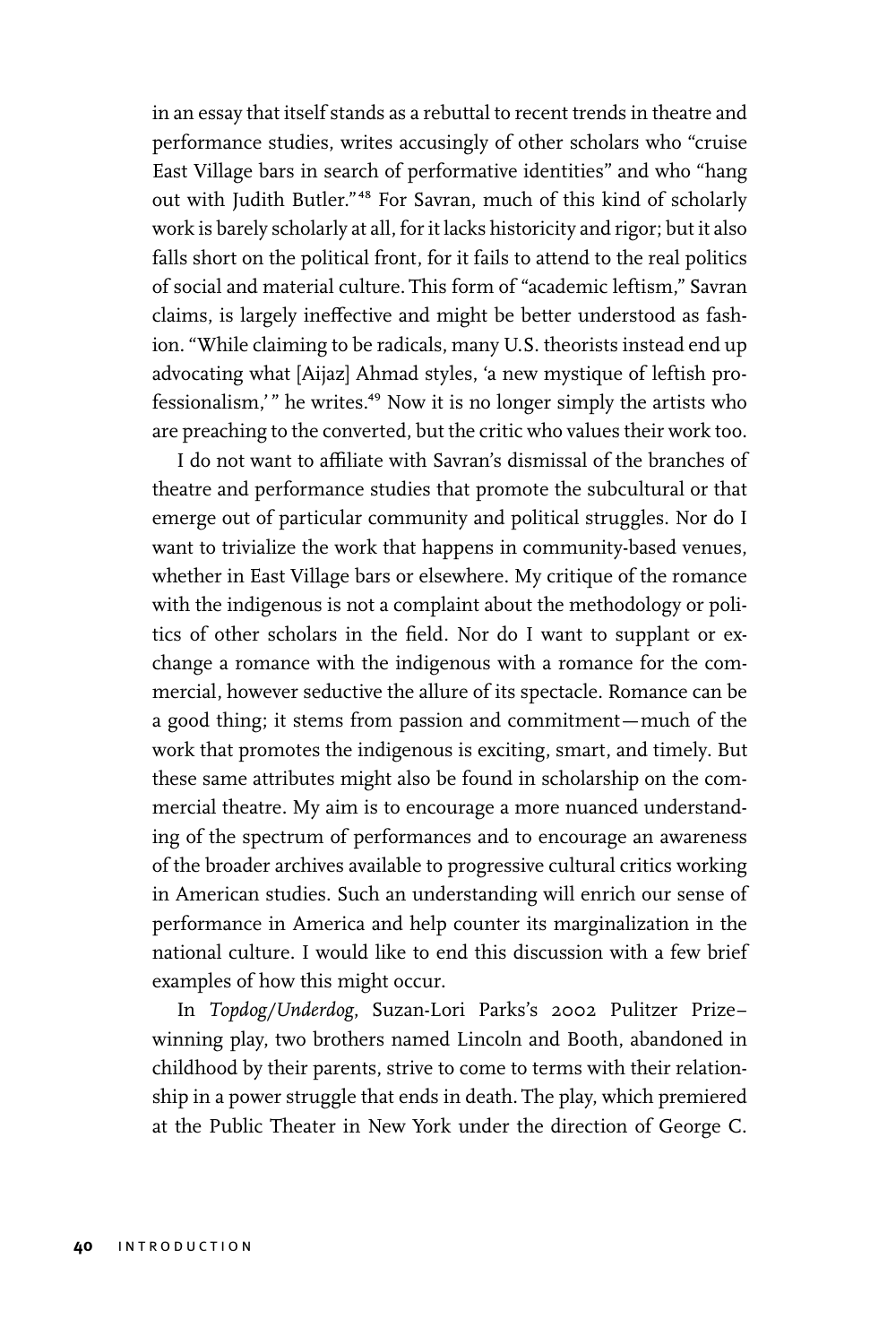

2. Promotional flyer for Suzan-Lori Parks's Topdog/ Underdog on Broadway, 2002. Collection of the author

Wolfe in July of 2001, moved to Broadway in the spring of 2002 and has since toured the regional theatre circuit throughout the United States to much critical acclaim (figure 2). Topdog/Underdog is a two-person play; for the Public Theater run the cast consisted of Jeffrey Wright and Don Cheadle. Mos Def, the charismatic hip-hop artist, replaced Don Cheadle when the production transferred to Broadway.The play centers on the relationship between the brothers and their struggle to make a living (figure 3). One brother, Lincoln, has abandoned the lucrative but dangerous street performance of Three-Card-Monte, in which he was a resounding master, to work in an arcade where he dresses up as Abraham Lincoln so that others can reenact the president's assassination and shoot him. Booth, a brilliant thief, aspires to the older brother's former profession, and imagines the two of them working the Three-Card-Monte scam together as a team. Lincoln, however, resists and resents Booth's plan.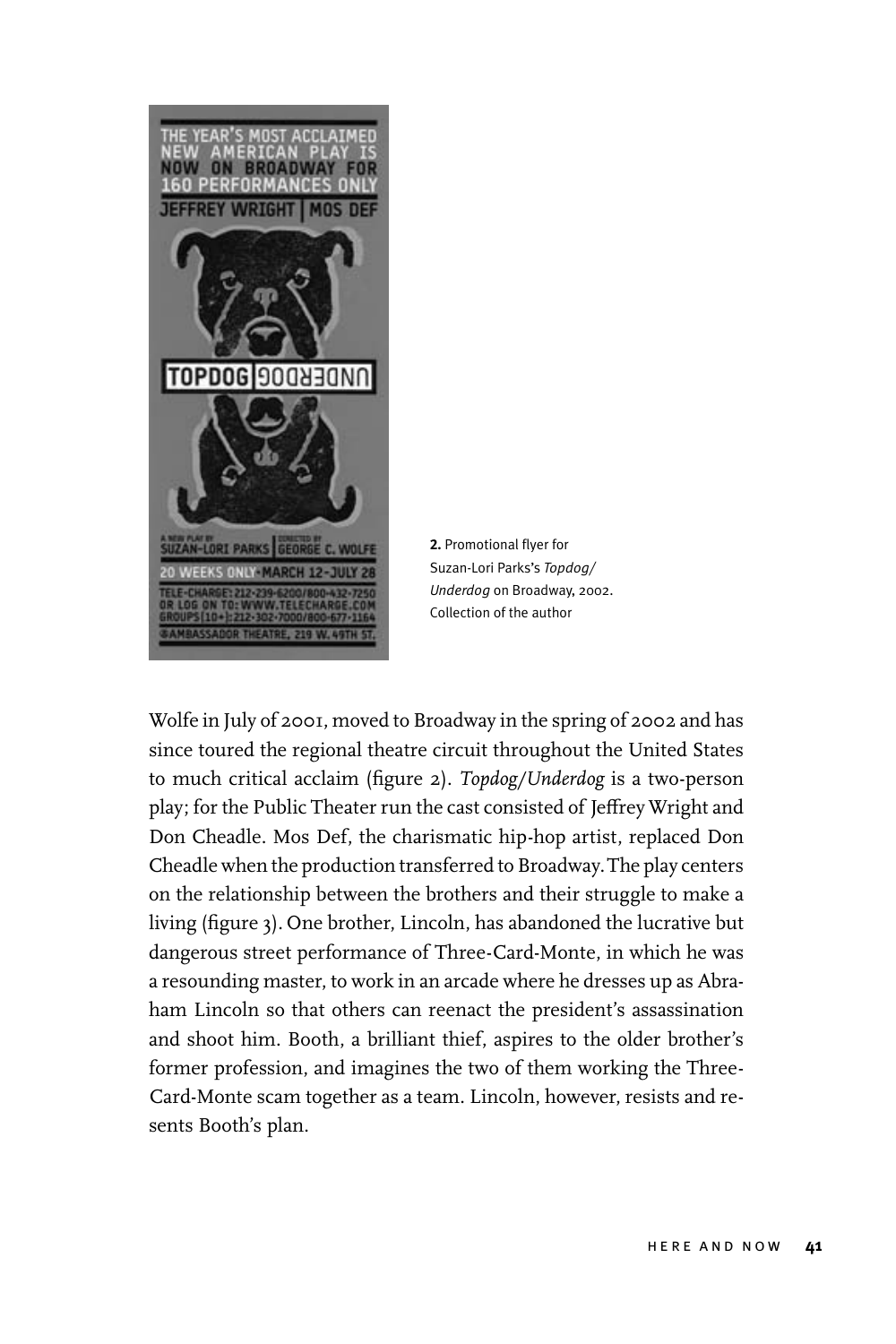

3. Mos Def as Booth and Jeffrey Wright as Lincoln in Suzan-Lori Parks's Topdog/Underdog, Ambassador Theatre, New York City, 2002. Photo by Michal Daniel.

It is easy to offer a racialized reading of the play centering on the fact that these are two brothers who traffic in petty crimes to counter the nihilism often surrounding contemporary urban life for many poor black men. The play's tragic outcome can also support such a reading, especially in a world such as ours where black-on-black crime remains a serious threat to the lives of young black men. Parks's work is often cited as a commentary on black America and race relations, and Topdog/Underdog, her most accessible play lends itself to such symbolic readings.<sup>50</sup> Parks, however, takes exception to these interpretations, as well as to facile correspondences between Topdog/Underdog and so-called reality. In an interview with the New York Times, she offers the following anecdote to make her point:

''I've told him a hundred times, 'George [referring to Wolfe, her director] there are no metaphors!' I don't know what a metaphor is!'" she said. "There are two men in a room. Just take it for that.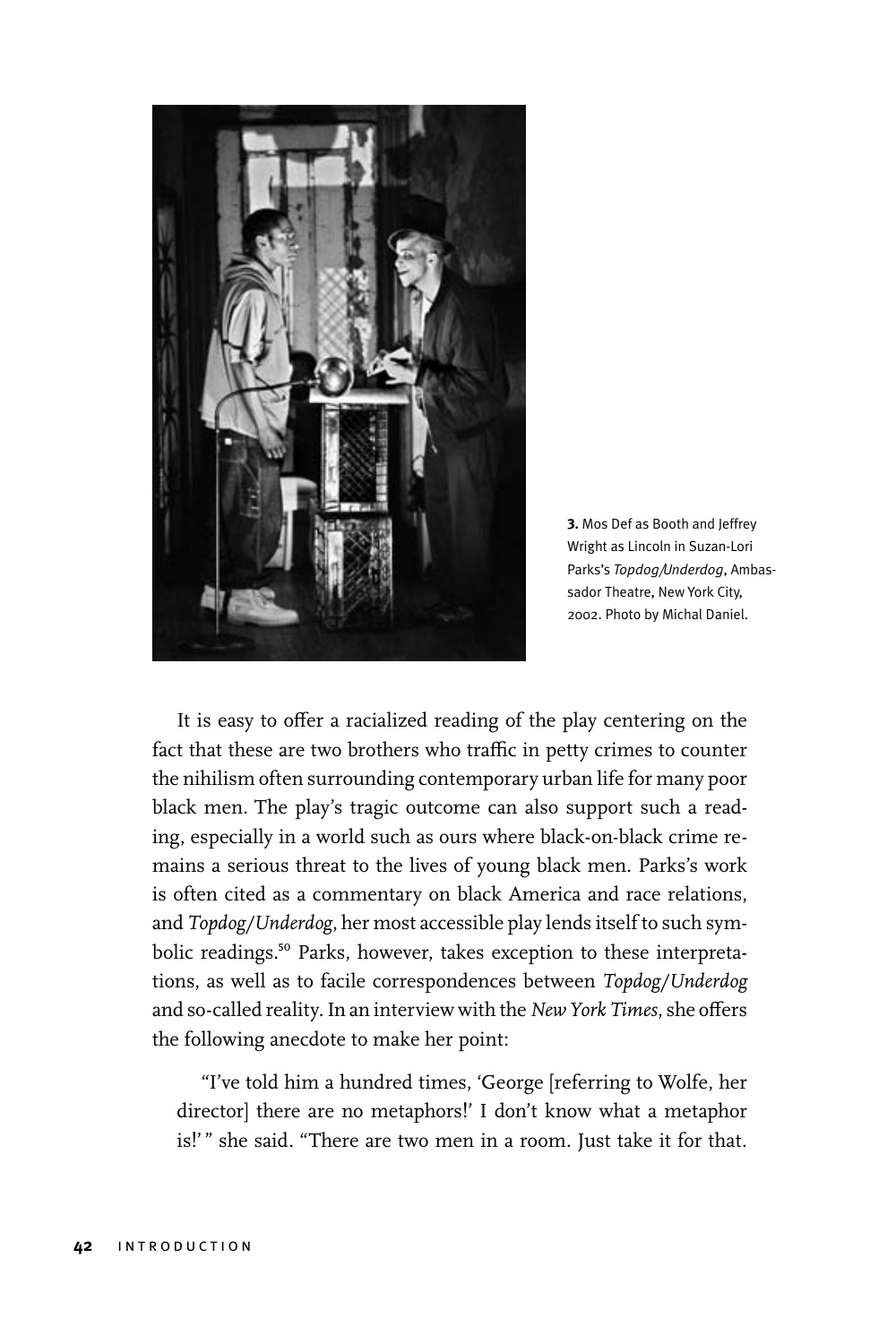The meanings that people love to pull out, like slavery"—she said the word with exaggerated solemnity—''just slaver this thing with sauce. Slavery! Don't even think about slavery. Lincoln says, when he's teaching Booth cards. 'Don't think about the cards! Don't think about anything. Just watch. Just look. Just take it in.'"<sup>51</sup>

Parks's desire for the audience to "just take it in" challenges our interest in making sense of the play through the narrative of American cultural history that the play seemingly invokes. She resists easy analogies to history and the familiar associations that surface when discussing race in America. Despite the fact that her characters are named after mythic figures in American history, Parks insists that Lincoln and Booth are not meant to comment on the historical legacy associated with them. ''It ain't about the white man,'' according to the playwright. ''It ain't about the legacy of slavery at all. It's about these two men who are brothers and don't get along. They love each other intensely and have come through so much together, and are at each other's throats almost all the time. And that is worth talking about, too."<sup>52</sup> Parks's impatience with the impulse to have her work mean more than she intended is a playwright's prerogative; she is not the first artist to reject the meanings ascribed to her work. And yet, I find myself sympathetic to her dilemma. The overly quick reduction of her work to familiar racial meanings tells us a lot about our own critical investments in these issues, and it leaves little room to explore what Parks might have otherwise set out to achieve. But beyond what Parks herself might have hoped to inspire, the play provokes other conversations informed by race but not limited to it. There might be other insights that overlap or exist alongside the racial meanings that immediately surface when a play includes two young black men facing economic hardships, familial betrayals, and a loaded gun. Parks is an immensely talented playwright whose comic sensibility and dramaturgical innovations deserve a fuller scholarly engagement. And yet it would be foolish to disregard the question of race entirely. The play is about a con and a competitive one-upmanship that allows for only a sole winner. Someone will emerge the top dog, someone else the underdog.Who determines who will play which role is part of the play's dramatic tension and part of its pleasure. Like the game of cards itself, the play seduces and manipulates its audience. Parks might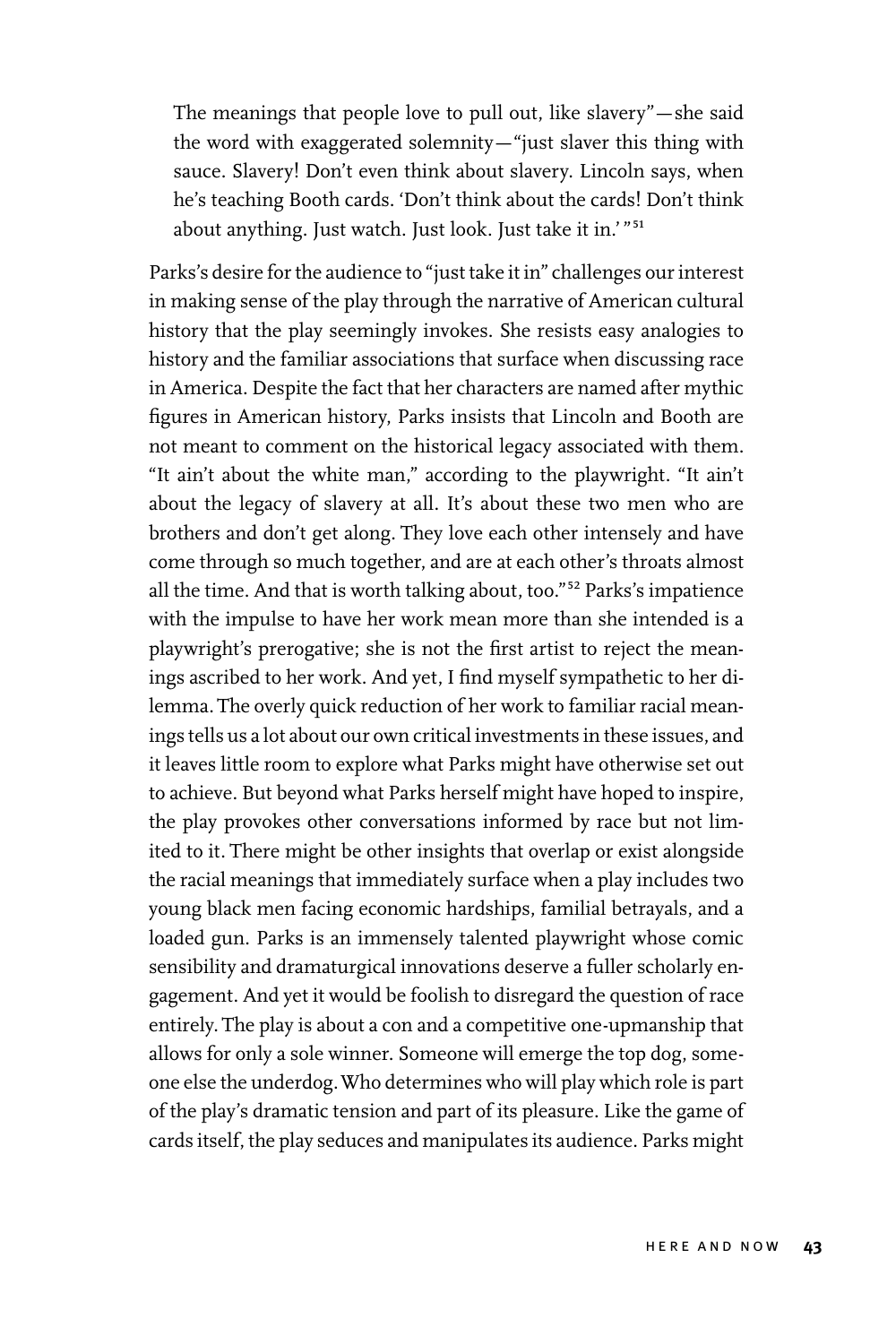even be out to pull a fast one over her audiences who think they know what they see when they see two black men on stage together.

In the end, one of the characters will lose. But both of the actors will perform the roles again and repeat the scenario for the next audience in a manner not too far off the mark of Lincoln's performance at the arcade. Lincoln might get shot dead repeatedly at work, but at the end of his shift he gets up and leaves. It was only a role, only a job. The same is true of the actor in Parks's play. Though the play ends in death, both actors live to play the role the following day. The difference here is that while the brothers never get to work the cards together, the two men who play them get to work the stage together as actors in Parks's play. Such a metatheatrical commentary might still be about race, but it shifts the emphasis from the historical past to the contemporary. Topdog/Underdog suggests a different relationship to history than the immediate one we might expect: this is a play that summons history but is not bound to it. The narrative logic of the play is set, as Parks notes in the program, in the spatial and temporal ethos of ''Here and Now.'' Parks's "Here and Now" does not disavow history-how could it when the characters are named Lincoln and Booth?—but brackets it in order to push the contemporary to the forefront. The playwright is interested in having us consider the immediate drama before us, the time of the now. "There's a relationship with the past, an important one," she explains. ''But I think to focus on that relationship and de-emphasize the relationship of the person right in the room with you is the great mistake of American culture and the mistake of history. We have to deal with what's happening right now."<sup>53</sup> Parks's proposal that we deal with what is happening right now also offers an entry into rethinking the place of race in commercial theatre and in contemporary American culture at large.

Topdog/Underdog was the first play by an African American woman to win the Pulitzer Prize for drama, but it was not the only play by an artist of color recently produced on Broadway. Still, the publicity around the play marked much of its achievement as a breakthrough, as the exception to the rule, as almost an anomaly for Broadway. Despite the fact that Wolfe, the director, and Wright, one of the two actors, had already received Tony awards for their previous work on Broadway, the play was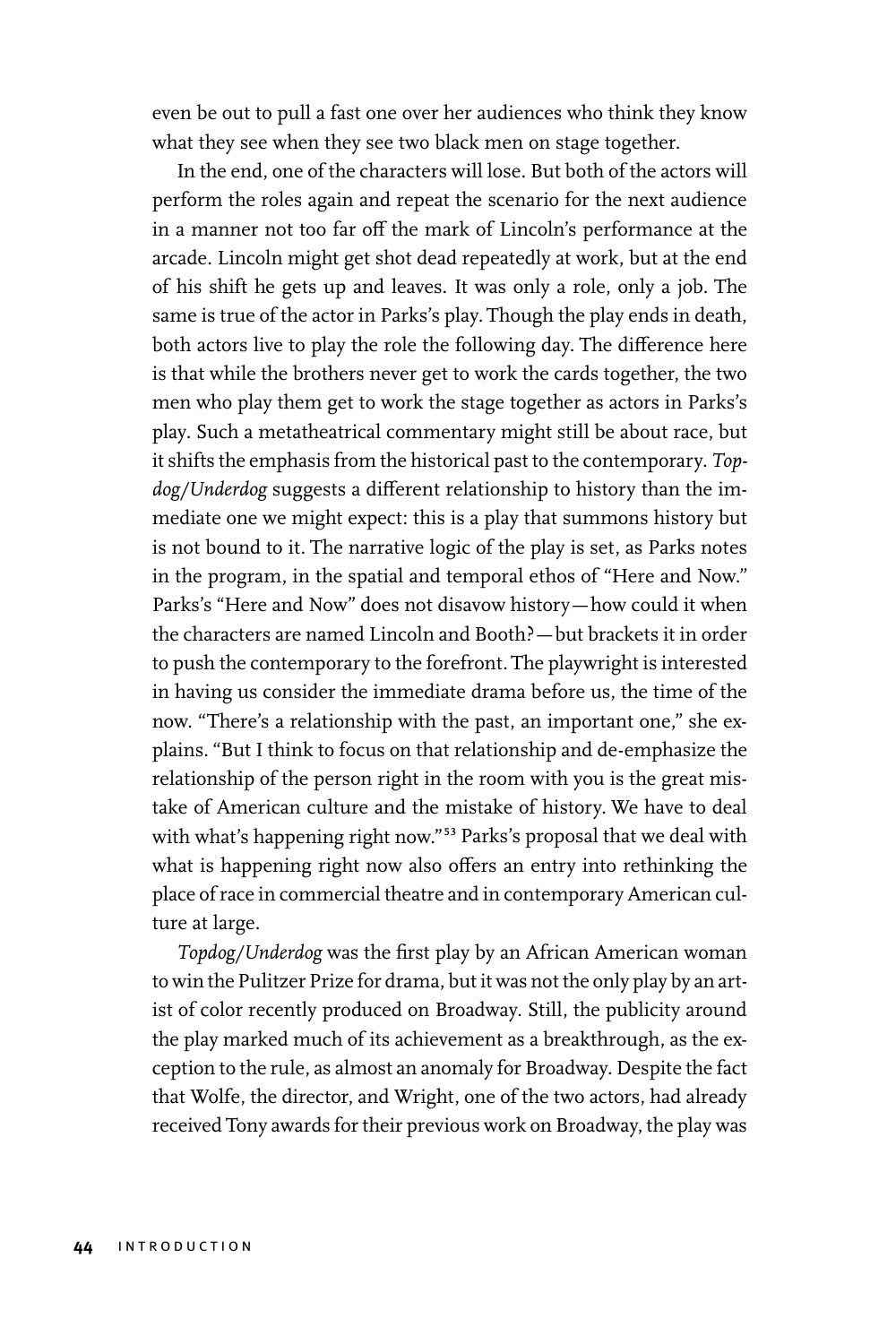discussed as a departure from the business-as-usual of Broadway. In the review published in the Nation, Elizabeth Pochoda begins her appraisal by singling out the play from the standard fare of Broadway entertainments, denigrated along with their assumed audiences: ''Occasionally in the murky wasteland of Broadway, where nostalgia reigns and revivals rule, the hopeful theatregoer is led to an oasis advertised as fertile enough to water the desert. Suzan-Lori Parks's Topdog/Underdog, which has just won the Pulitzer Prize, is one of these. Even if its success were to be measured solely by the numbers of young people and black people, both young and old, in the audience on any given night, Topdog could be considered a healthy sign."<sup>54</sup> Pochoda situates Parks's achievement in the context of the vague and confusing notion of the "oasis" that a "hopeful" spectator might "occasionally" encounter, although she never names when these other occasions have materialized, or who might had been responsible for them. While I agree with Pochoda's review, which raves about Parks's writing, the play's production values, and its racial politics, I find the introductory frame problematic in that it undermines the play's very nowness. The fact that the play is on Broadway already signals Broadway's ability to include it in its ranks and in its theatres. The play, too, is "here and now," and shifting its achievement away from this context fails to recognize one of Parks's thematic and political imperatives.

Too often, minority playwrights and performers who arrive on Broadway are discussed in this language of exceptionalism, where they are not only the exception to the standard fare of Broadway but their demographic audiences are positioned as exceptional as well. Moreover, the discourse of exceptionalism places these artists in isolation; they are the talented exceptions to the community-based artist of color whose primary achievement is presumed to be other than artistic. This discourse of exceptionalism was revealed as misdirected and downright wrong a few months after the opening of Topdog/Underdog when the multiracial cast of nine poets of Russell Simmons's Def Poetry Jam began performing at Broadway's Longacre Theatre (figure 4). Yet the alternative discourse of ''authentic but untalented'' did not prove an optional response for this show either. Burdened with stereotypes surrounding hip-hop culture, spoken word poetry, and community-based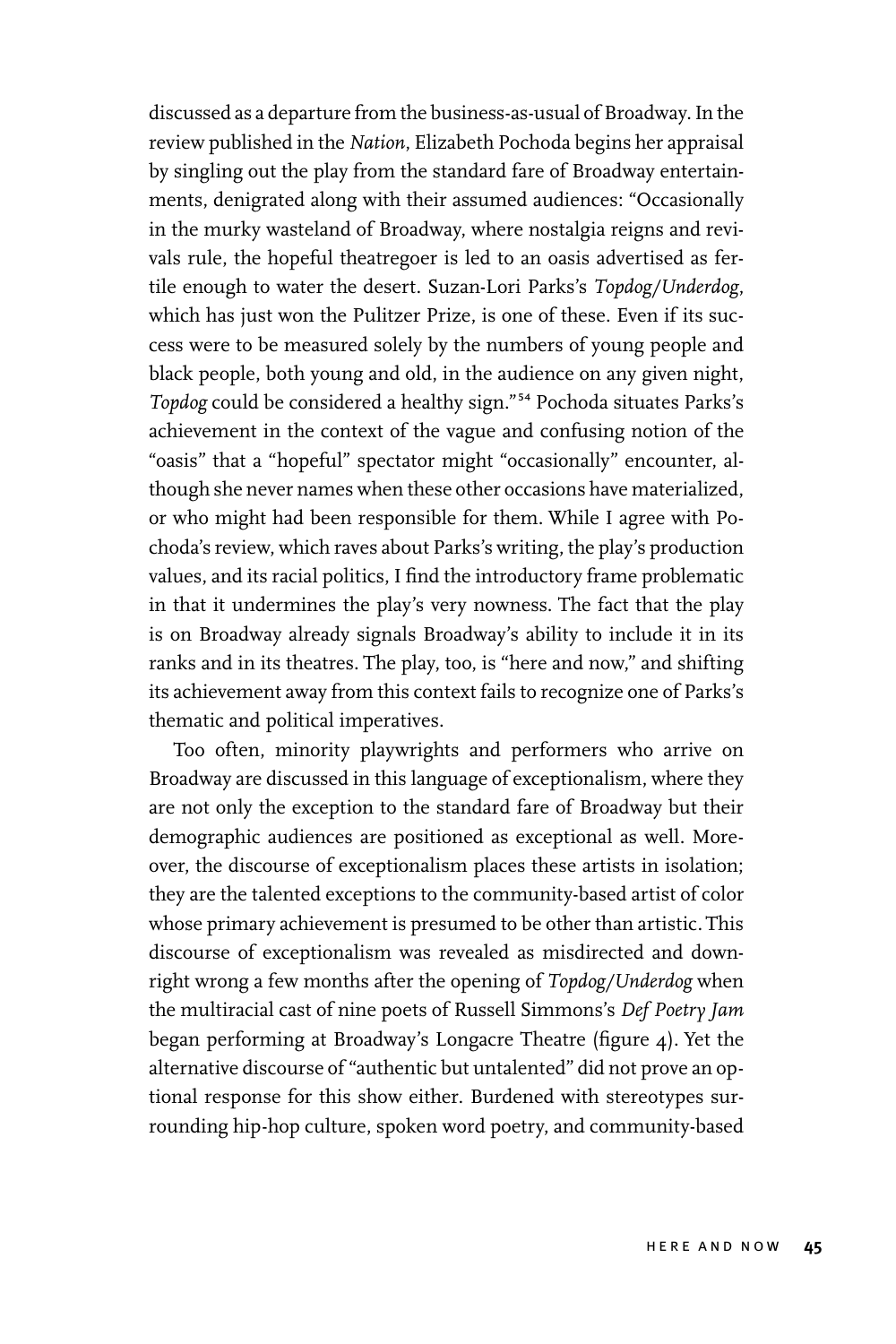

4. Promotional flyer for Def Poetry Jam on Broadway, 2003. Collection of the author

arts, all of which have combined to enable the performers to surface in a critical mass in the late 1990s in poetry slams throughout the United States, this group of young artists proved talented and charismatic, and their fresh perspectives a welcome addition to the 2002–2003 Broadway season.

The cast included men and women, some of whom were queer, were Latino, Asian American, African American, Jewish, and Palestinian. They performed solo monologues, duos, and large group poems together, on a range of topics from a critique of American imperialism to a love for fast foods, and from tributes to June Jordan and Tito Puente to attacks on George W. Bush and Dick Cheney.<sup>55</sup> With no-name actors, an unfamiliar genre—When was the last time poetry was performed on Broadway? Has it been as long as 1975 and Ntozake Shange's For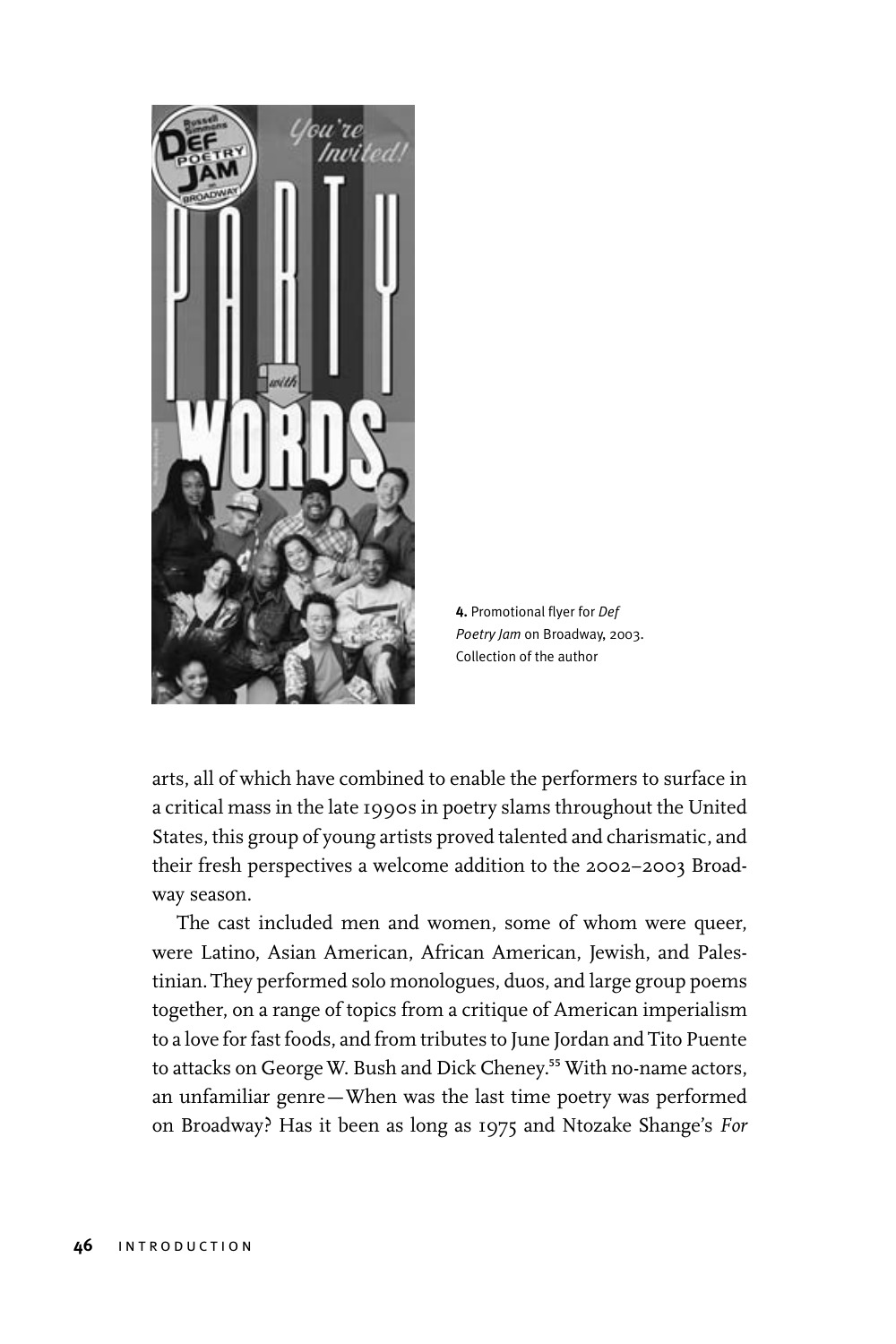Colored Girls Who Have Considered Suicide When the Rainbow Is Enuf? and a compromised economy, it was unclear who exactly would go see a show where young people rhyme dissent to a drumbeat. But the show was a critical success, if not a commercial one. Despite reduced prices and a money-back guarantee, Def Poetry Jam struggled at the box office. Few shows recoup their investment, but when a minority production fails, it becomes especially vulnerable to overinterpretation. Throughout its run, the show averaged close to 50 percent capacity of the nearly 1,100-seat theatre. Early in its run it hovered at around 35 percent, before peaking at 71 percent capacity during the final week of December 2002. These numbers might sound discouraging to some, but it is worth noting that between three thousand and four thousand people saw the show per week.<sup>56</sup>

Many people—producers, critics, and others involved in Broadway culture—had hoped the show would bring new audiences to Broadway. New audiences here essentially mean young people, and audiences that better represent the racial demographic of New York City, and of the nation at large. Def Poetry Jam delivered on this front, and the audience demographic differed substantially from the audiences at many of the productions at other Broadway theatres. But the desire of producers and the press to change the demographic of Broadway seems to me misinformed and even paternalistic. Young people as well as audiences of color will find the entertainment and venues they need in their lives, and if it happens to be on Broadway, so be it. And, by the same token, if older and/or whiter audiences prefer to see revivals of Oklahoma!, Gypsy, or Nine (with Chita Rivera), all of which were playing at the time of Def Poetry Jam, that should be their choice too, and they should not be shamed for doing so. Broadway, of course, should reach out to as many different communities as possible, especially in terms of accessible ticket prices. But my point is that the language of changing the demographic of Broadway audiences is too caught up in a logic of futurity that fails to see the new audiences already attending these shows. Perhaps Broadway is no longer something one is weaned on from an early age, as if theatregoing were a familial inheritance, but a place one might discover at a different moment in time, in an entirely different context than one of generational legacy.